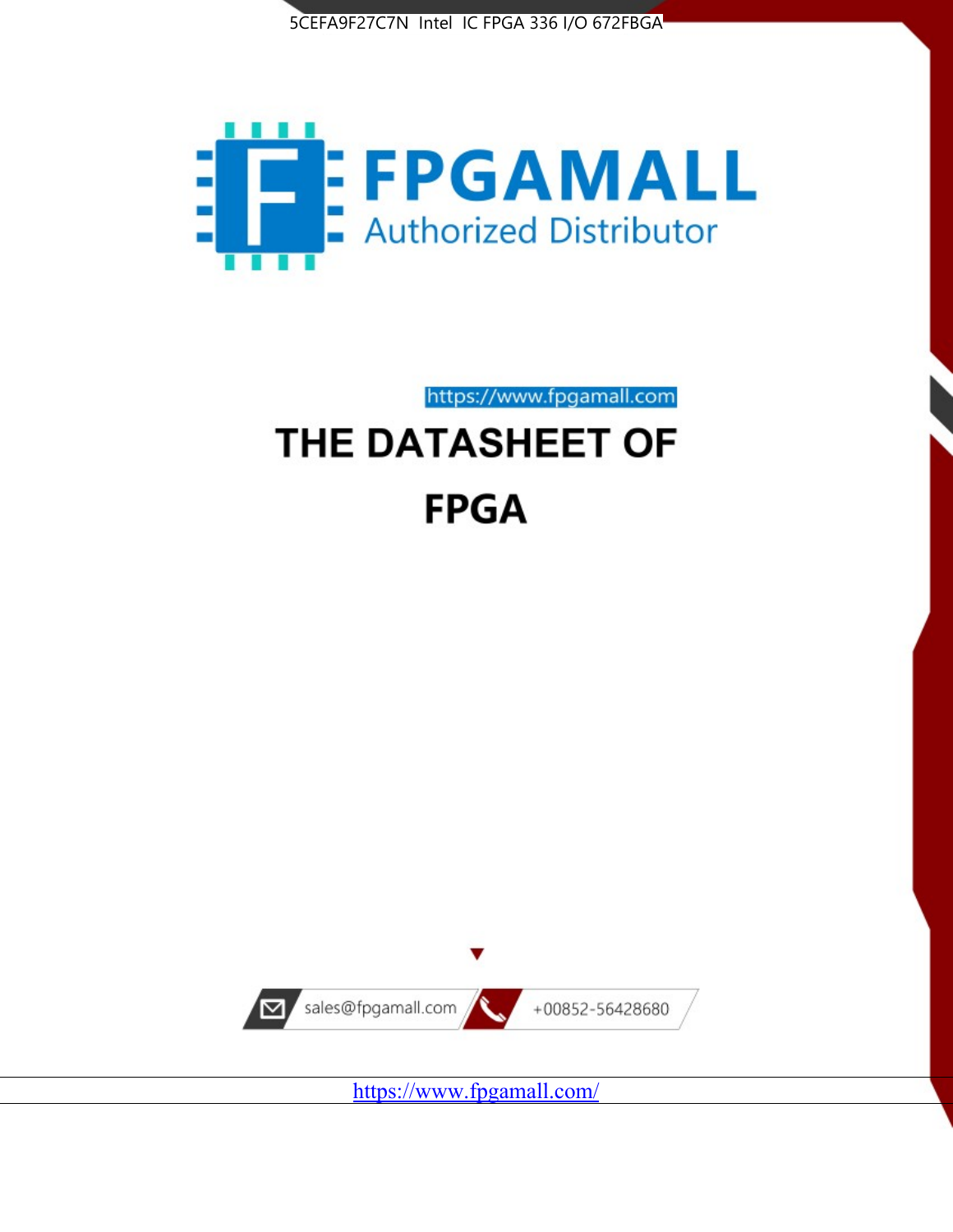5CEFA9F27C7N Intel IC FPGA 336 I/O 672FBGA



# **Cyclone V Device Overview**



**CV-51001 | 2018.05.07** Latest document on the web: **[PDF](https://www.altera.com/en_US/pdfs/literature/hb/cyclone-v/cv_51001.pdf)** | **[HTML](https://www.altera.com/documentation/sam1403480548153.html)**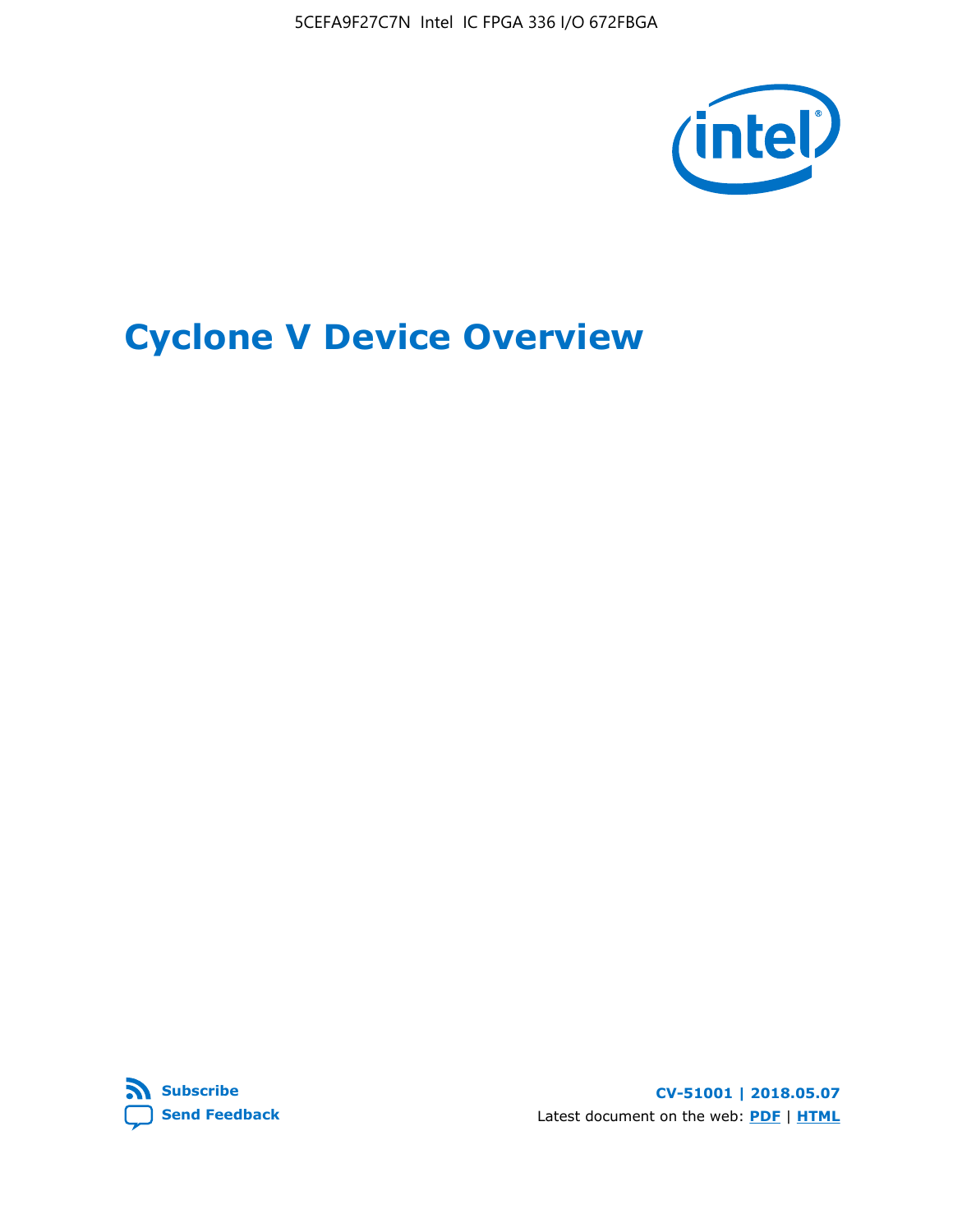

# **Contents**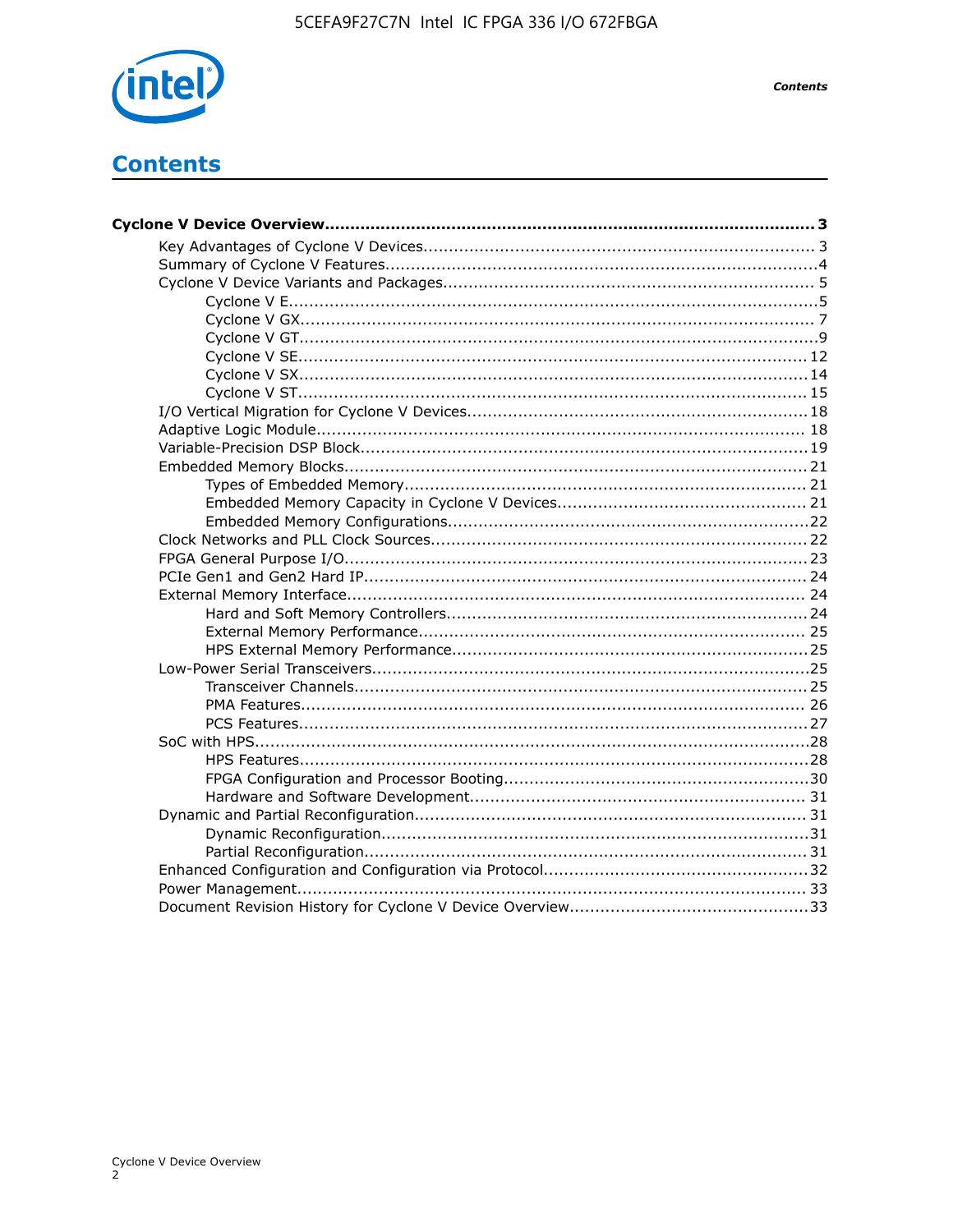

# **Cyclone V Device Overview**

The Cyclone® V devices are designed to simultaneously accommodate the shrinking power consumption, cost, and time-to-market requirements; and the increasing bandwidth requirements for high-volume and cost-sensitive applications.

Enhanced with integrated transceivers and hard memory controllers, the Cyclone V devices are suitable for applications in the industrial, wireless and wireline, military, and automotive markets.

#### **Related Information**

[Cyclone V Device Handbook: Known Issues](https://www.altera.com/support/support-resources/knowledge-base/solutions/rd12152011_347.html) Lists the planned updates to the Cyclone V Device Handbook chapters.

# **Key Advantages of Cyclone V Devices**

#### **Table 1. Key Advantages of the Cyclone V Device Family**

| <b>Advantage</b>                                                                    | <b>Supporting Feature</b>                                                                                                                                                                                                                                                    |
|-------------------------------------------------------------------------------------|------------------------------------------------------------------------------------------------------------------------------------------------------------------------------------------------------------------------------------------------------------------------------|
| Lower power consumption                                                             | Built on TSMC's 28 nm low-power (28LP) process technology and includes an<br>$\bullet$<br>abundance of hard intellectual property (IP) blocks<br>Up to 40% lower power consumption than the previous generation device                                                       |
| Improved logic integration and<br>differentiation capabilities                      | 8-input adaptive logic module (ALM)<br>٠<br>Up to 13.59 megabits (Mb) of embedded memory<br>٠<br>Variable-precision digital signal processing (DSP) blocks                                                                                                                   |
| Increased bandwidth capacity                                                        | 3.125 gigabits per second (Gbps) and 6.144 Gbps transceivers<br>٠<br>Hard memory controllers<br>٠                                                                                                                                                                            |
| Hard processor system (HPS)<br>with integrated Arm* Cortex*-A9<br>MPCore* processor | Tight integration of a dual-core Arm Cortex-A9 MPCore processor, hard IP, and an<br>$\bullet$<br>FPGA in a single Cyclone V system-on-a-chip (SoC)<br>Supports over 128 Gbps peak bandwidth with integrated data coherency between<br>٠<br>the processor and the FPGA fabric |
| Lowest system cost                                                                  | Requires only two core voltages to operate<br>٠<br>Available in low-cost wirebond packaging<br>٠<br>Includes innovative features such as Configuration via Protocol (CvP) and partial<br>٠<br>reconfiguration                                                                |

Intel Corporation. All rights reserved. Intel, the Intel logo, Altera, Arria, Cyclone, Enpirion, MAX, Nios, Quartus and Stratix words and logos are trademarks of Intel Corporation or its subsidiaries in the U.S. and/or other countries. Intel warrants performance of its FPGA and semiconductor products to current specifications in accordance with Intel's standard warranty, but reserves the right to make changes to any products and services at any time without notice. Intel assumes no responsibility or liability arising out of the application or use of any information, product, or service described herein except as expressly agreed to in writing by Intel. Intel customers are advised to obtain the latest version of device specifications before relying on any published information and before placing orders for products or services. \*Other names and brands may be claimed as the property of others.

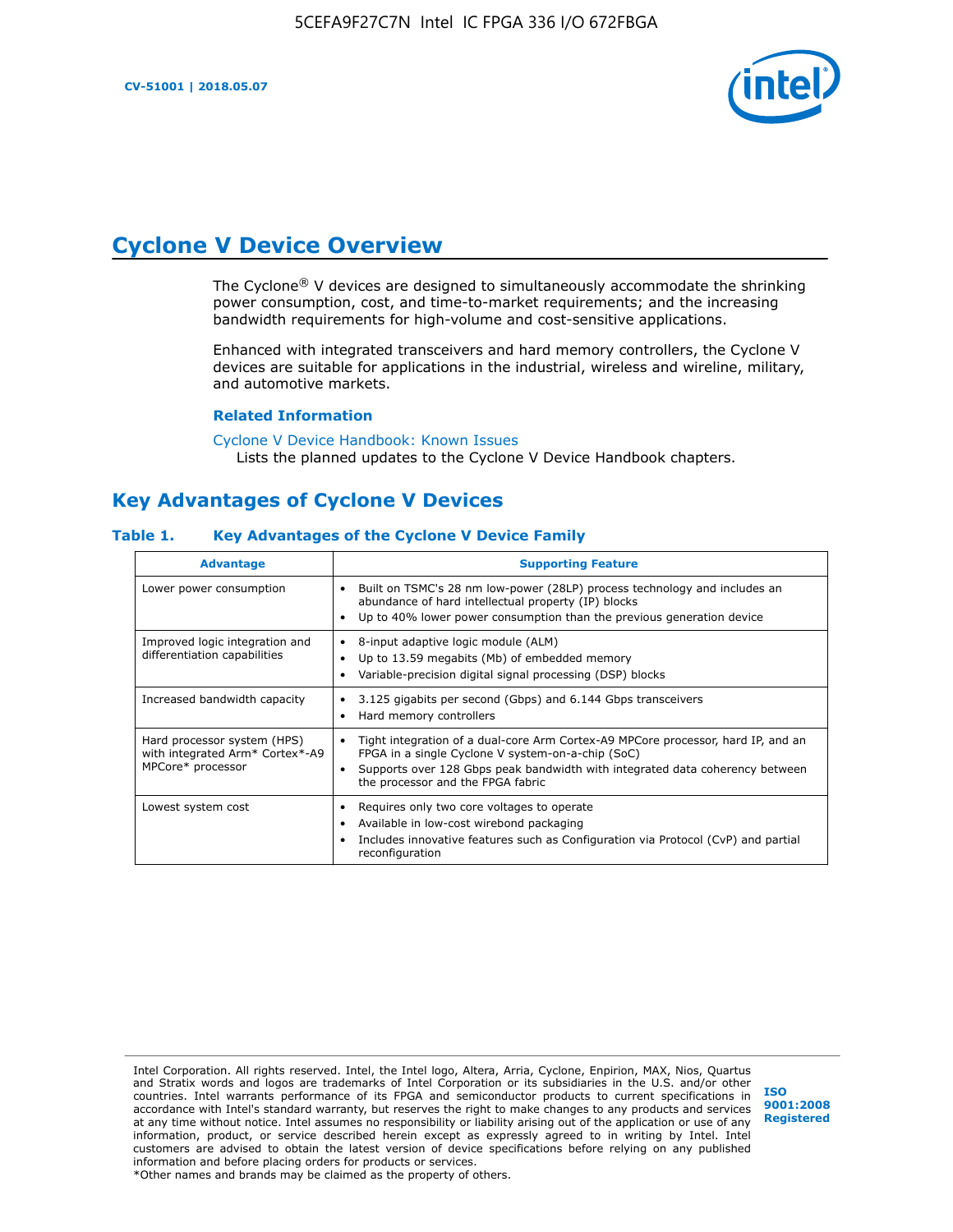

# **Summary of Cyclone V Features**

## **Table 2. Summary of Features for Cyclone V Devices**

| <b>Feature</b>                                           | <b>Description</b>                                                                                                                                                                                                                                                                                                                        |                                                                                                                                                                                                                                                                                                                                                                                                                                                                                                                                                                                                                                                                                                         |  |  |  |  |  |  |
|----------------------------------------------------------|-------------------------------------------------------------------------------------------------------------------------------------------------------------------------------------------------------------------------------------------------------------------------------------------------------------------------------------------|---------------------------------------------------------------------------------------------------------------------------------------------------------------------------------------------------------------------------------------------------------------------------------------------------------------------------------------------------------------------------------------------------------------------------------------------------------------------------------------------------------------------------------------------------------------------------------------------------------------------------------------------------------------------------------------------------------|--|--|--|--|--|--|
| Technology                                               | TSMC's 28-nm low-power (28LP) process technology<br>$\bullet$<br>1.1 V core voltage<br>$\bullet$                                                                                                                                                                                                                                          |                                                                                                                                                                                                                                                                                                                                                                                                                                                                                                                                                                                                                                                                                                         |  |  |  |  |  |  |
| Packaging                                                | $\bullet$                                                                                                                                                                                                                                                                                                                                 | Wirebond low-halogen packages<br>Multiple device densities with compatible package footprints for seamless migration between<br>different device densities<br>RoHS-compliant and leaded $(1)$ options                                                                                                                                                                                                                                                                                                                                                                                                                                                                                                   |  |  |  |  |  |  |
| High-performance<br>FPGA fabric                          | Enhanced 8-input ALM with four registers                                                                                                                                                                                                                                                                                                  |                                                                                                                                                                                                                                                                                                                                                                                                                                                                                                                                                                                                                                                                                                         |  |  |  |  |  |  |
| Internal memory<br>blocks                                | of the ALMs as MLAB memory                                                                                                                                                                                                                                                                                                                | M10K-10-kilobits (Kb) memory blocks with soft error correction code (ECC)<br>Memory logic array block (MLAB)-640-bit distributed LUTRAM where you can use up to 25%                                                                                                                                                                                                                                                                                                                                                                                                                                                                                                                                     |  |  |  |  |  |  |
| Embedded Hard IP<br>blocks                               | Variable-precision DSP<br>Native support for up to three signal processing precision levels<br>(three $9 \times 9$ , two $18 \times 18$ , or one 27 x 27 multiplier) in the same<br>variable-precision DSP block<br>64-bit accumulator and cascade<br>Embedded internal coefficient memory<br>Preadder/subtractor for improved efficiency |                                                                                                                                                                                                                                                                                                                                                                                                                                                                                                                                                                                                                                                                                                         |  |  |  |  |  |  |
|                                                          | Memory controller                                                                                                                                                                                                                                                                                                                         | DDR3, DDR2, and LPDDR2 with 16 and 32 bit ECC support                                                                                                                                                                                                                                                                                                                                                                                                                                                                                                                                                                                                                                                   |  |  |  |  |  |  |
|                                                          | Embedded transceiver<br>I/O                                                                                                                                                                                                                                                                                                               | PCI Express* (PCIe*) Gen2 and Gen1 (x1, x2, or x4) hard IP with<br>multifunction support, endpoint, and root port                                                                                                                                                                                                                                                                                                                                                                                                                                                                                                                                                                                       |  |  |  |  |  |  |
| Clock networks                                           | Up to 550 MHz global clock network<br>$\bullet$<br>$\bullet$                                                                                                                                                                                                                                                                              | Global, quadrant, and peripheral clock networks<br>Clock networks that are not used can be powered down to reduce dynamic power                                                                                                                                                                                                                                                                                                                                                                                                                                                                                                                                                                         |  |  |  |  |  |  |
| Phase-locked loops<br>(PLLs)                             | $\bullet$<br>Integer mode and fractional mode<br>$\bullet$                                                                                                                                                                                                                                                                                | Precision clock synthesis, clock delay compensation, and zero delay buffering (ZDB)                                                                                                                                                                                                                                                                                                                                                                                                                                                                                                                                                                                                                     |  |  |  |  |  |  |
| FPGA General-purpose<br>$I/Os$ (GPIOs)                   | $\bullet$<br>$\bullet$<br>On-chip termination (OCT)<br>$\bullet$                                                                                                                                                                                                                                                                          | 875 megabits per second (Mbps) LVDS receiver and 840 Mbps LVDS transmitter<br>400 MHz/800 Mbps external memory interface<br>3.3 V support with up to 16 mA drive strength                                                                                                                                                                                                                                                                                                                                                                                                                                                                                                                               |  |  |  |  |  |  |
| Low-power high-speed<br>serial interface                 | 614 Mbps to 6.144 Gbps integrated transceiver speed<br>$\bullet$<br>Transmit pre-emphasis and receiver equalization<br>$\bullet$<br>Dynamic partial reconfiguration of individual channels<br>$\bullet$                                                                                                                                   |                                                                                                                                                                                                                                                                                                                                                                                                                                                                                                                                                                                                                                                                                                         |  |  |  |  |  |  |
| <b>HPS</b><br>(Cyclone V SE, SX,<br>and ST devices only) | $\bullet$<br>$\bullet$<br>interfaces<br>On-chip RAM and boot ROM                                                                                                                                                                                                                                                                          | Single or dual-core Arm Cortex-A9 MPCore processor-up to 925 MHz maximum frequency with<br>support for symmetric and asymmetric multiprocessing<br>Interface peripherals-10/100/1000 Ethernet media access control (EMAC), USB 2.0<br>On-The-GO (OTG) controller, quad serial peripheral interface (QSPI) flash controller, NAND<br>flash controller, Secure Digital/MultiMediaCard (SD/MMC) controller, UART, controller area<br>network (CAN), serial peripheral interface (SPI), I <sup>2</sup> C interface, and up to 85 HPS GPIO<br>System peripherals—general-purpose timers, watchdog timers, direct memory access (DMA)<br>controller, FPGA configuration manager, and clock and reset managers |  |  |  |  |  |  |
|                                                          |                                                                                                                                                                                                                                                                                                                                           | continued                                                                                                                                                                                                                                                                                                                                                                                                                                                                                                                                                                                                                                                                                               |  |  |  |  |  |  |

<sup>(1)</sup> Contact Intel for availability.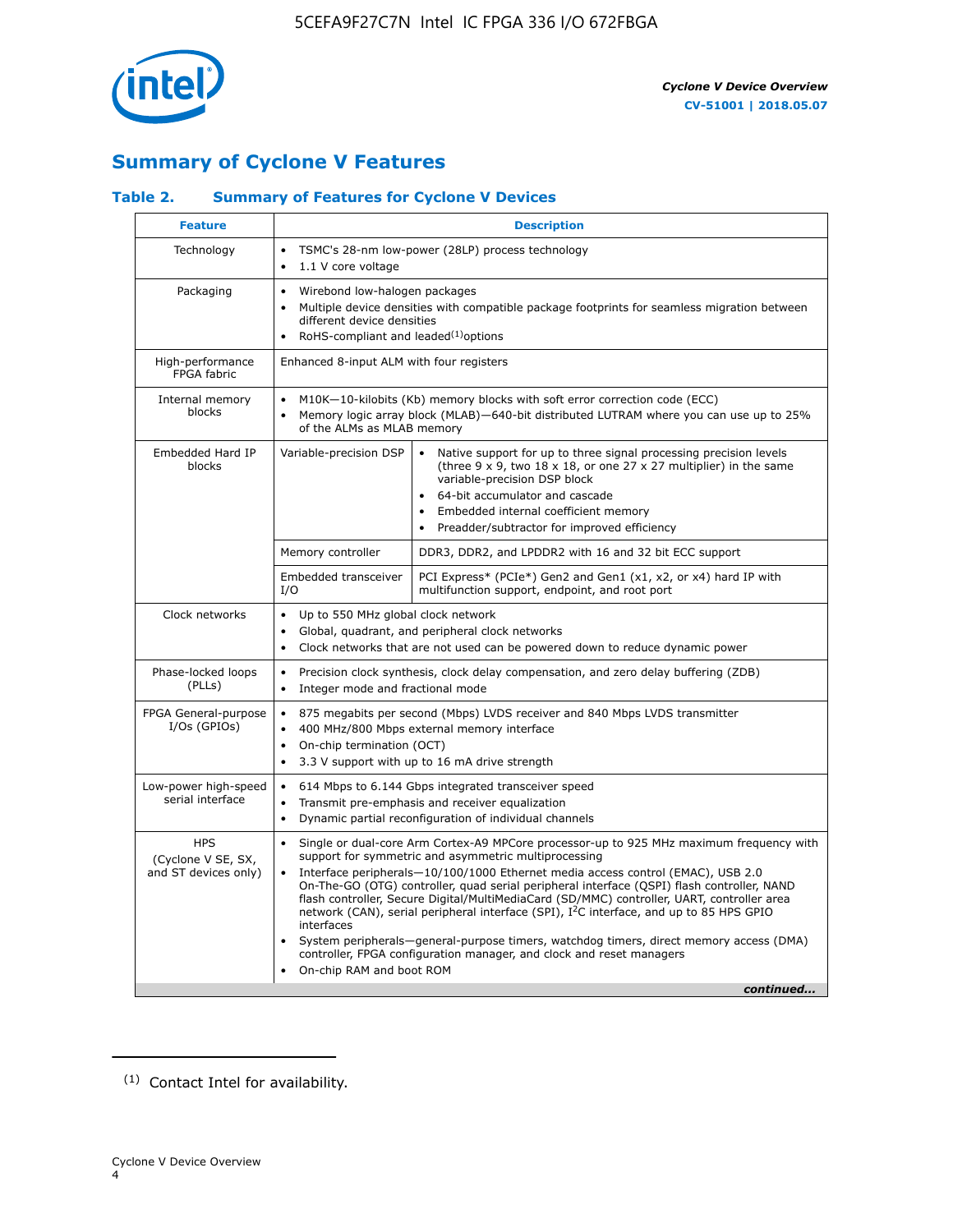

| <b>Feature</b> | <b>Description</b>                                                                                                                                                                                                                                                                                                                                                                                                           |
|----------------|------------------------------------------------------------------------------------------------------------------------------------------------------------------------------------------------------------------------------------------------------------------------------------------------------------------------------------------------------------------------------------------------------------------------------|
|                | HPS-FPGA bridges—include the FPGA-to-HPS, HPS-to-FPGA, and lightweight HPS-to-FPGA<br>bridges that allow the FPGA fabric to issue transactions to slaves in the HPS, and vice versa<br>FPGA-to-HPS SDRAM controller subsystem—provides a configurable interface to the multiport<br>front end (MPFE) of the HPS SDRAM controller<br>Arm CoreSight <sup>™</sup> JTAG debug access port, trace port, and on-chip trace storage |
| Configuration  | Tamper protection—comprehensive design protection to protect your valuable IP investments<br>Enhanced advanced encryption standard (AES) design security features<br>CvP<br>$\bullet$<br>Dynamic reconfiguration of the FPGA<br>Active serial (AS) x1 and x4, passive serial (PS), JTAG, and fast passive parallel (FPP) x8 and<br>x16 configuration options<br>Internal scrubbing (2)<br>Partial reconfiguration (3)        |

# **Cyclone V Device Variants and Packages**

#### **Table 3. Device Variants for the Cyclone V Device Family**

| <b>Variant</b> | <b>Description</b>                                                                                                      |
|----------------|-------------------------------------------------------------------------------------------------------------------------|
| Cyclone V E    | Optimized for the lowest system cost and power requirement for a wide spectrum of general logic<br>and DSP applications |
| Cyclone V GX   | Optimized for the lowest cost and power requirement for 614 Mbps to 3.125 Gbps transceiver<br>applications              |
| Cyclone V GT   | The FPGA industry's lowest cost and lowest power requirement for 6.144 Gbps transceiver<br>applications                 |
| Cyclone V SE   | SoC with integrated Arm-based HPS                                                                                       |
| Cyclone V SX   | SoC with integrated Arm-based HPS and 3.125 Gbps transceivers                                                           |
| Cyclone V ST   | SoC with integrated Arm-based HPS and 6.144 Gbps transceivers                                                           |

## **Cyclone V E**

This section provides the available options, maximum resource counts, and package plan for the Cyclone V E devices.

The information in this section is correct at the time of publication. For the latest information and to get more details, refer to the Product Selector Guide.

#### **Related Information**

[Product Selector Guide](https://www.altera.com/products/product-selector-guide.html)

Provides the latest information about Intel products.

<sup>(2)</sup> The SEU internal scrubbing feature is available for Cyclone V E, GX, SE, and SX devices with the "SC" suffix in the part number. For device availability and ordering, contact your local Intel sales representatives.

 $(3)$  The partial reconfiguration feature is available for Cyclone V E, GX, SE, and SX devices with the "SC" suffix in the part number. For device availability and ordering, contact your local Intel® sales representatives.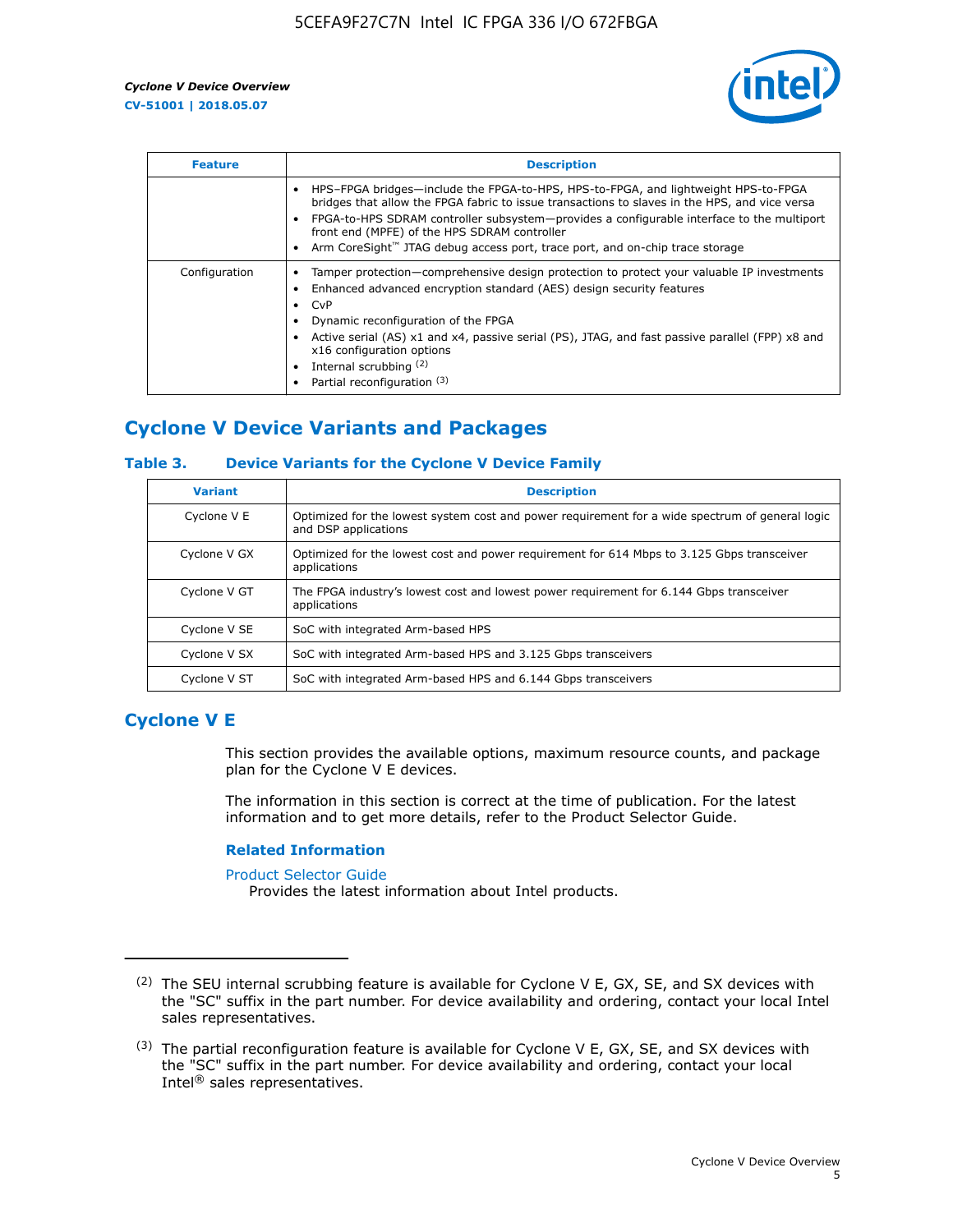# **Available Options**

#### **Figure 1. Sample Ordering Code and Available Options for Cyclone V E Devices**

The SEU internal scrubbing feature is available for Cyclone V E, GX, SE, and SX devices with the "SC" suffix in the part number. For device availability and ordering, contact your local Intel sales representatives.



## **Maximum Resources**

#### **Table 4. Maximum Resource Counts for Cyclone V E Devices**

|                              | <b>Resource</b> | <b>Member Code</b> |                |           |                |         |  |  |
|------------------------------|-----------------|--------------------|----------------|-----------|----------------|---------|--|--|
|                              |                 | A2                 | A4             | <b>A5</b> | <b>A7</b>      | A9      |  |  |
| Logic Elements (LE) (K)      |                 | 25                 | 49             | 77        | 150            | 301     |  |  |
| <b>ALM</b>                   |                 | 9,430              | 18,480         | 29,080    | 56,480         | 113,560 |  |  |
| Register                     |                 |                    | 73,920         | 116,320   | 225,920        | 454,240 |  |  |
| Memory (Kb)                  | M10K            | 1,760              | 3,080          | 4,460     | 6,860          | 12,200  |  |  |
|                              | <b>MLAB</b>     | 196                | 303            | 424       | 836            | 1,717   |  |  |
| Variable-precision DSP Block |                 | 25                 | 66             | 150       | 156            | 342     |  |  |
| 18 x 18 Multiplier           |                 | 50                 | 132            | 300       | 312            | 684     |  |  |
| PLL                          |                 | $\overline{4}$     | $\overline{4}$ | 6         | $\overline{7}$ | 8       |  |  |
| GPIO                         |                 | 224                | 224            | 240       | 480            | 480     |  |  |
| <b>LVDS</b>                  | Transmitter     | 56                 | 56             | 60        | 120            | 120     |  |  |
|                              | Receiver        | 56                 | 56             | 60        | 120            | 120     |  |  |
| Hard Memory Controller       |                 | $\mathbf{1}$       | 1              | 2         | $\overline{2}$ | 2       |  |  |

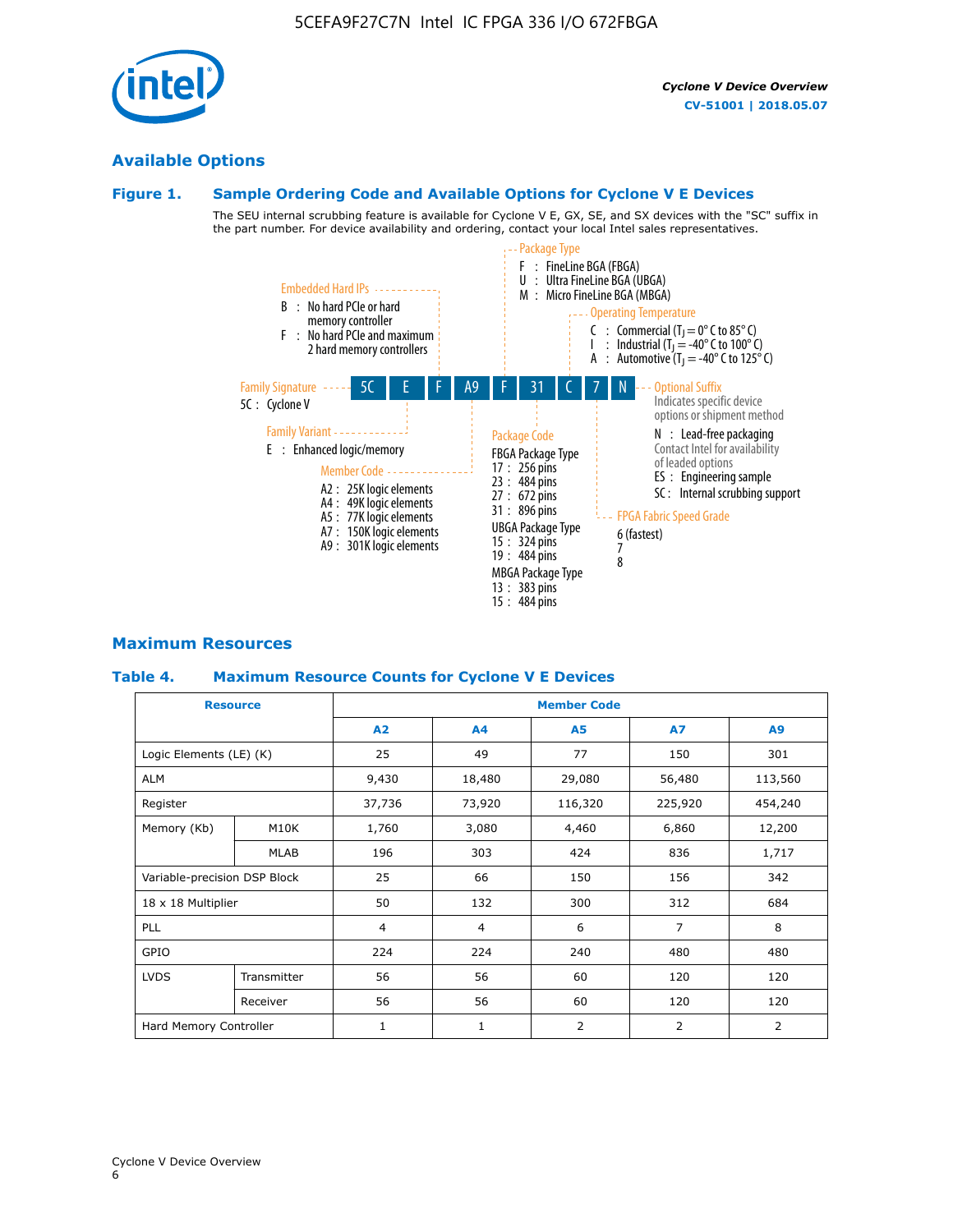

#### **Related Information**

[True LVDS Buffers in Devices, I/O Features in Cyclone V Devices](https://www.altera.com/documentation/sam1403481100977.html#sam1403480885395) Provides the number of LVDS channels in each device package.

#### **Package Plan**

#### **Table 5. Package Plan for Cyclone V E Devices**

| <b>Member</b><br><b>Code</b> | <b>M383</b><br>$(13 \text{ mm})$ | M484<br>$(15 \text{ mm})$ | <b>U324</b><br>$(15 \text{ mm})$ | <b>F256</b><br>$(17 \text{ mm})$ | <b>U484</b><br>$(19$ mm) | <b>F484</b><br>$(23$ mm $)$ | <b>F672</b><br>$(27 \text{ mm})$ | <b>F896</b><br>$(31 \text{ mm})$ |
|------------------------------|----------------------------------|---------------------------|----------------------------------|----------------------------------|--------------------------|-----------------------------|----------------------------------|----------------------------------|
|                              | <b>GPIO</b>                      | <b>GPIO</b>               | <b>GPIO</b>                      | <b>GPIO</b>                      | <b>GPIO</b>              | <b>GPIO</b>                 | <b>GPIO</b>                      | <b>GPIO</b>                      |
| A <sub>2</sub>               | 223                              |                           | 176                              | 128                              | 224                      | 224                         |                                  |                                  |
| A4                           | 223                              |                           | 176                              | 128                              | 224                      | 224                         | –                                |                                  |
| A <sub>5</sub>               | 175                              |                           |                                  |                                  | 224                      | 240                         |                                  |                                  |
| A7                           |                                  | 240                       |                                  |                                  | 240                      | 240                         | 336                              | 480                              |
| A9                           |                                  |                           |                                  |                                  | 240                      | 224                         | 336                              | 480                              |

# **Cyclone V GX**

This section provides the available options, maximum resource counts, and package plan for the Cyclone V GX devices.

The information in this section is correct at the time of publication. For the latest information and to get more details, refer to the *Product Selector Guide*.

#### **Related Information**

[Product Selector Guide](https://www.altera.com/products/product-selector-guide.html)

Provides the latest information about Intel products.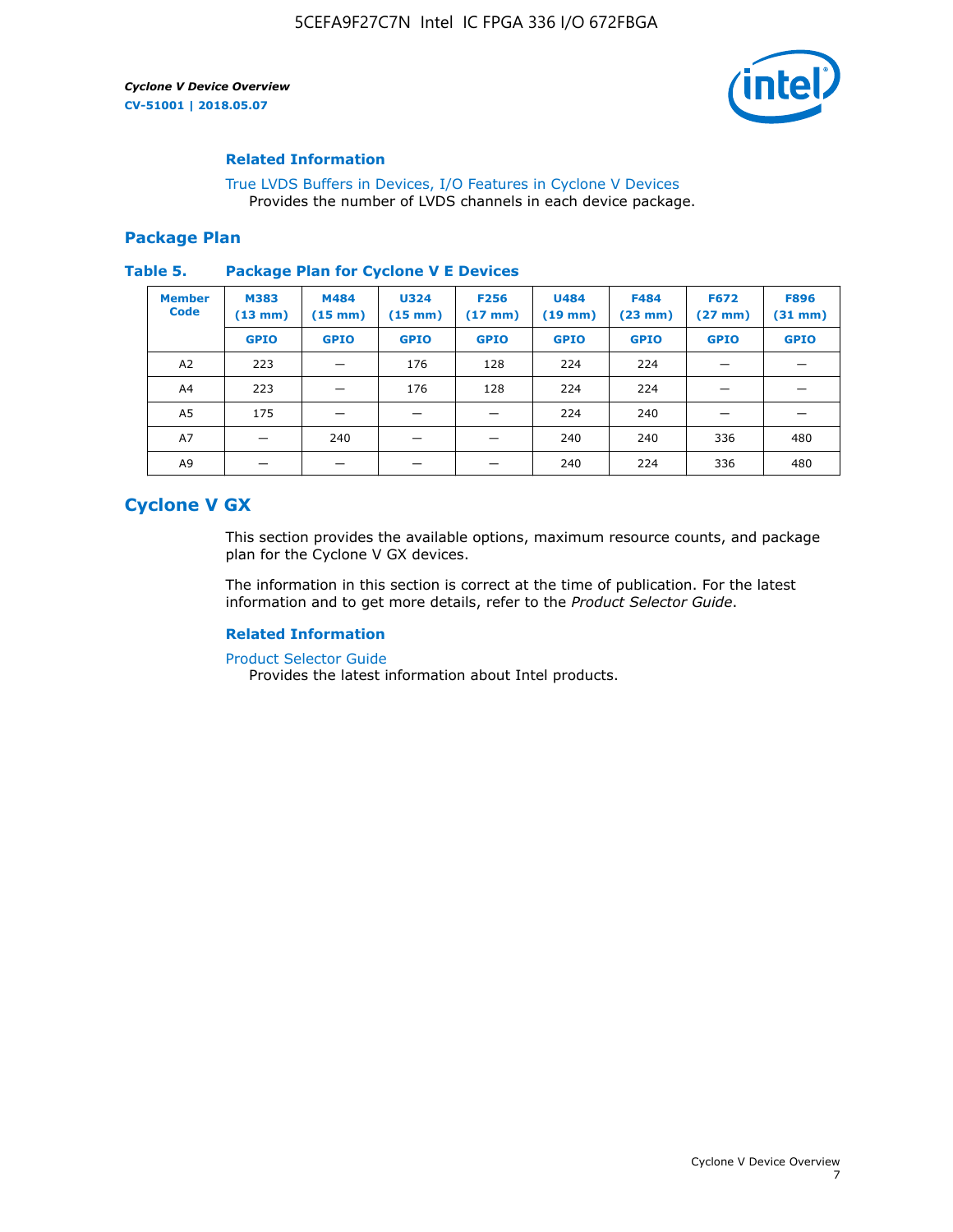

# **Available Options**

## **Figure 2. Sample Ordering Code and Available Options for Cyclone V GX Devices**

The SEU internal scrubbing feature is available for Cyclone V E, GX, SE, and SX devices with the "SC" suffix in the part number. For device availability and ordering, contact your local Intel sales representatives.



# **Maximum Resources**

## **Table 6. Maximum Resource Counts for Cyclone V GX Devices**

|                              | <b>Resource</b> | <b>Member Code</b> |                |                |         |           |   |   |
|------------------------------|-----------------|--------------------|----------------|----------------|---------|-----------|---|---|
|                              |                 | C <sub>3</sub>     | C <sub>4</sub> | C <sub>5</sub> | C7      | C9        |   |   |
| Logic Elements (LE) (K)      |                 | 36                 | 50             | 77             | 150     | 301       |   |   |
| <b>ALM</b>                   |                 | 13,460             | 18,860         | 29,080         | 56,480  | 113,560   |   |   |
| Register                     |                 | 53,840             | 75,440         | 116,320        | 225,920 | 454,240   |   |   |
| Memory (Kb)                  | M10K            | 1,350              | 2,500          | 4,460          | 6,860   | 12,200    |   |   |
|                              | <b>MLAB</b>     | 182                | 424            | 424            | 836     | 1,717     |   |   |
| Variable-precision DSP Block |                 | 57                 | 70             | 150            | 156     | 342       |   |   |
| 18 x 18 Multiplier           |                 | 114                | 140            | 300            | 312     | 684       |   |   |
| <b>PLL</b>                   |                 |                    |                |                | 6       | 6         | 7 | 8 |
| 3 Gbps Transceiver           |                 | 3                  | 6              | 6              | 9       | 12        |   |   |
| GPIO <sup>(4)</sup>          |                 | 208                | 336            | 336            | 480     | 560       |   |   |
|                              |                 |                    |                |                |         | continued |   |   |

 $(4)$  The number of GPIOs does not include transceiver I/Os. In the Intel Quartus® Prime software, the number of user I/Os includes transceiver I/Os.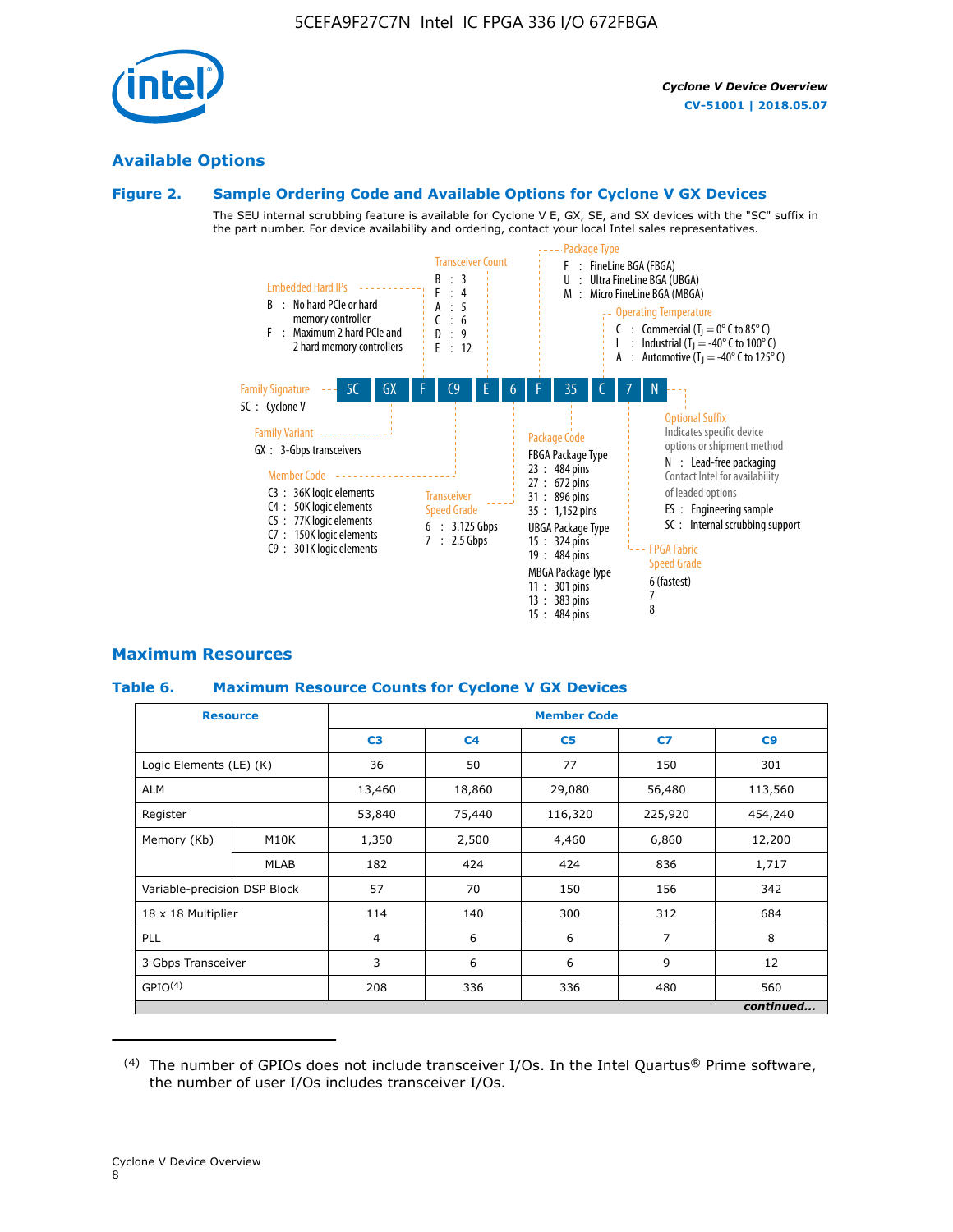

| <b>Resource</b>        |             | <b>Member Code</b> |                |                |     |                |  |  |
|------------------------|-------------|--------------------|----------------|----------------|-----|----------------|--|--|
|                        |             | C <sub>3</sub>     | C <sub>4</sub> | C <sub>5</sub> | C7  | C <sub>9</sub> |  |  |
| <b>LVDS</b>            | Transmitter | 52                 | 84             | 84             | 120 | 140            |  |  |
|                        | Receiver    | 52                 | 84             | 84             | 120 | 140            |  |  |
| PCIe Hard IP Block     |             |                    |                |                |     |                |  |  |
| Hard Memory Controller |             |                    | h              |                |     |                |  |  |

#### **Related Information**

[True LVDS Buffers in Devices, I/O Features in Cyclone V Devices](https://www.altera.com/documentation/sam1403481100977.html#sam1403480885395) Provides the number of LVDS channels in each device package.

### **Package Plan**

#### **Table 7. Package Plan for Cyclone V GX Devices**

| <b>Member</b><br><b>Code</b> | <b>M301</b><br>$(11$ mm) |                | <b>M383</b><br>$(13 \text{ mm})$ |             | M484        | $(15 \text{ mm})$ | <b>U324</b><br>$(15 \text{ mm})$ |             | <b>U484</b><br>$(19$ mm) |             |
|------------------------------|--------------------------|----------------|----------------------------------|-------------|-------------|-------------------|----------------------------------|-------------|--------------------------|-------------|
|                              | <b>GPIO</b>              | <b>XCVR</b>    | <b>GPIO</b>                      | <b>XCVR</b> | <b>GPIO</b> | <b>XCVR</b>       | <b>GPIO</b>                      | <b>XCVR</b> | <b>GPIO</b>              | <b>XCVR</b> |
| C <sub>3</sub>               |                          |                |                                  |             |             |                   | 144                              | 3           | 208                      | 3           |
| C <sub>4</sub>               | 129                      | $\overline{4}$ | 175                              | 6           |             |                   | –                                |             | 224                      | 6           |
| C5                           | 129                      | 4              | 175                              | 6           |             |                   |                                  |             | 224                      | 6           |
| C7                           | _                        |                |                                  |             | 240         | 3                 |                                  |             | 240                      | 6           |
| C9                           |                          |                |                                  |             |             |                   |                                  |             | 240                      | 5           |

| <b>Member</b><br><b>Code</b> | <b>F484</b> | $(23$ mm)   | <b>F672</b> | $(27$ mm $)$ | <b>F896</b><br>$(31 \text{ mm})$ |             | F1152<br>$(35 \text{ mm})$ |             |
|------------------------------|-------------|-------------|-------------|--------------|----------------------------------|-------------|----------------------------|-------------|
|                              | <b>GPIO</b> | <b>XCVR</b> | <b>GPIO</b> | <b>XCVR</b>  | <b>GPIO</b>                      | <b>XCVR</b> | <b>GPIO</b>                | <b>XCVR</b> |
| C <sub>3</sub>               | 208         | 3           |             |              |                                  |             |                            |             |
| C4                           | 240         | 6           | 336         | 6            |                                  |             |                            |             |
| C5                           | 240         | 6           | 336         | 6            |                                  |             |                            |             |
| C7                           | 240         | 6           | 336         | 9            | 480                              | 9           |                            |             |
| C9                           | 224         | 6           | 336         | 9            | 480                              | 12          | 560                        | 12          |

## **Cyclone V GT**

This section provides the available options, maximum resource counts, and package plan for the Cyclone V GT devices.

The information in this section is correct at the time of publication. For the latest information and to get more details, refer to the *Product Selector Guide*.

#### **Related Information**

#### [Product Selector Guide](https://www.altera.com/products/product-selector-guide.html)

Provides the latest information about Intel products.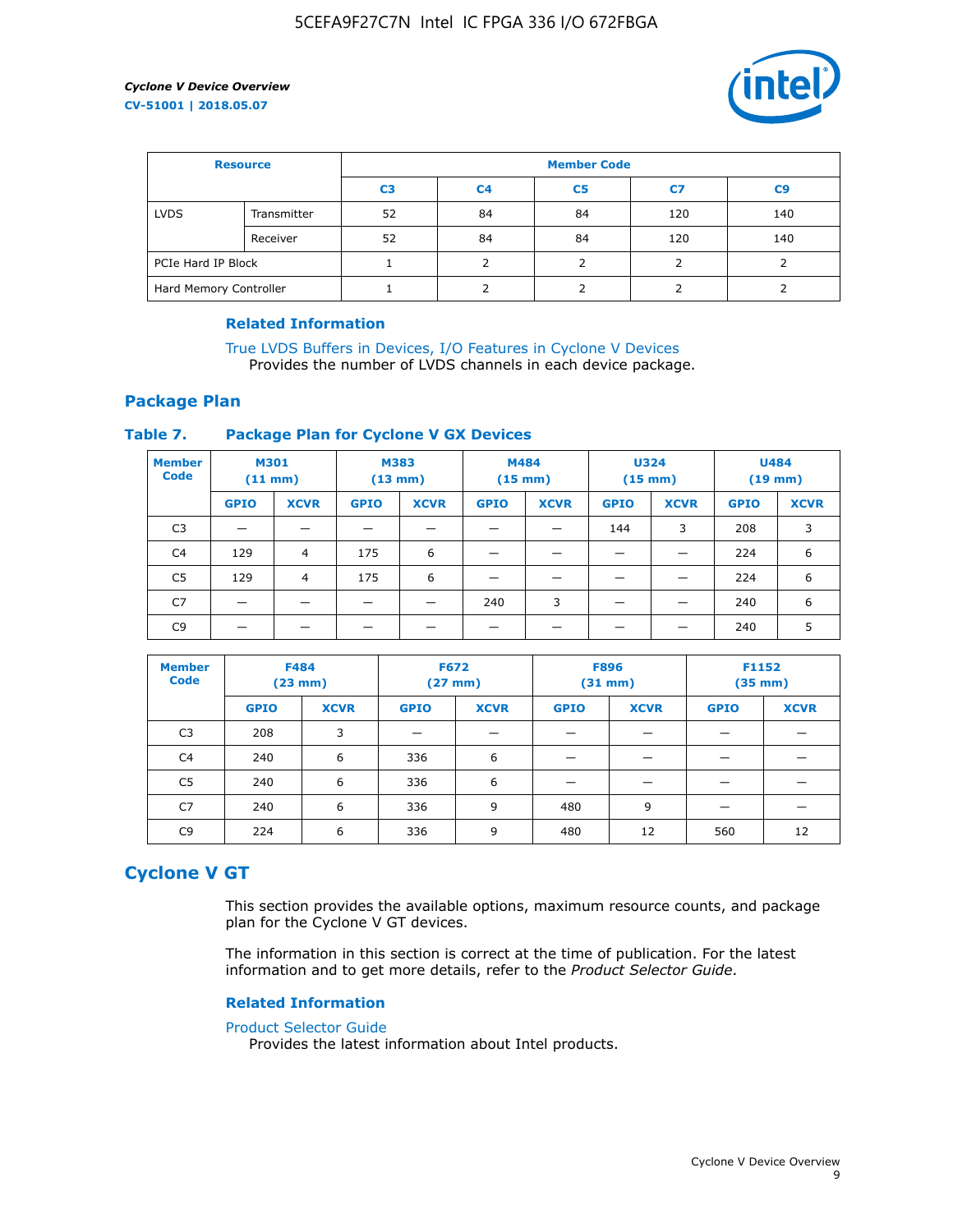

# **Available Options**

# **Figure 3. Sample Ordering Code and Available Options for Cyclone V GT Devices**



### **Maximum Resources**

#### **Table 8. Maximum Resource Counts for Cyclone V GT Devices**

|                              | <b>Resource</b> | <b>Member Code</b> |         |                |  |  |
|------------------------------|-----------------|--------------------|---------|----------------|--|--|
|                              |                 | D <sub>5</sub>     | D7      | D <sub>9</sub> |  |  |
| Logic Elements (LE) (K)      |                 | 77                 | 150     | 301            |  |  |
| <b>ALM</b>                   |                 | 29,080             | 56,480  | 113,560        |  |  |
| Register                     |                 | 116,320            | 225,920 | 454,240        |  |  |
| Memory (Kb)                  | M10K            | 4,460              | 6,860   | 12,200         |  |  |
|                              | <b>MLAB</b>     | 424                | 836     | 1,717          |  |  |
| Variable-precision DSP Block |                 | 150                | 156     | 342            |  |  |
| 18 x 18 Multiplier           |                 | 300                | 312     | 684            |  |  |
| PLL                          |                 | 6                  | 7       | 8              |  |  |
| 6 Gbps Transceiver           |                 | 6                  | 9       | 12             |  |  |
| GPIO <sup>(5)</sup>          |                 | 336                | 480     | 560            |  |  |
| <b>LVDS</b>                  | Transmitter     | 84                 | 120     | 140            |  |  |
|                              |                 |                    |         | continued      |  |  |

<sup>(5)</sup> The number of GPIOs does not include transceiver I/Os. In the Intel Quartus Prime software, the number of user I/Os includes transceiver I/Os.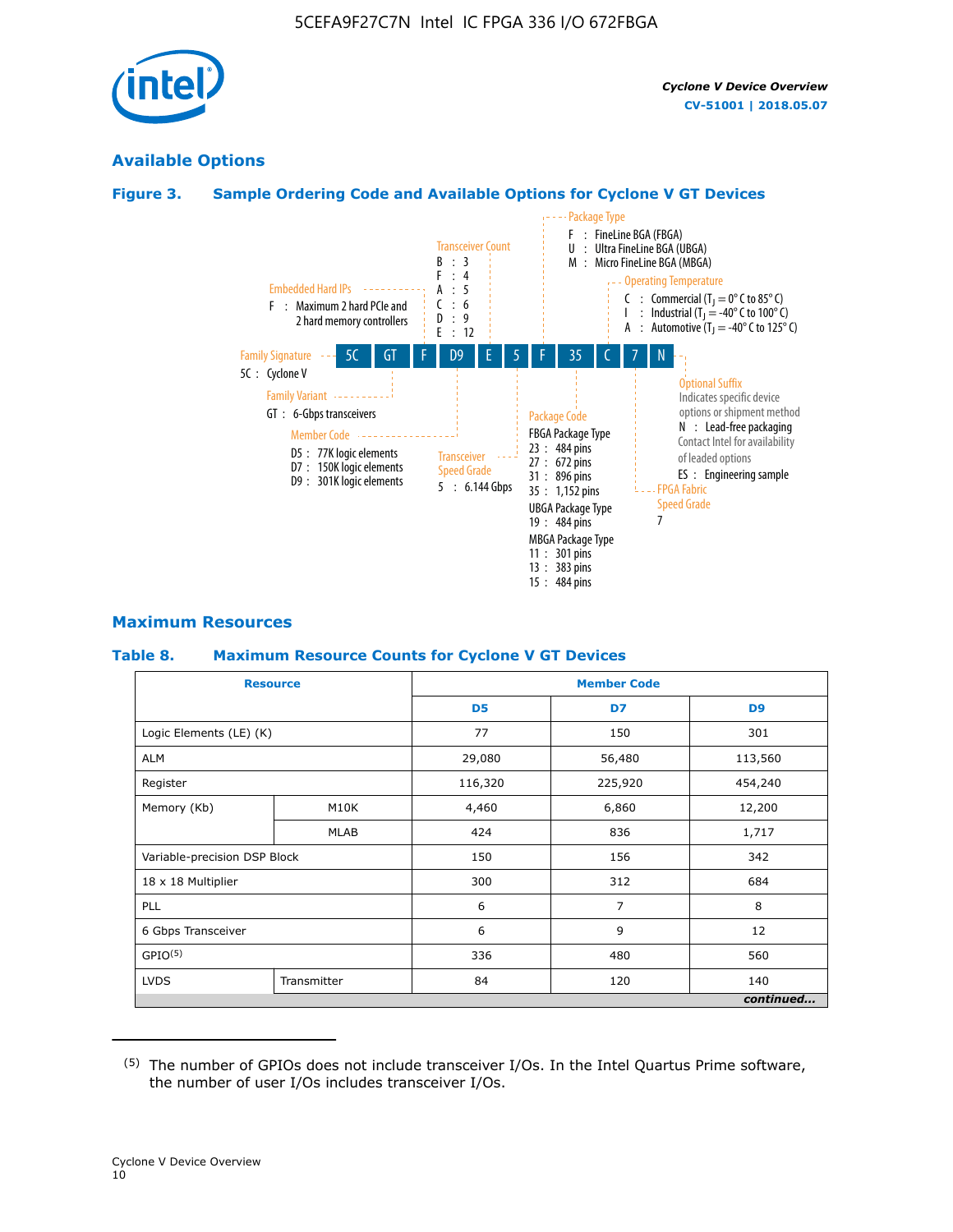

| <b>Resource</b>        |          | <b>Member Code</b> |     |     |  |  |
|------------------------|----------|--------------------|-----|-----|--|--|
|                        |          | D5                 | D7  | D9  |  |  |
|                        | Receiver | 84                 | 120 | 140 |  |  |
| PCIe Hard IP Block     |          |                    |     |     |  |  |
| Hard Memory Controller |          |                    |     |     |  |  |

#### **Related Information**

[True LVDS Buffers in Devices, I/O Features in Cyclone V Devices](https://www.altera.com/documentation/sam1403481100977.html#sam1403480885395) Provides the number of LVDS channels in each device package.

# **Package Plan**

#### **Table 9. Package Plan for Cyclone V GT Devices**

Transceiver counts shown are for transceiver ≤5 Gbps . 6 Gbps transceiver channel count support depends on the package and channel usage. For more information about the 6 Gbps transceiver channel count, refer to the *Cyclone V Device Handbook Volume 2: Transceivers*.

| <b>Member</b><br><b>Code</b> | <b>M301</b><br>(11 mm) |             | M383<br>(13 mm) |             | M484<br>$(15 \text{ mm})$ |             | <b>U484</b><br>$(19$ mm) |             |
|------------------------------|------------------------|-------------|-----------------|-------------|---------------------------|-------------|--------------------------|-------------|
|                              | <b>GPIO</b>            | <b>XCVR</b> | <b>GPIO</b>     | <b>XCVR</b> | <b>GPIO</b>               | <b>XCVR</b> | <b>GPIO</b>              | <b>XCVR</b> |
| D5                           | 129                    | 4           | 175             | 6           | -                         |             | 224                      | 6           |
| D7                           |                        |             |                 |             | 240                       | 3           | 240                      | 6           |
| D <sub>9</sub>               | -                      |             |                 |             | _                         |             | 240                      | 5           |

| <b>Member</b><br><b>Code</b> | <b>F484</b><br>$(23 \text{ mm})$ |             | <b>F672</b><br>$(27 \text{ mm})$ |             | <b>F896</b><br>$(31$ mm $)$ |             | F1152<br>$(35$ mm $)$ |             |
|------------------------------|----------------------------------|-------------|----------------------------------|-------------|-----------------------------|-------------|-----------------------|-------------|
|                              | <b>GPIO</b>                      | <b>XCVR</b> | <b>GPIO</b>                      | <b>XCVR</b> | <b>GPIO</b>                 | <b>XCVR</b> | <b>GPIO</b>           | <b>XCVR</b> |
| D <sub>5</sub>               | 240                              | 6           | 336                              | 6           | -                           |             |                       |             |
| D7                           | 240                              | 6           | 336                              | q(6)        | 480                         | q(6)        | -                     | _           |
| D <sub>9</sub>               | 224                              | 6           | 336                              | q(6)        | 480                         | 12(7)       | 560                   | 12(7)       |

#### **Related Information**

[6.144-Gbps Support Capability in Cyclone V GT Devices, Cyclone V Device Handbook](https://www.altera.com/documentation/nik1409855456781.html#nik1409855410757) [Volume 2: Transceivers](https://www.altera.com/documentation/nik1409855456781.html#nik1409855410757)

Provides more information about 6 Gbps transceiver channel count.

<sup>(6)</sup> If you require CPRI (at 6.144 Gbps) and PCIe Gen2 transmit jitter compliance, Intel recommends that you use only up to three full-duplex transceiver channels for CPRI, and up to six full-duplex channels for PCIe Gen2. The CMU channels are not considered full-duplex channels.

 $(7)$  If you require CPRI (at 6.144 Gbps) and PCIe Gen2 transmit jitter compliance, Intel recommends that you use only up to three full-duplex transceiver channels for CPRI, and up to eight full-duplex channels for PCIe Gen2. The CMU channels are not considered full-duplex channels.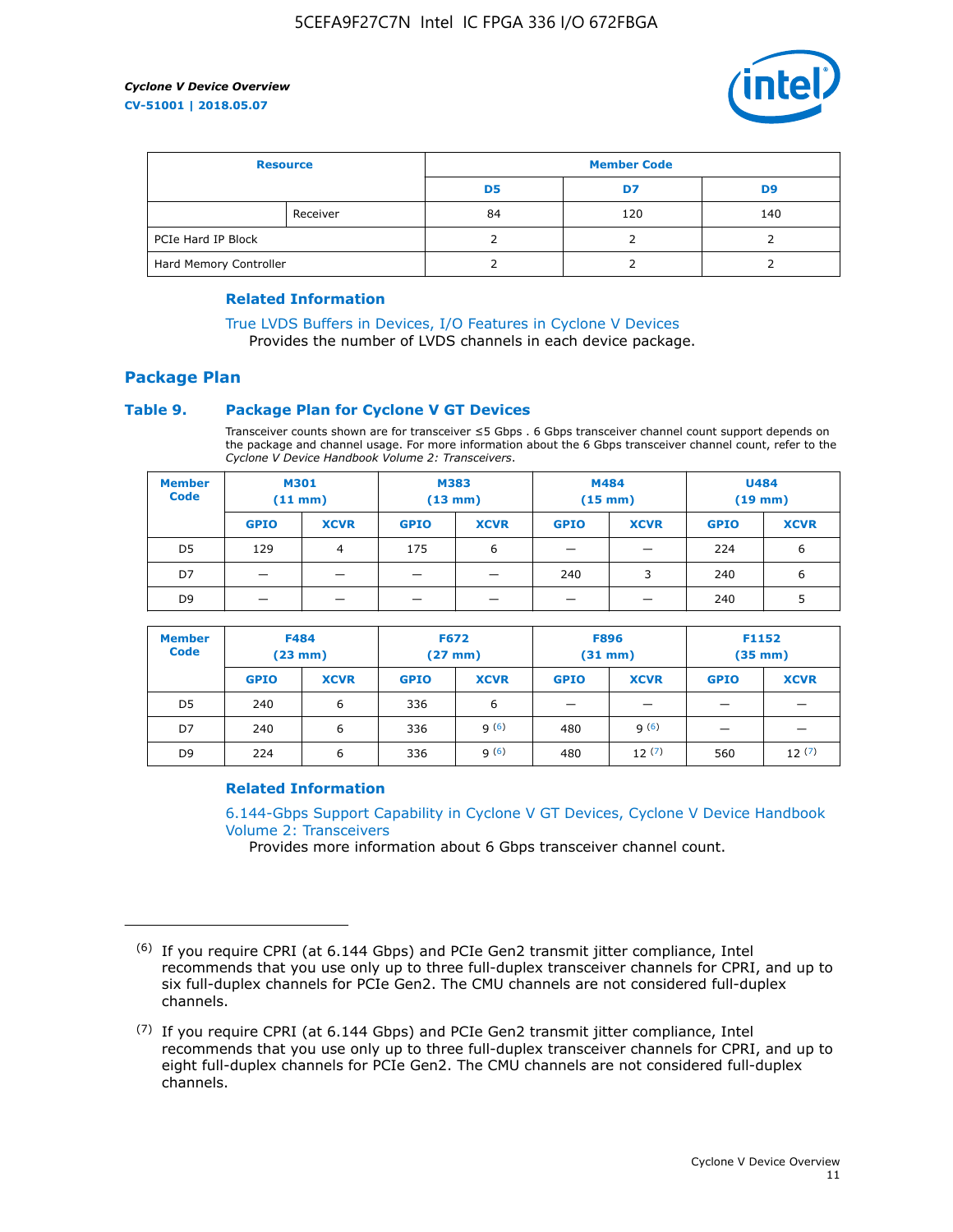

## **Cyclone V SE**

This section provides the available options, maximum resource counts, and package plan for the Cyclone V SE devices.

The information in this section is correct at the time of publication. For the latest information and to get more details, refer to the *Product Selector Guide*.

#### **Related Information**

#### [Product Selector Guide](https://www.altera.com/products/product-selector-guide.html)

Provides the latest information about Intel products.

#### **Available Options**

#### **Figure 4. Sample Ordering Code and Available Options for Cyclone V SE Devices**

The SEU internal scrubbing feature is available for Cyclone V E, GX, SE, and SX devices with the "SC" suffix in the part number. For device availability and ordering, contact your local Intel sales representatives.

Cyclone V SE and SX low-power devices (L power option) offer 30% static power reduction for devices with 25K LE and 40K LE, and 20% static power reduction for devices with 85K LE and 110K LE.

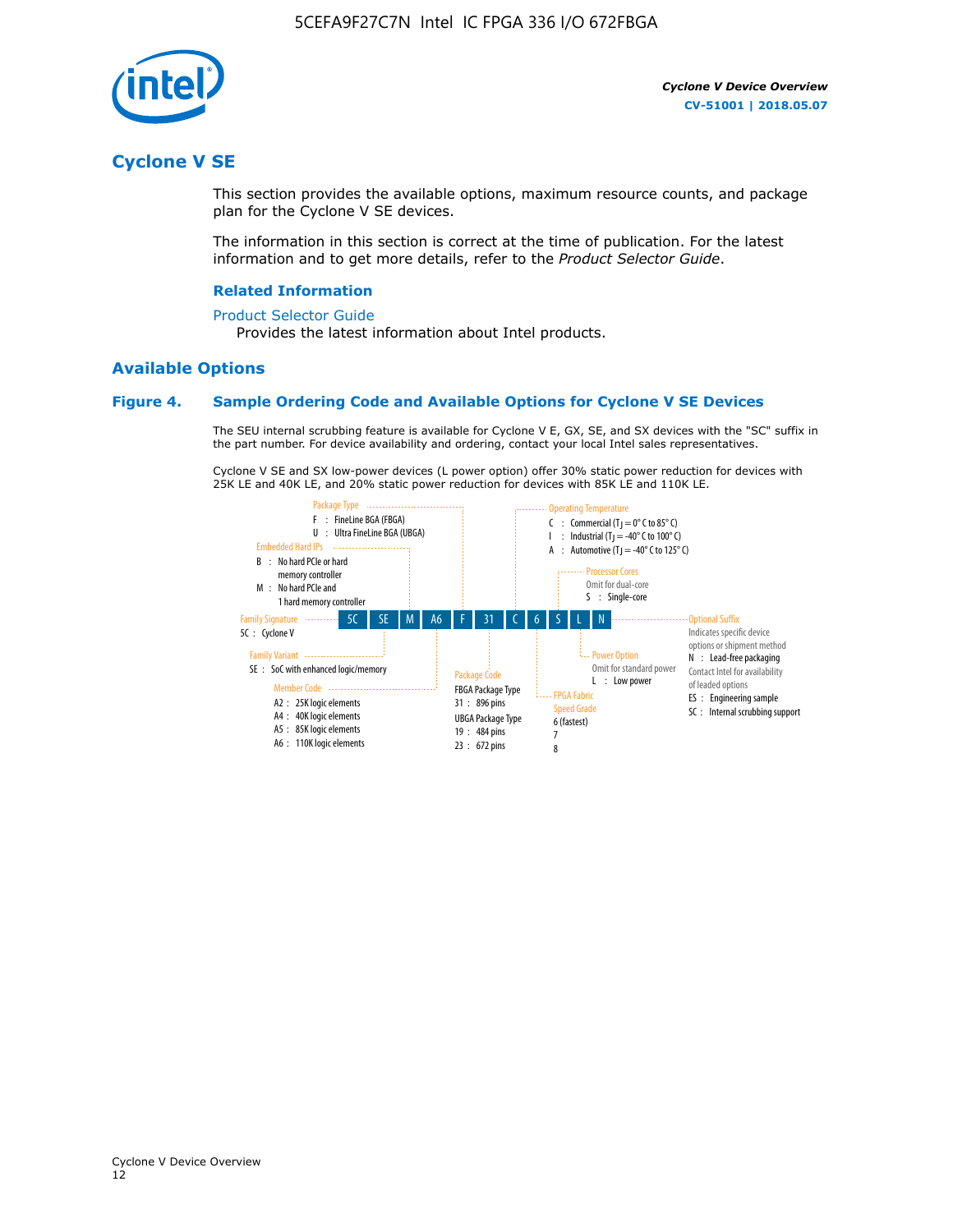

## **Maximum Resources**

#### **Table 10. Maximum Resource Counts for Cyclone V SE Devices**

|                                | <b>Resource</b> | <b>Member Code</b>       |                          |                      |                      |  |
|--------------------------------|-----------------|--------------------------|--------------------------|----------------------|----------------------|--|
|                                |                 | A <sub>2</sub>           | A <sub>4</sub>           | <b>A5</b>            | A6                   |  |
| Logic Elements (LE) (K)        |                 | 25                       | 40                       | 85                   | 110                  |  |
| <b>ALM</b>                     |                 | 9,430                    | 15,880                   | 32,070               | 41,910               |  |
| Register                       |                 | 37,736                   | 60,376                   | 128,300              | 166,036              |  |
| Memory (Kb)                    | M10K            | 1,400                    | 2,700                    | 3,970                | 5,570                |  |
|                                | <b>MLAB</b>     | 138                      | 231                      | 480                  | 621                  |  |
| Variable-precision DSP Block   |                 | 36                       | 84                       | 87                   | 112                  |  |
| 18 x 18 Multiplier             |                 | 72                       | 168                      | 174                  | 224                  |  |
| <b>FPGA PLL</b>                |                 | 5                        | 5                        | 6                    | 6                    |  |
| <b>HPS PLL</b>                 |                 | 3                        | 3                        | 3                    | 3                    |  |
| <b>FPGA GPIO</b>               |                 | 145                      | 145                      | 288                  | 288                  |  |
| HPS I/O                        |                 | 181                      | 181                      | 181                  | 181                  |  |
| <b>LVDS</b>                    | Transmitter     | 32                       | 32                       | 72                   | 72                   |  |
|                                | Receiver        | 37                       | 37                       | 72                   | 72                   |  |
| FPGA Hard Memory Controller    |                 | 1                        | $\mathbf{1}$             | $\mathbf{1}$         | $\mathbf{1}$         |  |
| HPS Hard Memory Controller     |                 | $\mathbf{1}$             | $\mathbf{1}$             | $\mathbf{1}$         | $\mathbf{1}$         |  |
| Arm Cortex-A9 MPCore Processor |                 | Single- or dual-<br>core | Single- or dual-<br>core | Single- or dual-core | Single- or dual-core |  |

#### **Related Information**

[True LVDS Buffers in Devices, I/O Features in Cyclone V Devices](https://www.altera.com/documentation/sam1403481100977.html#sam1403480885395) Provides the number of LVDS channels in each device package.

## **Package Plan**

#### **Table 11. Package Plan for Cyclone V SE Devices**

The HPS I/O counts are the number of I/Os in the HPS and does not correlate with the number of HPS-specific I/O pins in the FPGA. Each HPS-specific pin in the FPGA may be mapped to several HPS I/Os.

| <b>Member Code</b> | <b>U484</b><br>$(19$ mm) |           | <b>U672</b><br>(23 mm) |           | <b>F896</b><br>$(31$ mm $)$ |           |
|--------------------|--------------------------|-----------|------------------------|-----------|-----------------------------|-----------|
|                    | <b>FPGA GPIO</b>         | HPS $I/O$ | <b>FPGA GPIO</b>       | HPS $I/O$ | <b>FPGA GPIO</b>            | HPS $I/O$ |
| A <sub>2</sub>     | 66                       | 151       | 145                    | 181       |                             |           |
| A4                 | 66                       | 151       | 145                    | 181       |                             |           |
| A <sub>5</sub>     | 66                       | 151       | 145                    | 181       | 288                         | 181       |
| A6                 | 66                       | 151       | 145                    | 181       | 288                         | 181       |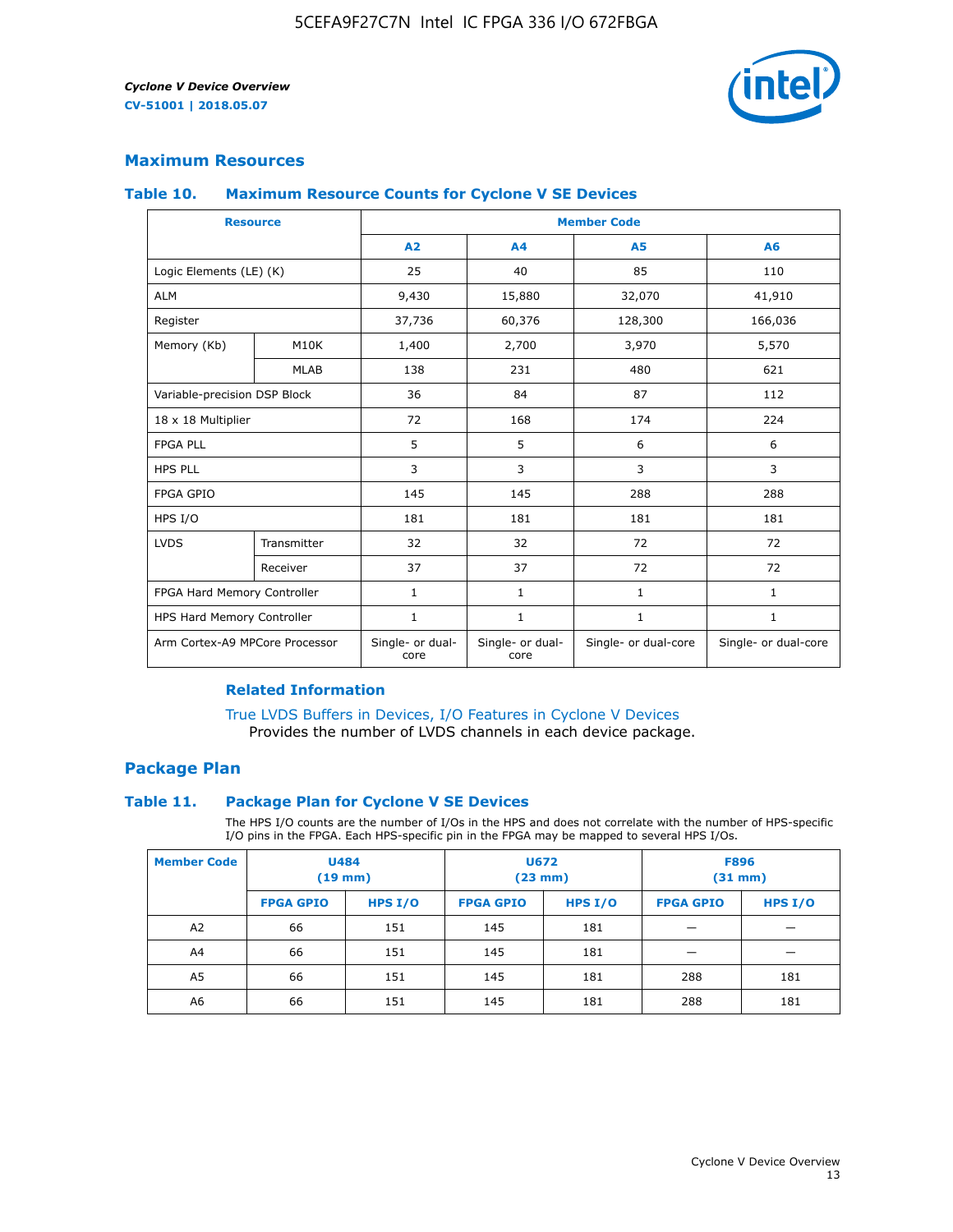

## **Cyclone V SX**

This section provides the available options, maximum resource counts, and package plan for the Cyclone V SX devices.

The information in this section is correct at the time of publication. For the latest information and to get more details, refer to the *Product Selector Guide*.

#### **Related Information**

#### [Product Selector Guide](https://www.altera.com/products/product-selector-guide.html)

Provides the latest information about Intel products.

### **Available Options**

#### **Figure 5. Sample Ordering Code and Available Options for Cyclone V SX Devices**

The SEU internal scrubbing feature is available for Cyclone V E, GX, SE, and SX devices with the "SC" suffix in the part number. For device availability and ordering, contact your local Intel sales representatives.

Cyclone V SE and SX low-power devices (L power option) offer 30% static power reduction for devices with 25K LE and 40K LE, and 20% static power reduction for devices with 85K LE and 110K LE.



#### **Maximum Resources**

#### **Table 12. Maximum Resource Counts for Cyclone V SX Devices**

|                              | <b>Resource</b> | <b>Member Code</b> |                |                |           |  |
|------------------------------|-----------------|--------------------|----------------|----------------|-----------|--|
|                              |                 | C <sub>2</sub>     | C <sub>4</sub> | C <sub>5</sub> | C6        |  |
| Logic Elements (LE) (K)      |                 | 25                 | 40             | 85             | 110       |  |
| <b>ALM</b>                   |                 | 9,430              | 15,880         | 32,070         | 41,910    |  |
| Register                     |                 | 37,736             | 60,376         | 128,300        | 166,036   |  |
| Memory (Kb)                  | M10K            | 1,400              | 2,700          | 3,970          | 5,570     |  |
|                              | <b>MLAB</b>     | 138                | 231            | 480            | 621       |  |
| Variable-precision DSP Block |                 | 36                 | 84             | 87             | 112       |  |
| 18 x 18 Multiplier           |                 | 72                 | 168            | 174            | 224       |  |
| <b>FPGA PLL</b>              |                 | 5                  | 5              | 6              | 6         |  |
|                              |                 |                    |                |                | continued |  |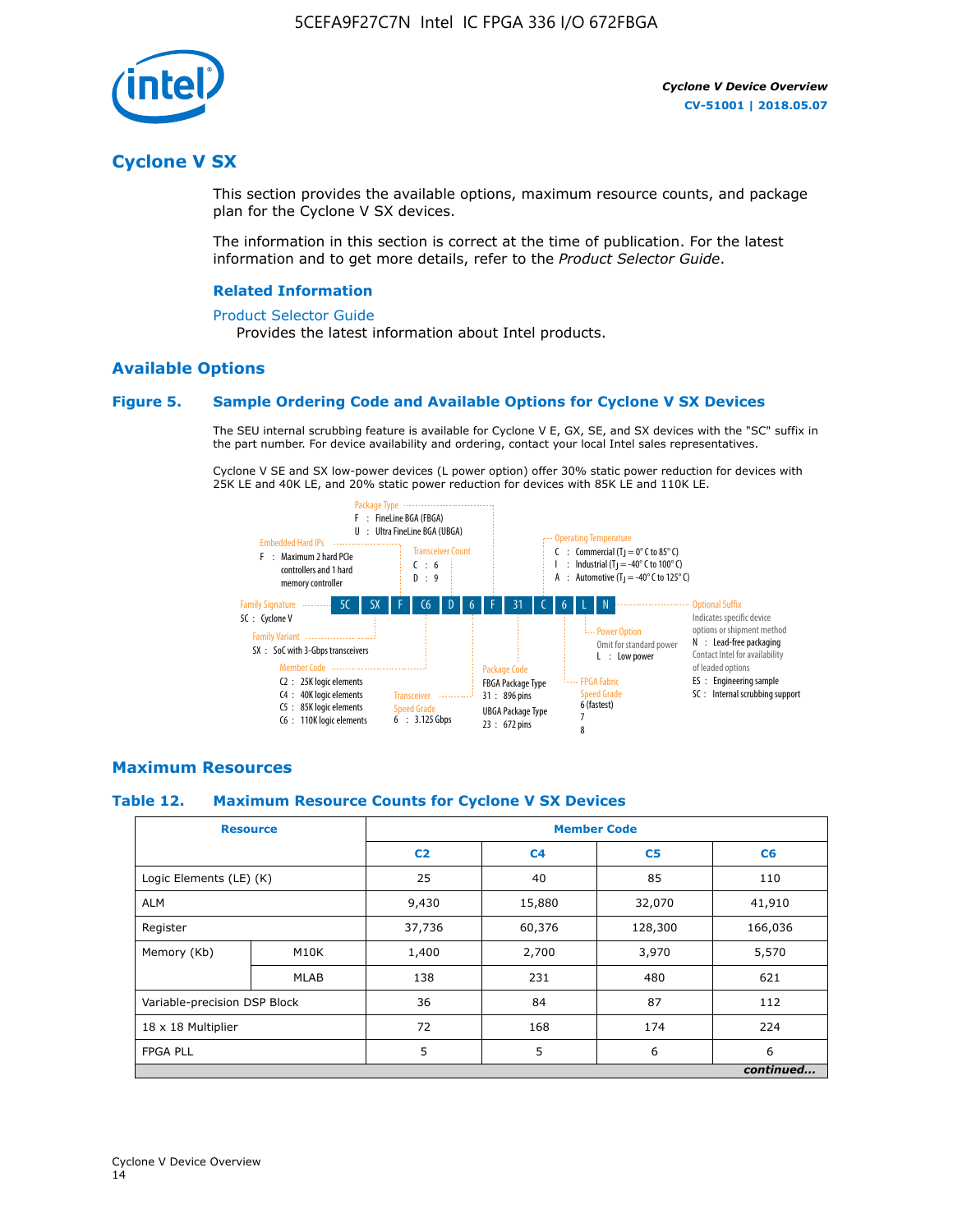

| <b>Resource</b>                |             | <b>Member Code</b> |                |                |           |  |  |
|--------------------------------|-------------|--------------------|----------------|----------------|-----------|--|--|
|                                |             | C <sub>2</sub>     | C <sub>4</sub> | C <sub>5</sub> | C6        |  |  |
| <b>HPS PLL</b>                 |             | 3                  | 3              | 3              | 3         |  |  |
| 3 Gbps Transceiver             |             | 6                  | 6              | 9              | 9         |  |  |
| FPGA GPIO $(8)$                |             | 145                | 145            | 288            | 288       |  |  |
| HPS I/O                        |             | 181                | 181            | 181            | 181       |  |  |
| <b>LVDS</b>                    | Transmitter | 32                 | 32             | 72             | 72        |  |  |
|                                | Receiver    | 37                 | 37             | 72             | 72        |  |  |
| PCIe Hard IP Block             |             | $\overline{2}$     | $\overline{2}$ | 2(9)           | 2(9)      |  |  |
| FPGA Hard Memory Controller    |             | 1                  | $\mathbf{1}$   | 1              | 1         |  |  |
| HPS Hard Memory Controller     |             | 1                  | 1              | $\mathbf{1}$   | 1         |  |  |
| Arm Cortex-A9 MPCore Processor |             | Dual-core          | Dual-core      | Dual-core      | Dual-core |  |  |

#### **Related Information**

[True LVDS Buffers in Devices, I/O Features in Cyclone V Devices](https://www.altera.com/documentation/sam1403481100977.html#sam1403480885395) Provides the number of LVDS channels in each device package.

#### **Package Plan**

#### **Table 13. Package Plan for Cyclone V SX Devices**

The HPS I/O counts are the number of I/Os in the HPS and does not correlate with the number of HPS-specific I/O pins in the FPGA. Each HPS-specific pin in the FPGA may be mapped to several HPS I/Os.

| <b>Member Code</b> | U672<br>(23 mm)  |           | <b>F896</b><br>$(31$ mm $)$ |                  |           |             |
|--------------------|------------------|-----------|-----------------------------|------------------|-----------|-------------|
|                    | <b>FPGA GPIO</b> | HPS $I/O$ | <b>XCVR</b>                 | <b>FPGA GPIO</b> | HPS $I/O$ | <b>XCVR</b> |
| C <sub>2</sub>     | 145              | 181       | 6                           |                  |           |             |
| C <sub>4</sub>     | 145              | 181       | 6                           |                  |           |             |
| C5                 | 145              | 181       | 6                           | 288              | 181       | 9           |
| C6                 | 145              | 181       | 6                           | 288              | 181       | 9           |

## **Cyclone V ST**

This section provides the available options, maximum resource counts, and package plan for the Cyclone V ST devices.

The information in this section is correct at the time of publication. For the latest information and to get more details, refer to the *Product Selector Guide*.

 $(8)$  The number of GPIOs does not include transceiver I/Os. In the Intel Quartus Prime software, the number of user I/Os includes transceiver I/Os.

<sup>(9)</sup> 1 PCIe Hard IP Block in U672 package.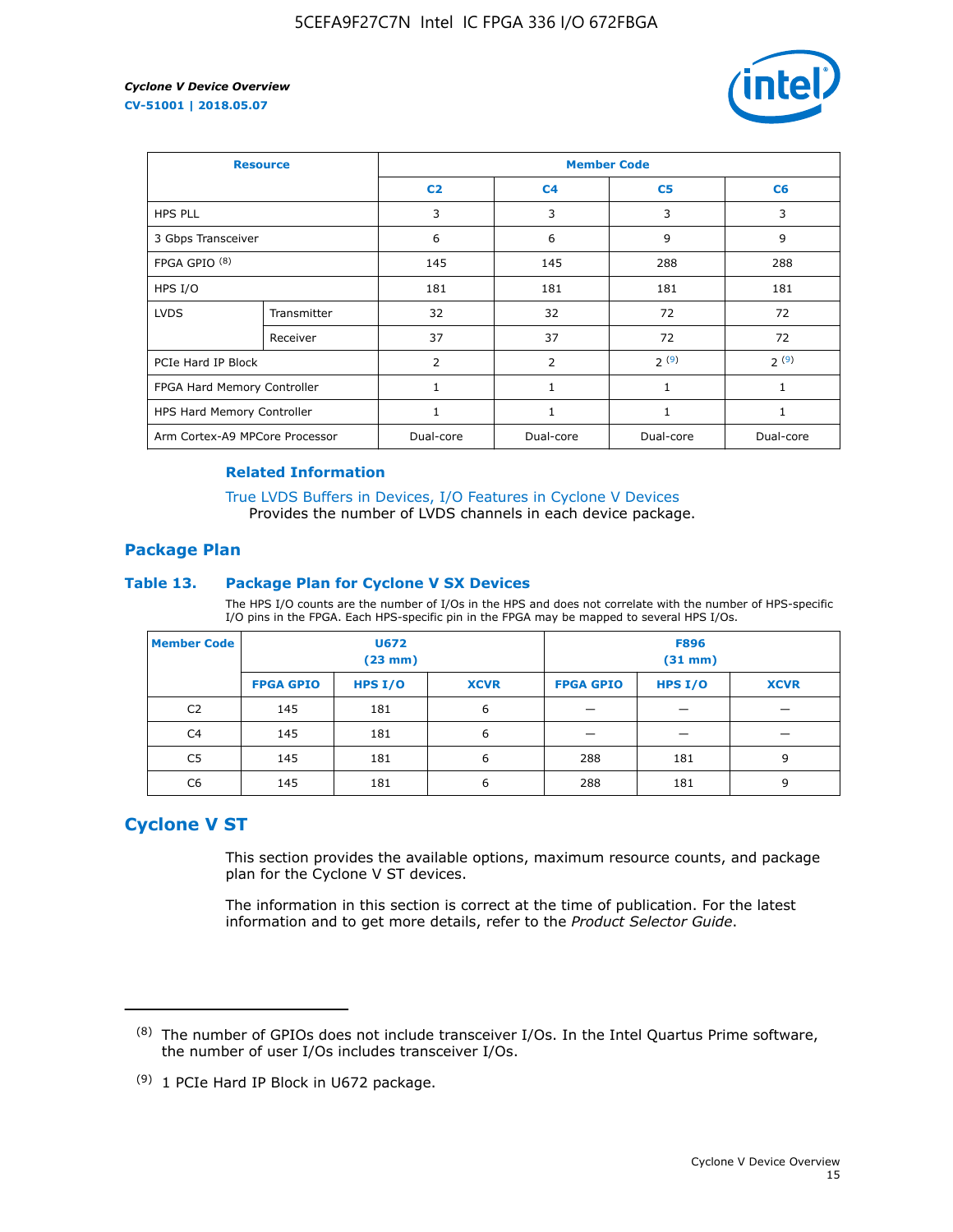

#### **Related Information**

[Product Selector Guide](https://www.altera.com/products/product-selector-guide.html) Provides the latest information about Intel products.

#### **Available Options**

#### **Figure 6. Sample Ordering Code and Available Options for Cyclone V ST Devices**



## **Maximum Resources**

#### **Table 14. Maximum Resource Counts for Cyclone V ST Devices**

| <b>Resource</b>              |             |                | <b>Member Code</b> |
|------------------------------|-------------|----------------|--------------------|
|                              |             | D <sub>5</sub> | D <sub>6</sub>     |
| Logic Elements (LE) (K)      |             | 85             | 110                |
| <b>ALM</b>                   |             | 32,070         | 41,910             |
| Register                     |             | 128,300        | 166,036            |
| Memory (Kb)                  | M10K        | 3,970          | 5,570              |
|                              | <b>MLAB</b> | 480            | 621                |
| Variable-precision DSP Block |             | 87             | 112                |
| 18 x 18 Multiplier           |             | 174            | 224                |
| <b>FPGA PLL</b>              |             | 6              | 6                  |
| <b>HPS PLL</b>               |             | 3              | 3                  |
| 6.144 Gbps Transceiver       |             | 9              | 9                  |
| FPGA GPIO(10)                |             | 288            | 288                |
| HPS I/O                      |             | 181            | 181                |
| <b>LVDS</b>                  | Transmitter | 72             | 72                 |
|                              |             |                | continued          |

<sup>(10)</sup> The number of GPIOs does not include transceiver I/Os. In the Intel Quartus Prime software, the number of user I/Os includes transceiver I/Os.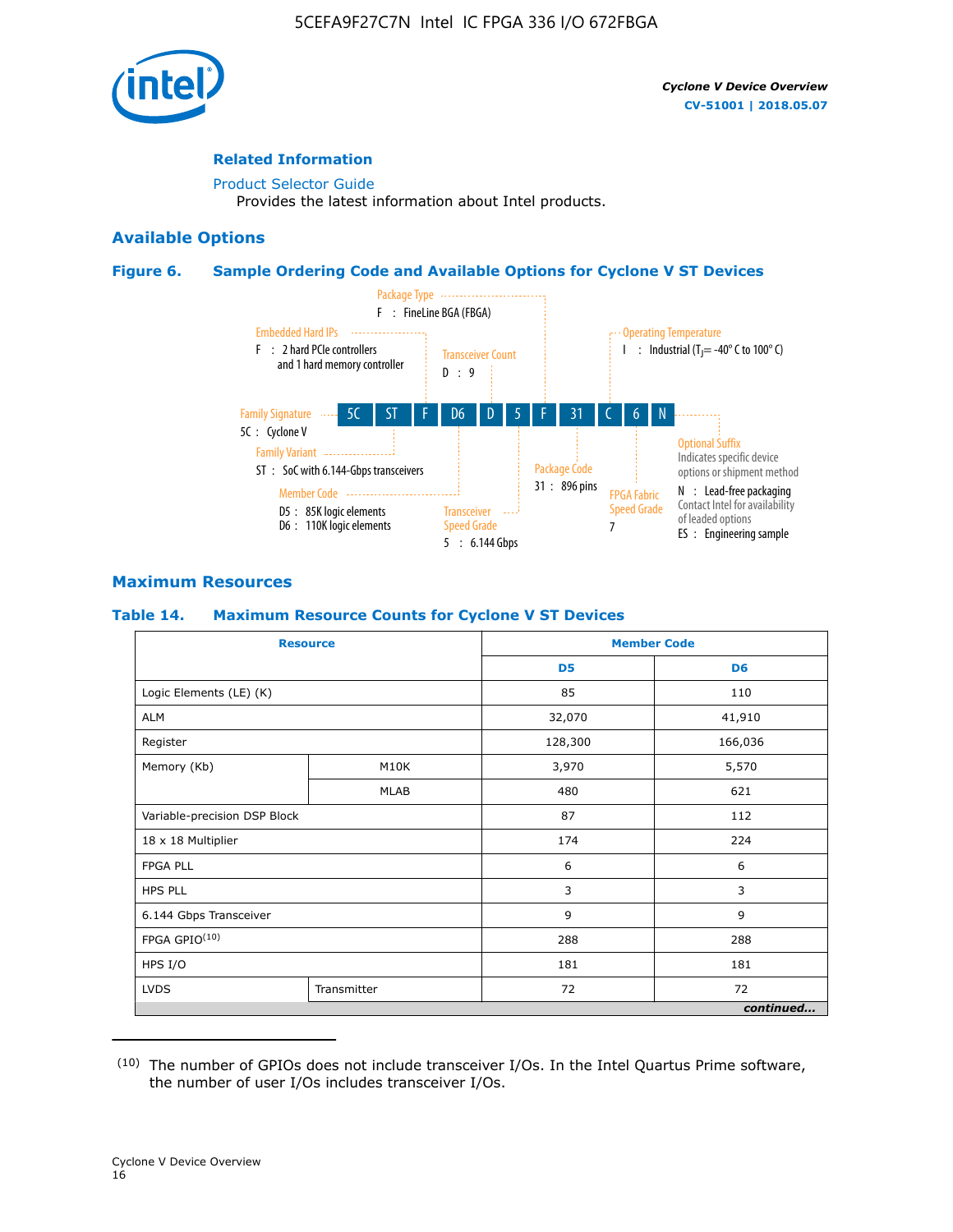

| <b>Resource</b>                |          | <b>Member Code</b> |                |  |
|--------------------------------|----------|--------------------|----------------|--|
|                                |          | D <sub>5</sub>     | D <sub>6</sub> |  |
|                                | Receiver | 72                 | 72             |  |
| PCIe Hard IP Block             |          |                    |                |  |
| FPGA Hard Memory Controller    |          |                    |                |  |
| HPS Hard Memory Controller     |          |                    |                |  |
| Arm Cortex-A9 MPCore Processor |          | Dual-core          | Dual-core      |  |

#### **Related Information**

# [True LVDS Buffers in Devices, I/O Features in Cyclone V Devices](https://www.altera.com/documentation/sam1403481100977.html#sam1403480885395)

Provides the number of LVDS channels in each device package.

#### **Package Plan**

#### **Table 15. Package Plan for Cyclone V ST Devices**

- The HPS I/O counts are the number of I/Os in the HPS and does not correlate with the number of HPSspecific I/O pins in the FPGA. Each HPS-specific pin in the FPGA may be mapped to several HPS I/Os.
- Transceiver counts shown are for transceiver ≤5 Gbps . 6 Gbps transceiver channel count support depends on the package and channel usage. For more information about the 6 Gbps transceiver channel count, refer to the *Cyclone V Device Handbook Volume 2: Transceivers*.

| <b>Member Code</b> | <b>F896</b><br>$(31$ mm $)$ |           |             |  |  |
|--------------------|-----------------------------|-----------|-------------|--|--|
|                    | <b>FPGA GPIO</b>            | HPS $I/O$ | <b>XCVR</b> |  |  |
| D <sub>5</sub>     | 288                         | 181       | 9(11)       |  |  |
| D <sub>6</sub>     | 288                         | 181       | q(11)       |  |  |

#### **Related Information**

[6.144-Gbps Support Capability in Cyclone V GT Devices, Cyclone V Device Handbook](https://www.altera.com/documentation/nik1409855456781.html#nik1409855410757) [Volume 2: Transceivers](https://www.altera.com/documentation/nik1409855456781.html#nik1409855410757)

Provides more information about 6 Gbps transceiver channel count.

<sup>(11)</sup> If you require CPRI (at 4.9152 Gbps) and PCIe Gen2 transmit jitter compliance, Intel recommends that you use only up to seven full-duplex transceiver channels for CPRI, and up to six full-duplex channels for PCIe Gen2. The CMU channels are not considered full-duplex channels.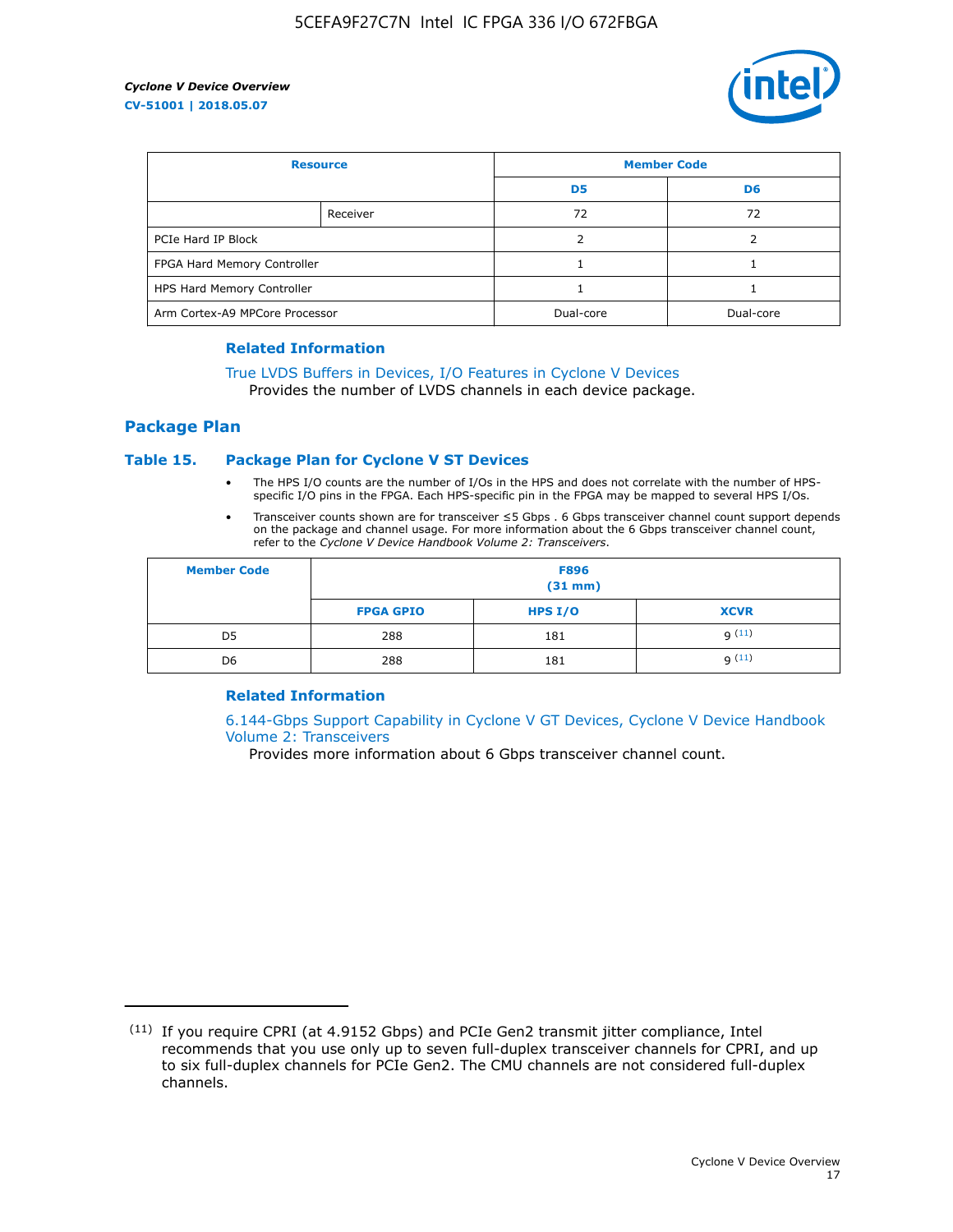

# **I/O Vertical Migration for Cyclone V Devices**

#### **Figure 7. Vertical Migration Capability Across Cyclone V Device Packages and Densities**

The arrows indicate the vertical migration paths. The devices included in each vertical migration path are shaded. You can also migrate your design across device densities in the same package option if the devices have the same dedicated pins, configuration pins, and power pins.



You can achieve the vertical migration shaded in red if you use only up to 175 GPIOs for the M383 package, and 138 GPIOs for the U672 package. These migration paths are not shown in the Intel Quartus Prime software Pin Migration View.

*Note:* To verify the pin migration compatibility, use the Pin Migration View window in the Intel Quartus Prime software Pin Planner.

# **Adaptive Logic Module**

Cyclone V devices use a 28 nm ALM as the basic building block of the logic fabric.

The ALM, as shown in following figure, uses an 8-input fracturable look-up table (LUT) with four dedicated registers to help improve timing closure in register-rich designs and achieve an even higher design packing capability than previous generations.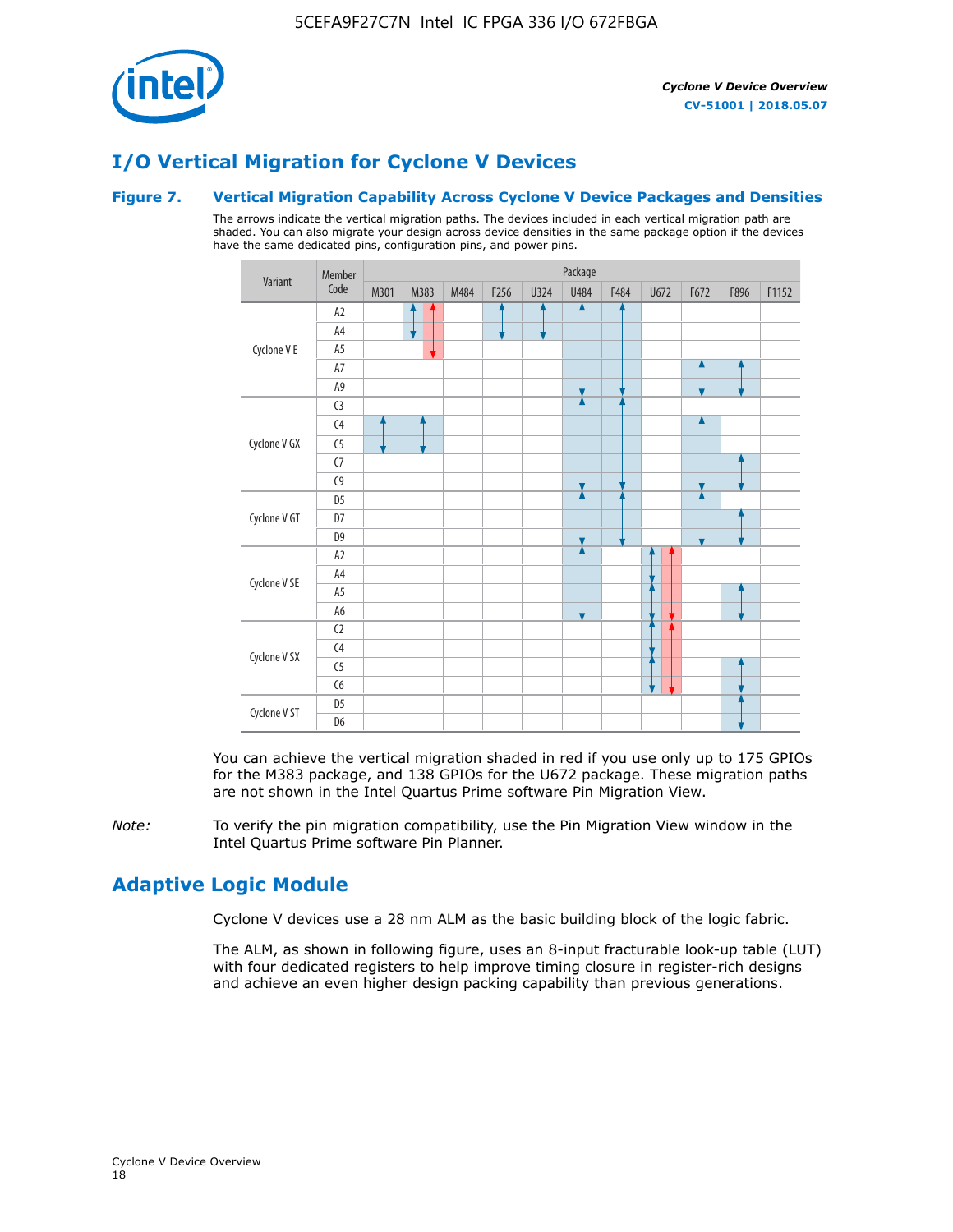

#### **Figure 8. ALM for Cyclone V Devices**



You can configure up to 25% of the ALMs in the Cyclone V devices as distributed memory using MLABs.

#### **Related Information**

Embedded Memory Capacity in Cyclone V Devices on page 21 Lists the embedded memory capacity for each device.

# **Variable-Precision DSP Block**

Cyclone V devices feature a variable-precision DSP block that supports these features:

- Configurable to support signal processing precisions ranging from  $9 \times 9$ ,  $18 \times 18$ and 27 x 27 bits natively
- A 64-bit accumulator
- A hard preadder that is available in both 18- and 27-bit modes
- Cascaded output adders for efficient systolic finite impulse response (FIR) filters
- Internal coefficient register banks, 8 deep, for each multiplier in 18- or 27-bit mode
- Fully independent multiplier operation
- A second accumulator feedback register to accommodate complex multiplyaccumulate functions
- Fully independent Efficient support for single-precision floating point arithmetic
- The inferability of all modes by the Intel Quartus Prime design software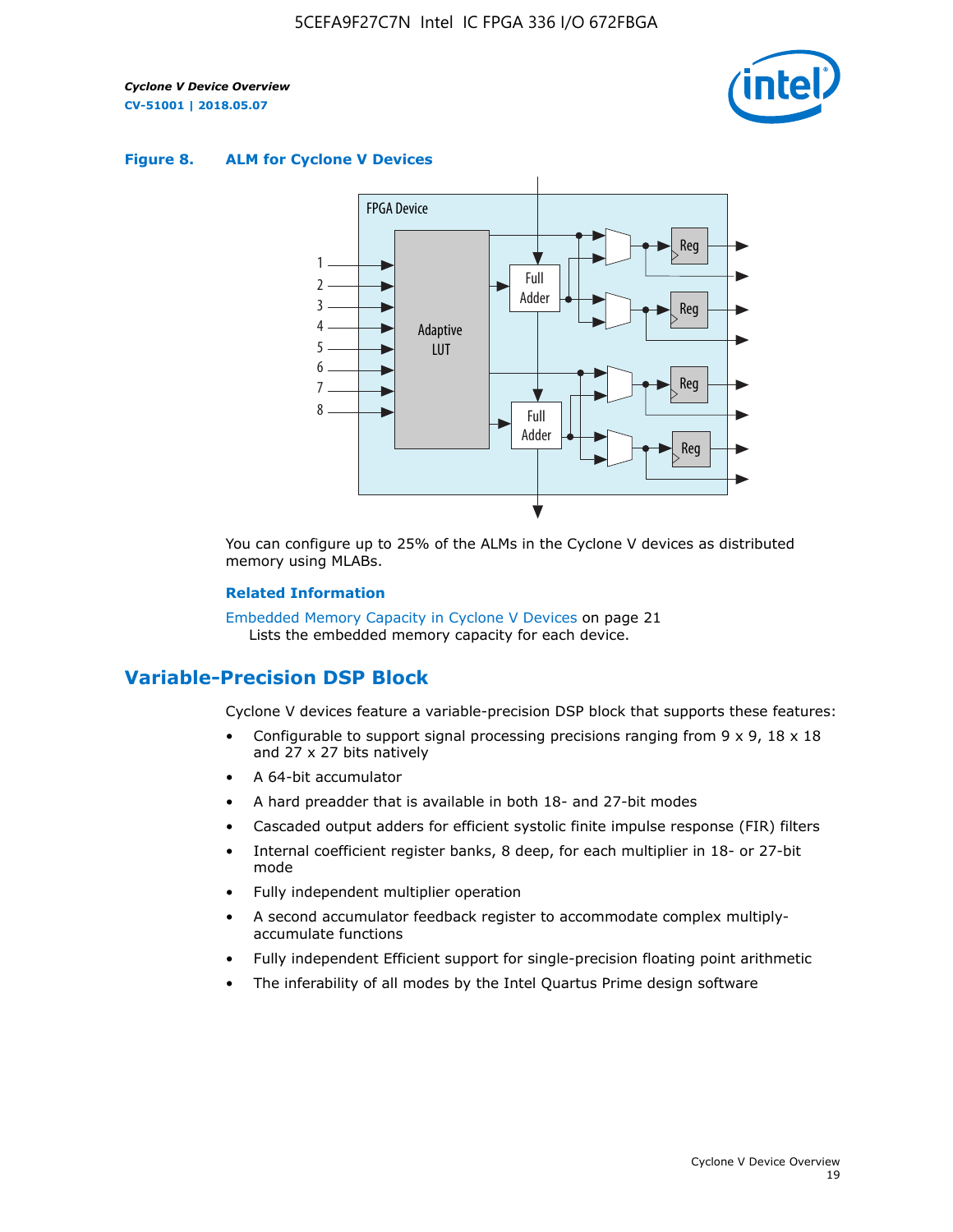

## **Table 16. Variable-Precision DSP Block Configurations for Cyclone V Devices**

| <b>Usage Example</b>                                       | <b>Multiplier Size (Bit)</b> | <b>DSP Block Resource</b> |
|------------------------------------------------------------|------------------------------|---------------------------|
| Low precision fixed point for video<br>applications        | Three $9 \times 9$           |                           |
| Medium precision fixed point in FIR<br>filters             | Two 18 x 18                  |                           |
| FIR filters and general DSP usage                          | Two 18 x 18 with accumulate  |                           |
| High precision fixed- or floating-point<br>implementations | One 27 x 27 with accumulate  |                           |

You can configure each DSP block during compilation as independent three  $9 \times 9$ , two 18 x 18, or one 27 x 27 multipliers. With a dedicated 64 bit cascade bus, you can cascade multiple variable-precision DSP blocks to implement even higher precision DSP functions efficiently.

#### **Table 17. Number of Multipliers in Cyclone V Devices**

The table lists the variable-precision DSP resources by bit precision for each Cyclone V device.

| <b>Variant</b>         | <b>Member</b><br><b>Code</b> | <b>Variable-</b><br>precision |                                   | <b>Independent Input and Output</b><br><b>Multiplications Operator</b> | $18 \times 18$<br><b>Multiplier</b> | $18 \times 18$<br><b>Multiplier</b> |                                                              |
|------------------------|------------------------------|-------------------------------|-----------------------------------|------------------------------------------------------------------------|-------------------------------------|-------------------------------------|--------------------------------------------------------------|
|                        |                              | <b>DSP Block</b>              | $9 \times 9$<br><b>Multiplier</b> | $18 \times 18$<br><b>Multiplier</b>                                    | $27 \times 27$<br><b>Multiplier</b> | <b>Adder Mode</b>                   | <b>Adder</b><br><b>Summed</b><br>with 36 bit<br><b>Input</b> |
| Cyclone V E            | A2                           | 25                            | 75                                | 50                                                                     | 25                                  | 25                                  | 25                                                           |
|                        | A4                           | 66                            | 198                               | 132                                                                    | 66                                  | 66                                  | 66                                                           |
|                        | A <sub>5</sub>               | 150                           | 450                               | 300                                                                    | 150                                 | 150                                 | 150                                                          |
|                        | A7                           | 156                           | 468                               | 312                                                                    | 156                                 | 156                                 | 156                                                          |
|                        | A <sub>9</sub>               | 342                           | 1,026                             | 684                                                                    | 342                                 | 342                                 | 342                                                          |
| Cyclone V<br><b>GX</b> | C <sub>3</sub>               | 57                            | 171                               | 114                                                                    | 57                                  | 57                                  | 57                                                           |
|                        | C <sub>4</sub>               | 70                            | 210                               | 140                                                                    | 70                                  | 70                                  | 70                                                           |
|                        | C <sub>5</sub>               | 150                           | 450                               | 300                                                                    | 150                                 | 150                                 | 150                                                          |
|                        | C <sub>7</sub>               | 156                           | 468                               | 312                                                                    | 156                                 | 156                                 | 156                                                          |
|                        | C <sub>9</sub>               | 342                           | 1,026                             | 684                                                                    | 342                                 | 342                                 | 342                                                          |
| Cyclone V GT           | D <sub>5</sub>               | 150                           | 450                               | 300                                                                    | 150                                 | 150                                 | 150                                                          |
|                        | D7                           | 156                           | 468                               | 312                                                                    | 156                                 | 156                                 | 156                                                          |
|                        | D <sub>9</sub>               | 342                           | 1,026                             | 684                                                                    | 342                                 | 342                                 | 342                                                          |
| Cyclone V SE           | A <sub>2</sub>               | 36                            | 108                               | 72                                                                     | 36                                  | 36                                  | 36                                                           |
|                        | A4                           | 84                            | 252                               | 168                                                                    | 84                                  | 84                                  | 84                                                           |
|                        | A5                           | 87                            | 261                               | 174                                                                    | 87                                  | 87                                  | 87                                                           |
|                        | A <sub>6</sub>               | 112                           | 336                               | 224                                                                    | 112                                 | 112                                 | 112                                                          |
| Cyclone V SX           | C <sub>2</sub>               | 36                            | 108                               | 72                                                                     | 36                                  | 36                                  | 36                                                           |
|                        | C <sub>4</sub>               | 84                            | 252                               | 168                                                                    | 84                                  | 84                                  | 84                                                           |
|                        | C <sub>5</sub>               | 87                            | 261                               | 174                                                                    | 87                                  | 87                                  | 87                                                           |
|                        |                              |                               |                                   |                                                                        |                                     |                                     | continued                                                    |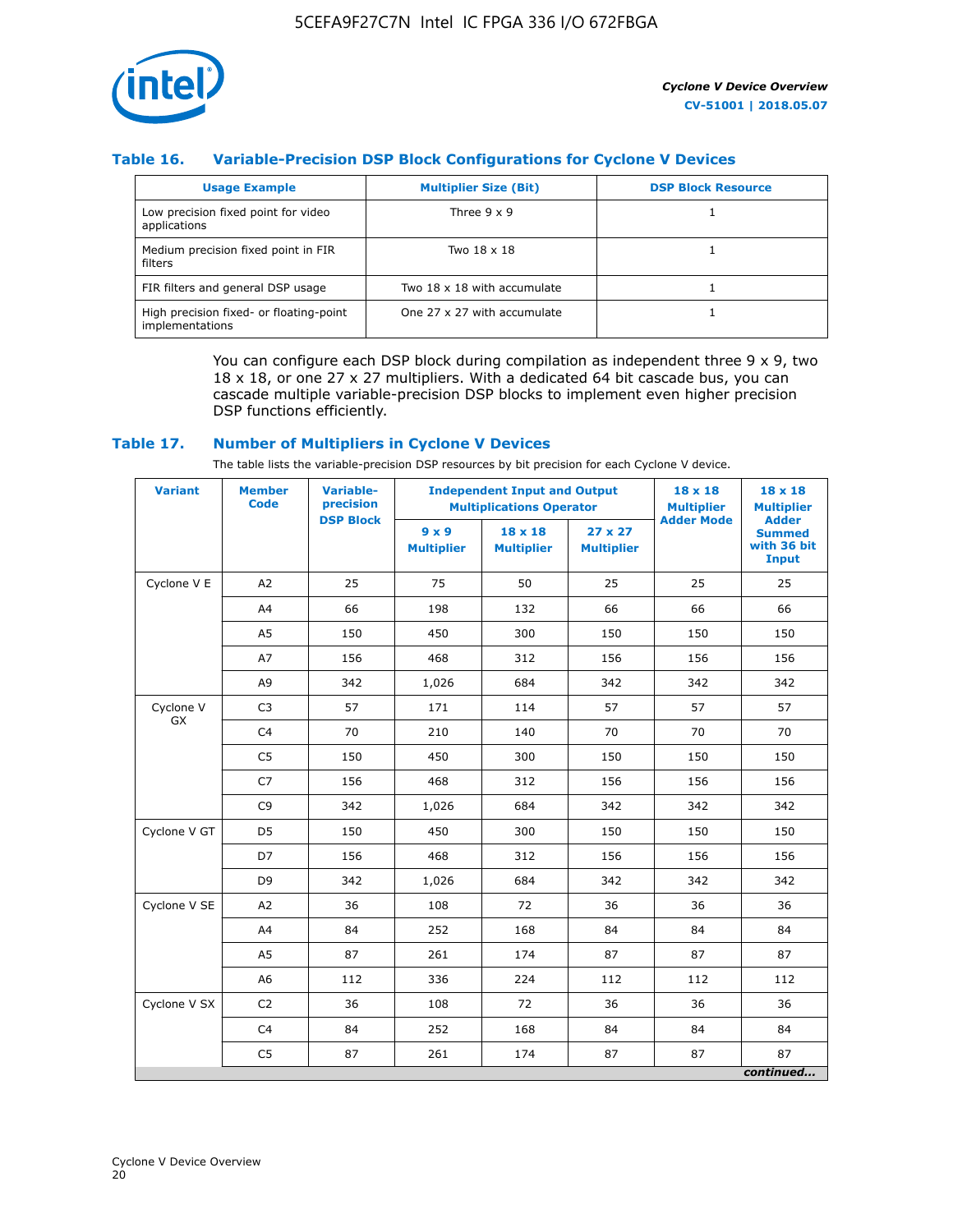

| <b>Variant</b> | <b>Variable-</b><br><b>Member</b><br>precision<br><b>Code</b> |                  | <b>Independent Input and Output</b><br><b>Multiplications Operator</b> | $18 \times 18$<br><b>Multiplier</b> | $18 \times 18$<br><b>Multiplier</b><br><b>Adder</b> |                   |                                       |
|----------------|---------------------------------------------------------------|------------------|------------------------------------------------------------------------|-------------------------------------|-----------------------------------------------------|-------------------|---------------------------------------|
|                |                                                               | <b>DSP Block</b> | $9 \times 9$<br><b>Multiplier</b>                                      | $18 \times 18$<br><b>Multiplier</b> | $27 \times 27$<br><b>Multiplier</b>                 | <b>Adder Mode</b> | <b>Summed</b><br>with 36 bit<br>Input |
|                | C6                                                            | 112              | 336                                                                    | 224                                 | 112                                                 | 112               | 112                                   |
| Cyclone V ST   | D <sub>5</sub>                                                | 87               | 261                                                                    | 174                                 | 87                                                  | 87                | 87                                    |
|                | D <sub>6</sub>                                                | 112              | 336                                                                    | 224                                 | 112                                                 | 112               | 112                                   |

# **Embedded Memory Blocks**

The embedded memory blocks in the devices are flexible and designed to provide an optimal amount of small- and large-sized memory arrays to fit your design requirements.

# **Types of Embedded Memory**

The Cyclone V devices contain two types of memory blocks:

- 10 Kb M10K blocks—blocks of dedicated memory resources. The M10K blocks are ideal for larger memory arrays while still providing a large number of independent ports.
- 640 bit memory logic array blocks (MLABs)—enhanced memory blocks that are configured from dual-purpose logic array blocks (LABs). The MLABs are ideal for wide and shallow memory arrays. The MLABs are optimized for implementation of shift registers for digital signal processing (DSP) applications, wide shallow FIFO buffers, and filter delay lines. Each MLAB is made up of ten adaptive logic modules (ALMs). In the Cyclone V devices, you can configure these ALMs as ten 32 x 2 blocks, giving you one 32 x 20 simple dual-port SRAM block per MLAB.

## **Embedded Memory Capacity in Cyclone V Devices**

#### **Table 18. Embedded Memory Capacity and Distribution in Cyclone V Devices**

|                | <b>Member</b>  | <b>M10K</b>  |                     | <b>MLAB</b>  | <b>Total RAM Bit</b> |        |  |  |  |
|----------------|----------------|--------------|---------------------|--------------|----------------------|--------|--|--|--|
| <b>Variant</b> | <b>Code</b>    | <b>Block</b> | <b>RAM Bit (Kb)</b> | <b>Block</b> | <b>RAM Bit (Kb)</b>  | (Kb)   |  |  |  |
| Cyclone V E    | A2             | 176          | 1,760               | 314          | 196                  | 1,956  |  |  |  |
|                | A4             | 308          | 3,080               | 485          | 303                  | 3,383  |  |  |  |
|                | A5             | 446          | 4,460               | 679          | 424                  | 4,884  |  |  |  |
|                | A7             | 686          | 6,860               | 1338         | 836                  | 7,696  |  |  |  |
|                | A9             | 1,220        | 12,200              | 2748         | 1,717                | 13,917 |  |  |  |
| Cyclone V GX   | C <sub>3</sub> | 135          | 1,350               | 291          | 182                  | 1,532  |  |  |  |
|                | C4             | 250          | 2,500               | 678          | 424                  | 2,924  |  |  |  |
|                | C5             | 446          | 4,460               | 678          | 424                  | 4,884  |  |  |  |
|                | C7             | 686          | 6,860               | 1338         | 836                  | 7,696  |  |  |  |
|                | C <sub>9</sub> | 1,220        | 12,200              | 2748         | 1,717                | 13,917 |  |  |  |
|                | continued      |              |                     |              |                      |        |  |  |  |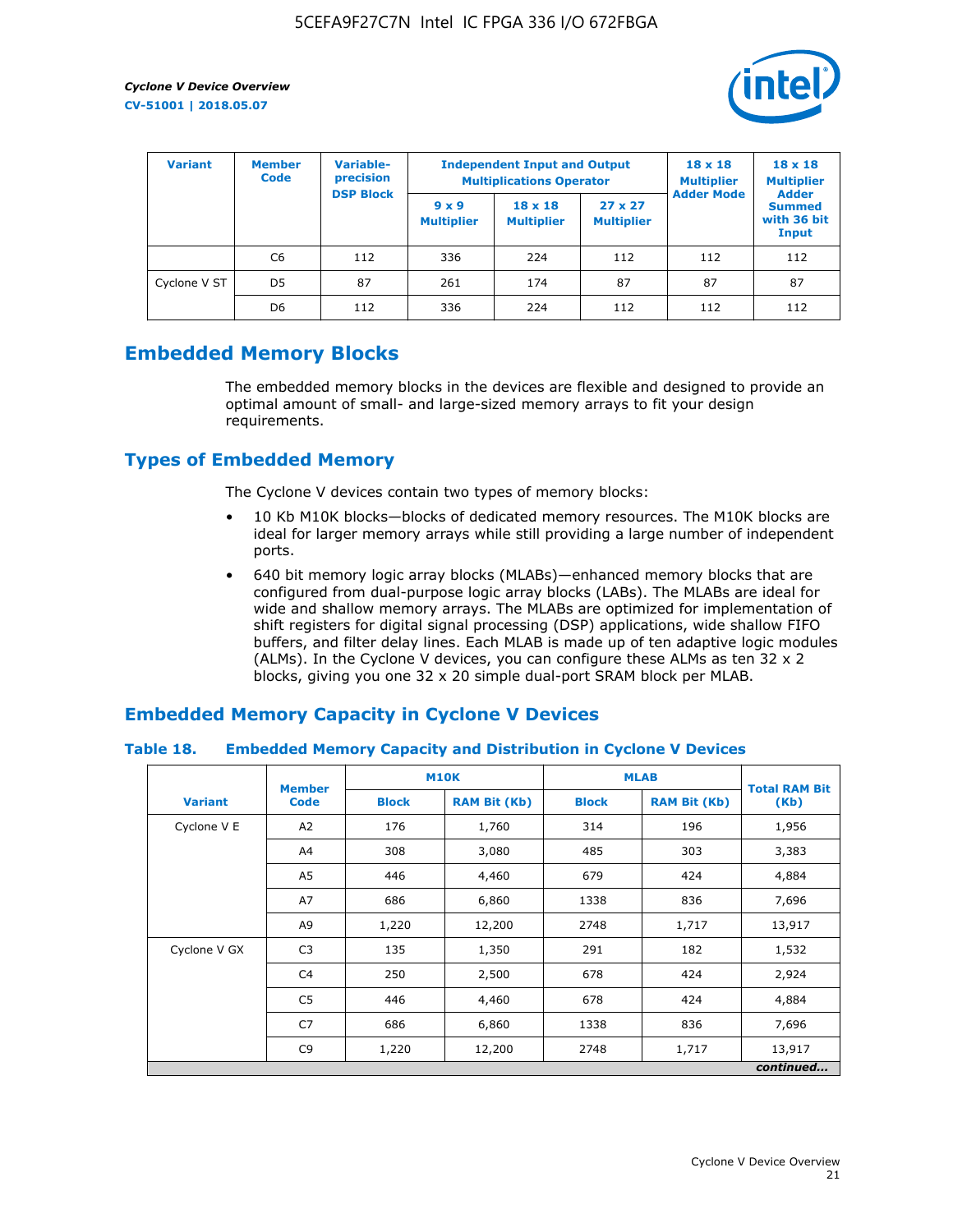

|                | <b>Member</b>  | <b>M10K</b>  |                     | <b>MLAB</b>  | <b>Total RAM Bit</b> |        |
|----------------|----------------|--------------|---------------------|--------------|----------------------|--------|
| <b>Variant</b> | <b>Code</b>    | <b>Block</b> | <b>RAM Bit (Kb)</b> | <b>Block</b> | <b>RAM Bit (Kb)</b>  | (Kb)   |
| Cyclone V GT   | D <sub>5</sub> | 446          | 4,460               | 679          | 424                  | 4,884  |
|                | D7             | 686          | 6,860               | 1338         | 836                  | 7,696  |
|                | D <sub>9</sub> | 1,220        | 12,200              | 2748         | 1,717                | 13,917 |
| Cyclone V SE   | A <sub>2</sub> | 140          | 1,400               | 221          | 138                  | 1,538  |
|                | A4             | 270          | 2,700               | 370          | 231                  | 2,460  |
|                | A5             | 397          | 3,970               | 768          | 480                  | 4,450  |
|                | A <sub>6</sub> | 553          | 5,530               | 994          | 621                  | 6,151  |
| Cyclone V SX   | C <sub>2</sub> | 140          | 1,400               | 221          | 138                  | 1,538  |
|                | C <sub>4</sub> | 270          | 2,700               | 370          | 231                  | 2,460  |
|                | C <sub>5</sub> | 397          | 3,970               | 768          | 480                  | 4,450  |
|                | C <sub>6</sub> | 553          | 5,530               | 994          | 621                  | 6,151  |
| Cyclone V ST   | D <sub>5</sub> | 397          | 3,970               | 768          | 480                  | 4,450  |
|                | D <sub>6</sub> | 553          | 5,530               | 994          | 621                  | 6,151  |

# **Embedded Memory Configurations**

#### **Table 19. Supported Embedded Memory Block Configurations for Cyclone V Devices**

This table lists the maximum configurations supported for the embedded memory blocks. The information is applicable only to the single-port RAM and ROM modes.

| <b>Memory Block</b> | Depth (bits) | <b>Programmable Width</b> |
|---------------------|--------------|---------------------------|
| MLAB                | 32           | x16, x18, or x20          |
| M10K                | 256          | x40 or x32                |
|                     | 512          | x20 or x16                |
|                     | 1K           | $x10$ or $x8$             |
|                     | 2K           | $x5$ or $x4$              |
|                     | 4K           | x2                        |
|                     | 8K           | x1                        |

# **Clock Networks and PLL Clock Sources**

550 MHz Cyclone V devices have 16 global clock networks capable of up to operation. The clock network architecture is based on Intel's global, quadrant, and peripheral clock structure. This clock structure is supported by dedicated clock input pins and fractional PLLs.

*Note:* To reduce power consumption, the Intel Quartus Prime software identifies all unused sections of the clock network and powers them down.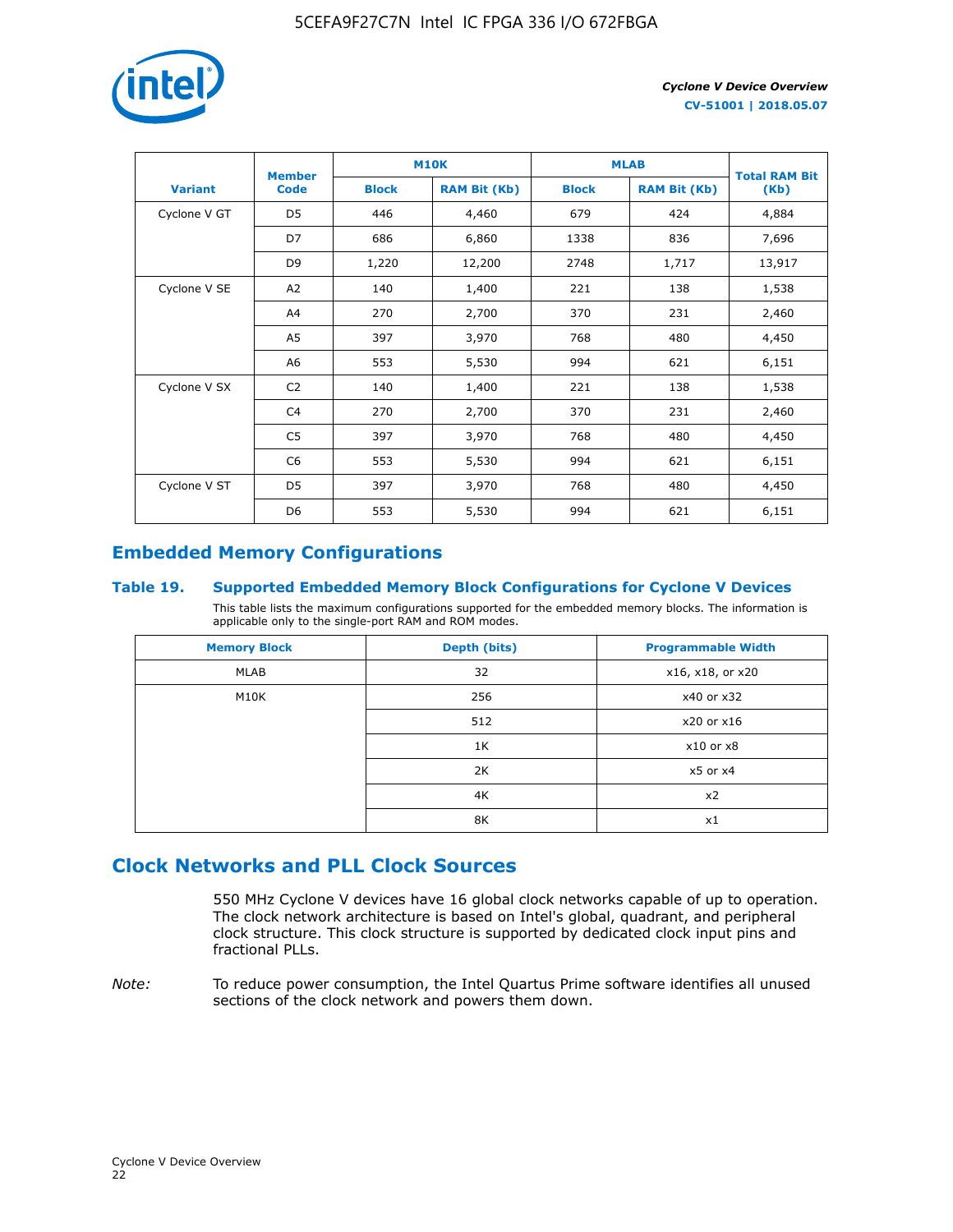5CEFA9F27C7N Intel IC FPGA 336 I/O 672FBGA



#### **PLL Features**

The PLLs in the Cyclone V devices support the following features:

- Frequency synthesis
- On-chip clock deskew
- Jitter attenuation
- Programmable output clock duty cycles
- PLL cascading
- Reference clock switchover
- Programmable bandwidth
- User-mode reconfiguration of PLLs
- Low power mode for each fractional PLL
- Dynamic phase shift
- Direct, source synchronous, zero delay buffer, external feedback, and LVDS compensation modes

#### **Fractional PLL**

In addition to integer PLLs, the Cyclone V devices use a fractional PLL architecture. The devices have up to eight PLLs, each with nine output counters. You can use the output counters to reduce PLL usage in two ways:

- Reduce the number of oscillators that are required on your board by using fractional PLLs
- Reduce the number of clock pins that are used in the device by synthesizing multiple clock frequencies from a single reference clock source

If you use the fractional PLL mode, you can use the PLLs for precision fractional-N frequency synthesis—removing the need for off-chip reference clock sources in your design.

The transceiver fractional PLLs that are not used by the transceiver I/Os can be used as general purpose fractional PLLs by the FPGA fabric.

## **FPGA General Purpose I/O**

Cyclone V devices offer highly configurable GPIOs. The following list describes the features of the GPIOs:

- Programmable bus hold and weak pull-up
- LVDS output buffer with programmable differential output voltage ( $V_{OD}$ ) and programmable pre-emphasis
- On-chip parallel termination ( $R<sub>T</sub>$  OCT) for all I/O banks with OCT calibration to limit the termination impedance variation
- On-chip dynamic termination that has the ability to swap between series and parallel termination, depending on whether there is read or write on a common bus for signal integrity
- Easy timing closure support using the hard read FIFO in the input register path, and delay-locked loop (DLL) delay chain with fine and coarse architecture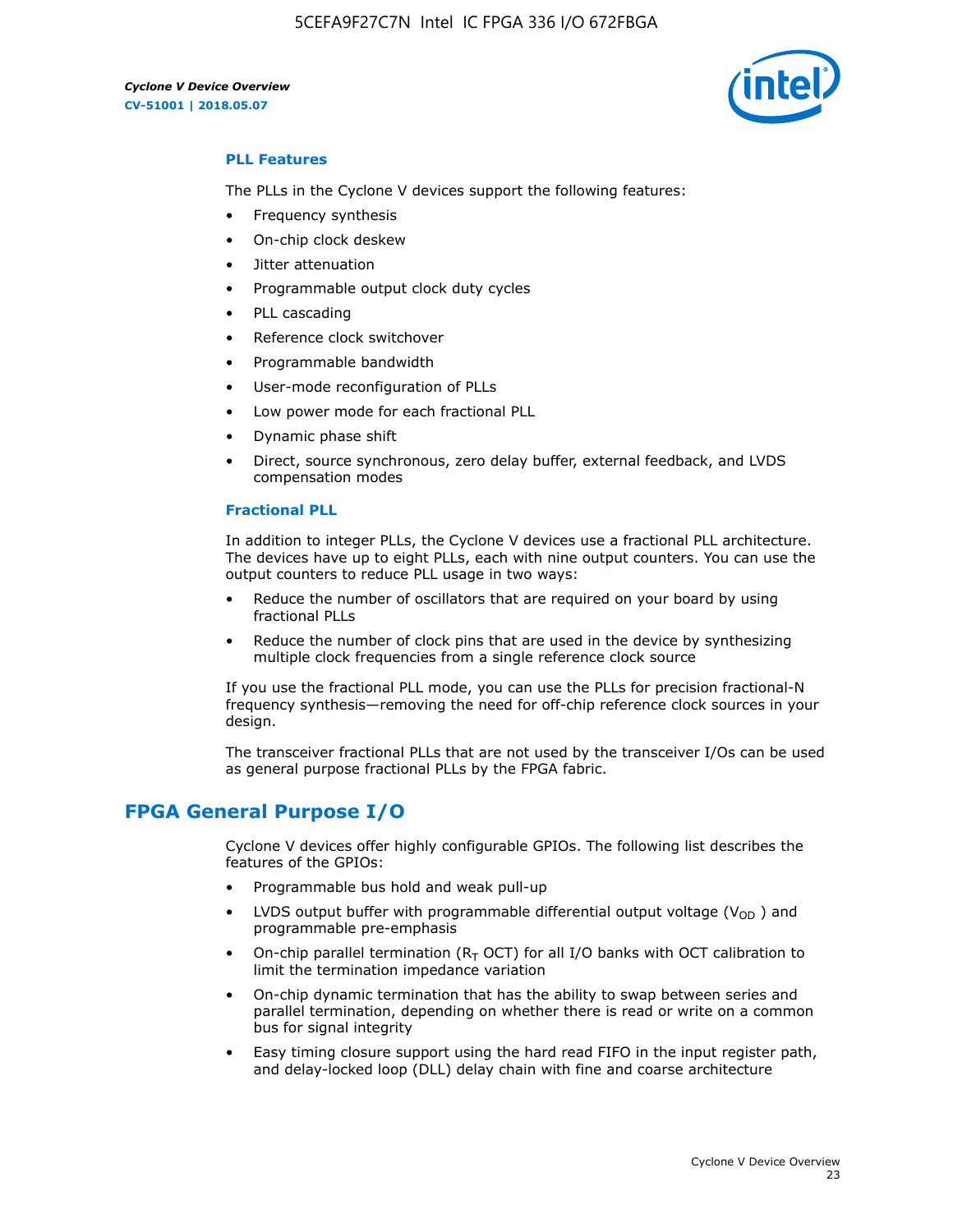

# **PCIe Gen1 and Gen2 Hard IP**

Cyclone V GX, GT, SX, and ST devices contain PCIe hard IP that is designed for performance and ease-of-use. The PCIe hard IP consists of the MAC, data link, and transaction layers.

The PCIe hard IP supports PCIe Gen2 and Gen1 end point and root port for up to x4 lane configuration. The PCIe Gen2 x4 support is PCIe-compatible.

The PCIe endpoint support includes multifunction support for up to eight functions, as shown in the following figure. The integrated multifunction support reduces the FPGA logic requirements by up to 20,000 LEs for PCIe designs that require multiple peripherals.

#### **Figure 9. PCIe Multifunction for Cyclone V Devices**



The Cyclone V PCIe hard IP operates independently from the core logic. This independent operation allows the PCIe link to wake up and complete link training in less than 100 ms while the Cyclone V device completes loading the programming file for the rest of the device.

In addition, the PCIe hard IP in the Cyclone V device provides improved end-to-end datapath protection using ECC.

## **External Memory Interface**

This section provides an overview of the external memory interface in Cyclone V devices.

### **Hard and Soft Memory Controllers**

Cyclone V devices support up to two hard memory controllers for DDR3, DDR2, and LPDDR2 SDRAM devices. Each controller supports 8 to 32 bit components of up to 4 gigabits (Gb) in density with two chip selects and optional ECC. For the Cyclone V SoC devices, an additional hard memory controller in the HPS supports DDR3, DDR2, and LPDDR2 SDRAM devices.

All Cyclone V devices support soft memory controllers for DDR3, DDR2, and LPDDR2 SDRAM devices for maximum flexibility.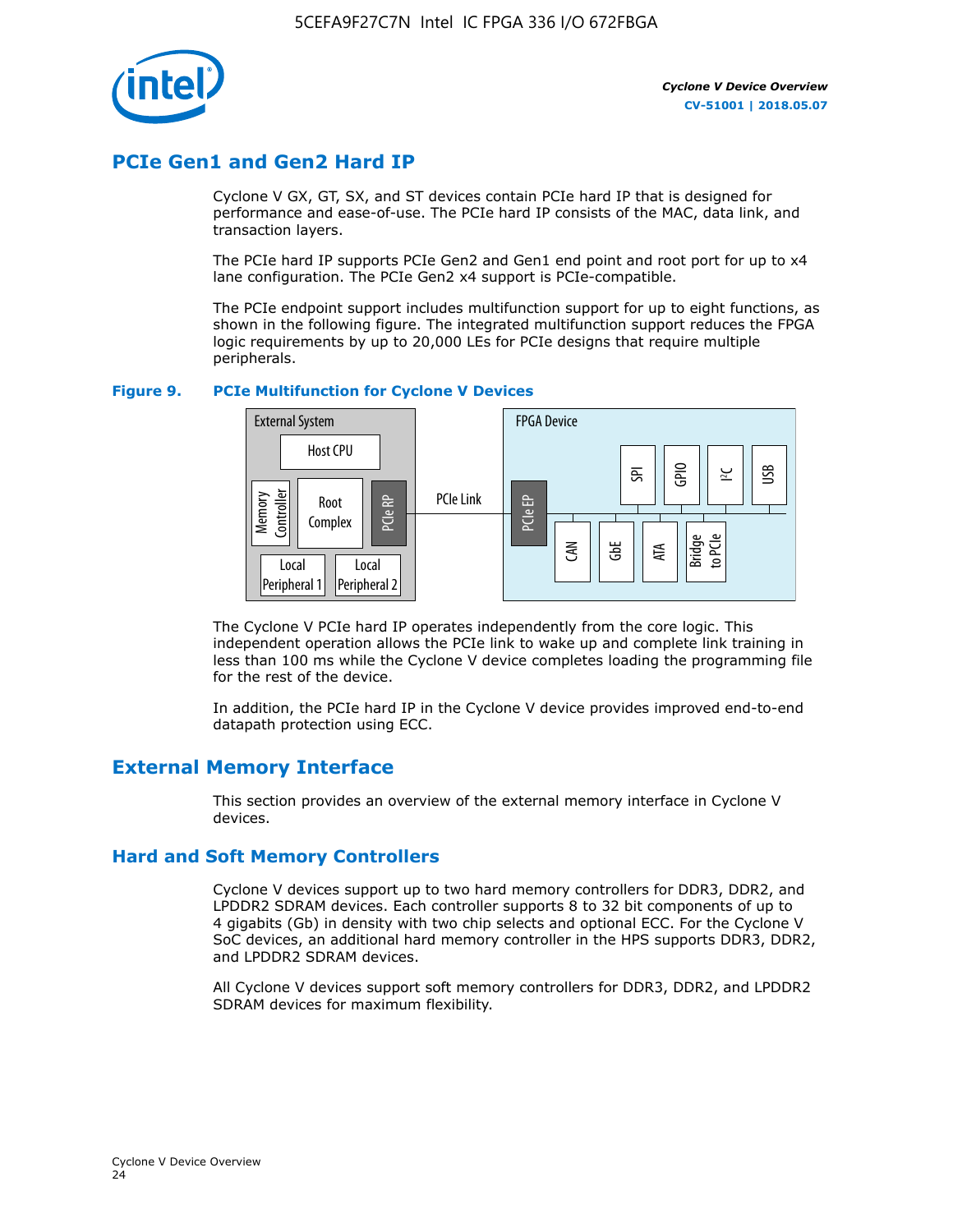

## **External Memory Performance**

#### **Table 20. External Memory Interface Performance in Cyclone V Devices**

The maximum and minimum operating frequencies depend on the memory interface standards and the supported delay-locked loop (DLL) frequency listed in the device datasheet.

| <b>Voltage</b><br><b>Interface</b> |                | <b>Maximum Frequency (MHz)</b> | <b>Minimum Frequency</b> |       |  |
|------------------------------------|----------------|--------------------------------|--------------------------|-------|--|
|                                    | $(\mathsf{V})$ | <b>Hard Controller</b>         | <b>Soft Controller</b>   | (MHz) |  |
| <b>DDR3 SDRAM</b>                  | 1.5            | 400                            | 303                      | 303   |  |
|                                    | 1.35           | 400                            | 303                      | 303   |  |
| <b>DDR2 SDRAM</b>                  | 1.8            | 400                            | 300                      | 167   |  |
| LPDDR2 SDRAM                       | 1.2            | 333                            | 300                      | 167   |  |

#### **Related Information**

[External Memory Interface Spec Estimator](https://www.altera.com/solutions/technology/external-memory/spec-estimator.html)

For the latest information and to estimate the external memory system performance specification, use Intel's External Memory Interface Spec Estimator tool.

### **HPS External Memory Performance**

#### **Table 21. HPS External Memory Interface Performance**

The hard processor system (HPS) is available in Cyclone V SoC devices only.

| <b>Interface</b>  | <b>Voltage (V)</b> | <b>HPS Hard Controller (MHz)</b> |
|-------------------|--------------------|----------------------------------|
| <b>DDR3 SDRAM</b> | 1.5                | 400                              |
|                   | 1.35               | 400                              |
| <b>DDR2 SDRAM</b> | 1.8                | 400                              |
| LPDDR2 SDRAM      | 1.2                | 333                              |

#### **Related Information**

#### [External Memory Interface Spec Estimator](https://www.altera.com/solutions/technology/external-memory/spec-estimator.html)

For the latest information and to estimate the external memory system performance specification, use Intel's External Memory Interface Spec Estimator tool.

# **Low-Power Serial Transceivers**

Cyclone V devices deliver the industry's lowest power 6.144 Gbps transceivers at an estimated 88 mW maximum power consumption per channel. Cyclone V transceivers are designed to be compliant with a wide range of protocols and data rates.

## **Transceiver Channels**

The transceivers are positioned on the left outer edge of the device. The transceiver channels consist of the physical medium attachment (PMA), physical coding sublayer (PCS), and clock networks.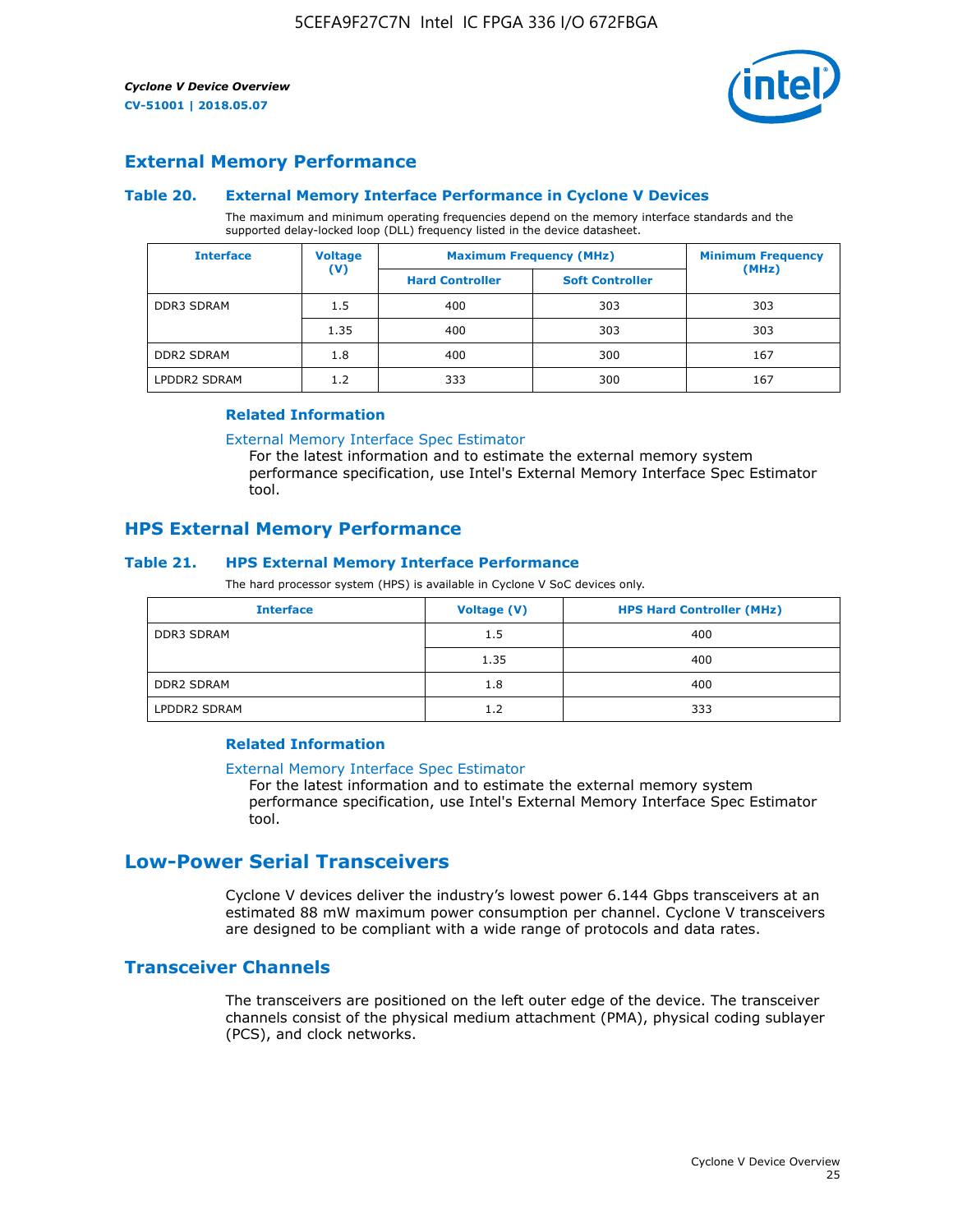

#### **Figure 10. Device Chip Overview for Cyclone V GX and GT Devices**

The figure shows a Cyclone V FPGA with transceivers. Different Cyclone V devices may have a different floorplans than the one shown here.



### **PMA Features**

To prevent core and I/O noise from coupling into the transceivers, the PMA block is isolated from the rest of the chip—ensuring optimal signal integrity. For the transceivers, you can use the channel PLL of an unused receiver PMA as an additional transmit PLL.

#### **Table 22. PMA Features of the Transceivers in Cyclone V Devices**

| <b>Features</b>                                    | <b>Capability</b>                                                                                       |
|----------------------------------------------------|---------------------------------------------------------------------------------------------------------|
| Backplane support                                  | Driving capability up to 6.144 Gbps                                                                     |
| PLL-based clock recovery                           | Superior jitter tolerance                                                                               |
| Programmable deserialization and word<br>alignment | Flexible deserialization width and configurable word alignment pattern                                  |
| Equalization and pre-emphasis                      | Up to 14.37 dB of pre-emphasis and up to 4.7 dB of equalization<br>No decision feedback equalizer (DFE) |
| Ring oscillator transmit PLLs                      | 614 Mbps to 6.144 Gbps                                                                                  |
| Input reference clock range                        | 20 MHz to 400 MHz                                                                                       |
| Transceiver dynamic reconfiguration                | Allows the reconfiguration of a single channel without affecting the operation of<br>other channels     |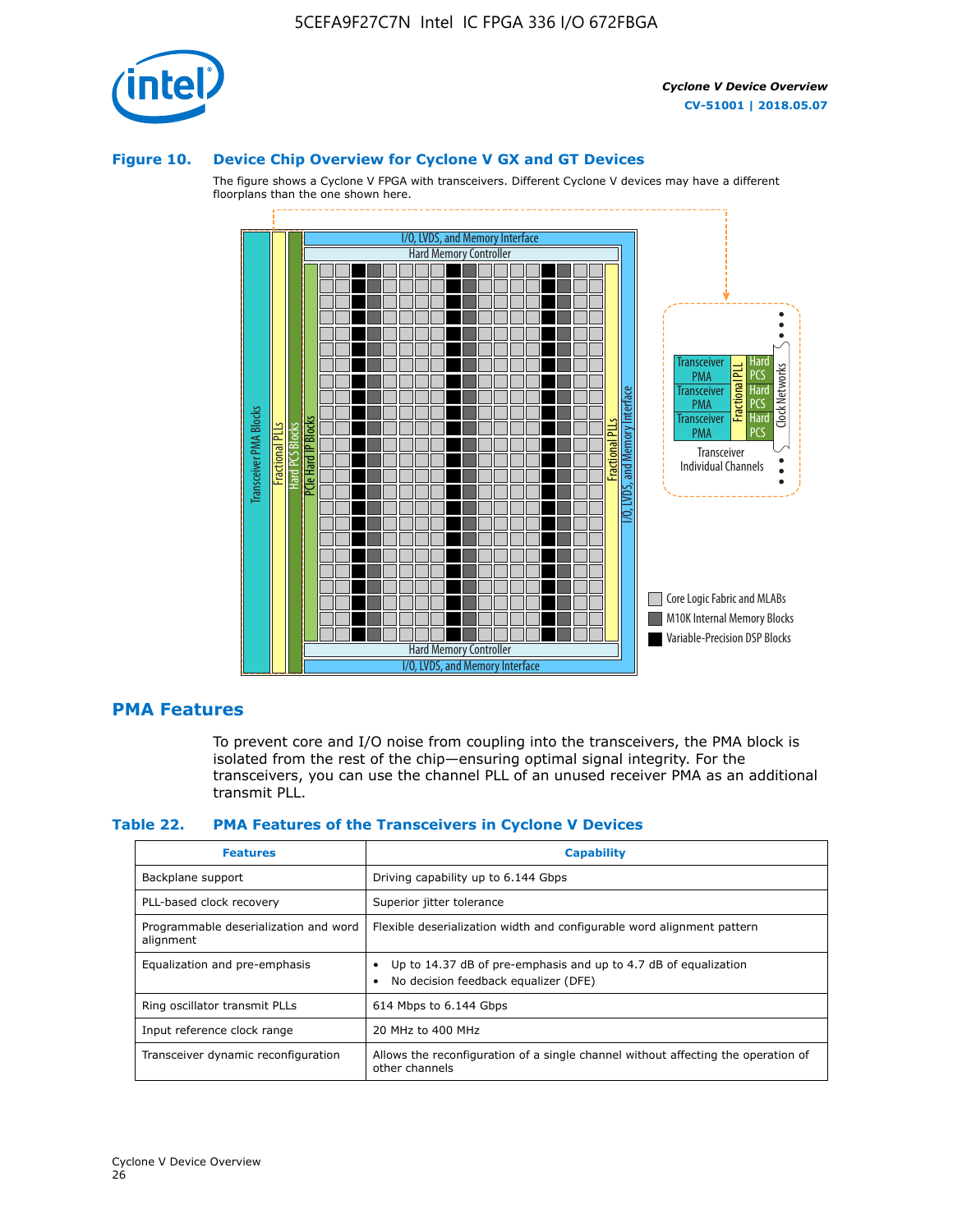

# **PCS Features**

The Cyclone V core logic connects to the PCS through an 8, 10, 16, 20, 32, or 40 bit interface, depending on the transceiver data rate and protocol. Cyclone V devices contain PCS hard IP to support PCIe Gen1 and Gen2, Gbps Ethernet (GbE), Serial RapidIO® (SRIO), and Common Public Radio Interface (CPRI).

Most of the standard and proprietary protocols from 614 Mbps to 6.144 Gbps are supported.

| Table 23. |  | <b>Transceiver PCS Features for Cyclone V Devices</b> |
|-----------|--|-------------------------------------------------------|
|           |  |                                                       |

| <b>PCS Support</b>                 | <b>Data Rates</b><br>(Gbps)        | <b>Transmitter Data Path Feature</b>                                                                         | <b>Receiver Data Path Feature</b>                                                                                                                                                                                                  |  |  |
|------------------------------------|------------------------------------|--------------------------------------------------------------------------------------------------------------|------------------------------------------------------------------------------------------------------------------------------------------------------------------------------------------------------------------------------------|--|--|
| 3-Gbps and 6-Gbps Basic            | 0.614 to 6.144                     | • Phase compensation FIFO<br>Byte serializer<br>8B/10B encoder<br>Transmitter bit-slip                       | Word aligner<br>$\bullet$<br>Deskew FIFO<br>$\bullet$<br>Rate-match FIFO<br>$\bullet$<br>8B/10B decoder<br>$\bullet$<br>Byte deserializer<br>$\bullet$<br>Byte ordering<br>$\bullet$<br>Receiver phase compensation<br><b>FIFO</b> |  |  |
| PCIe Gen1<br>(x1, x2, x4)          | $2.5$ and $5.0$                    | Dedicated PCIe PHY IP core<br>PIPE 2.0 interface to the core<br>$\bullet$<br>logic                           | Dedicated PCIe PHY IP core<br>$\bullet$<br>PIPE 2.0 interface to the core<br>$\bullet$<br>logic                                                                                                                                    |  |  |
| PCIe Gen2<br>$(x1, x2, x4)^{(12)}$ |                                    |                                                                                                              |                                                                                                                                                                                                                                    |  |  |
| GbE                                | 1.25                               | • Custom PHY IP core with preset<br>feature<br>GbE transmitter synchronization<br>$\bullet$<br>state machine | • Custom PHY IP core with preset<br>feature<br>GbE receiver synchronization<br>state machine                                                                                                                                       |  |  |
| $XAUI$ $(13)$                      | 3.125                              | Dedicated XAUI PHY IP core<br>$\bullet$                                                                      | Dedicated XAUI PHY IP core<br>$\bullet$                                                                                                                                                                                            |  |  |
| <b>HiGig</b>                       | 3.75                               | XAUI synchronization state<br>$\bullet$<br>machine for bonding four<br>channels                              | XAUI synchronization state<br>$\bullet$<br>machine for realigning four<br>channels                                                                                                                                                 |  |  |
| SRIO 1.3 and 2.1                   | 1.25 to 3.125                      | • Custom PHY IP core with preset<br>feature<br>• SRIO version 2.1-compliant x2<br>and x4 channel bonding     | • Custom PHY IP core with preset<br>feature<br>• SRIO version 2.1-compliant x2<br>and x4 deskew state machine                                                                                                                      |  |  |
| SDI, SD/HD, and 3G-SDI             | $0.27^{(14)}$ , 1.485,<br>and 2.97 | Custom PHY IP core with preset<br>feature                                                                    | Custom PHY IP core with preset<br>feature                                                                                                                                                                                          |  |  |
| JESD204A                           | $0.3125^{(15)}$ to<br>3.125        |                                                                                                              |                                                                                                                                                                                                                                    |  |  |
| continued                          |                                    |                                                                                                              |                                                                                                                                                                                                                                    |  |  |

<sup>(12)</sup> PCIe Gen2 is supported for Cyclone V GT and ST devices. The PCIe Gen2 x4 support is PCIe-compatible.

<sup>(13)</sup> XAUI is supported through the soft PCS.

<sup>(14)</sup> The 0.27-Gbps data rate is supported using oversampling user logic that you must implement in the FPGA fabric.

<sup>(15)</sup> The 0.3125-Gbps data rate is supported using oversampling user logic that you must implement in the FPGA fabric.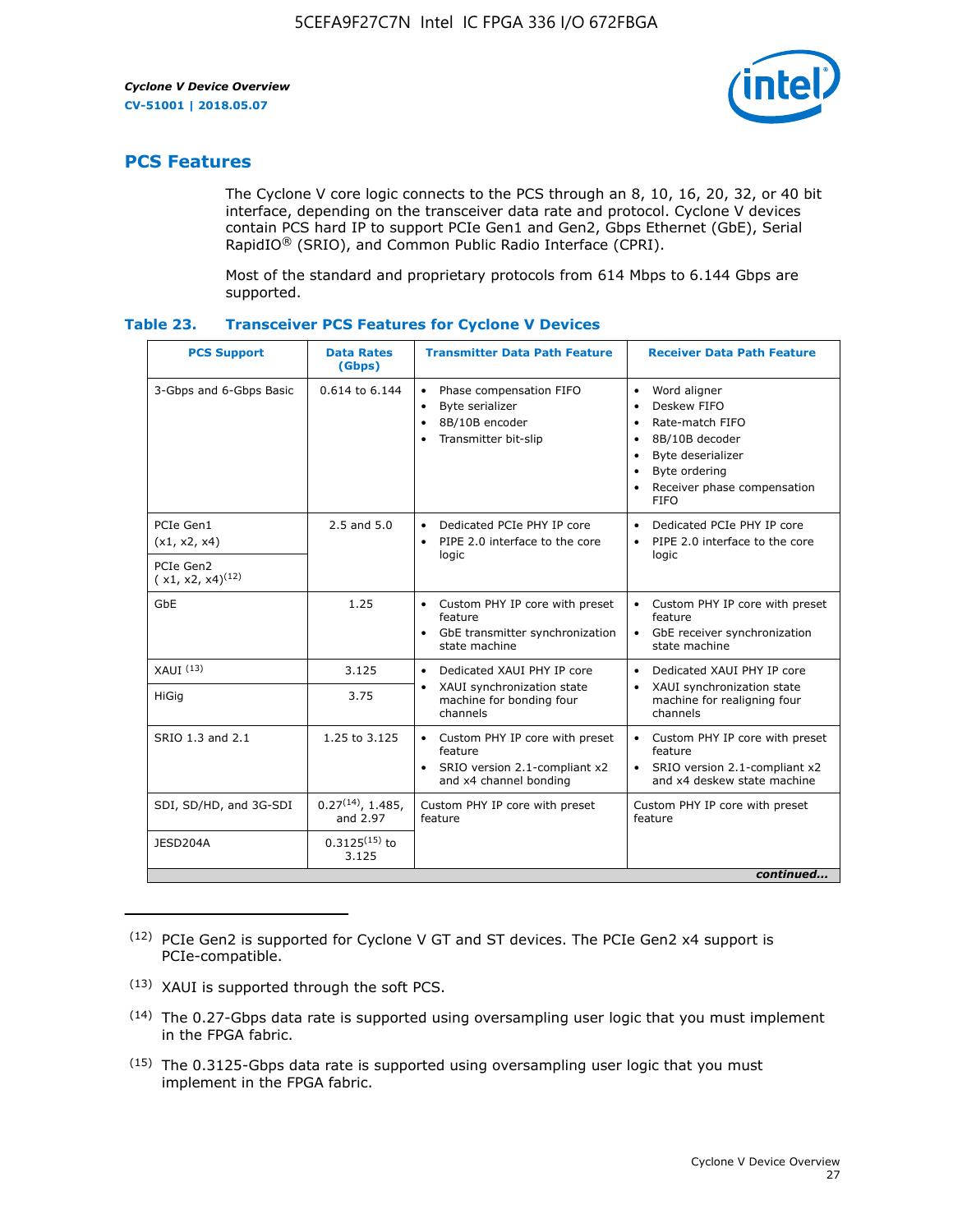

| <b>PCS Support</b>       | <b>Data Rates</b><br>(Gbps) | <b>Transmitter Data Path Feature</b>                         | <b>Receiver Data Path Feature</b>                                                                  |
|--------------------------|-----------------------------|--------------------------------------------------------------|----------------------------------------------------------------------------------------------------|
| Serial ATA Gen1 and Gen2 | $1.5$ and $3.0$             | Custom PHY IP core with preset<br>feature<br>Electrical idle | Custom PHY IP core with preset<br>feature<br>Signal detect<br>Wider spread of asynchronous<br>SSC. |
| CPRI $4.1^{(16)}$        | 0.6144 to 6.144             | Dedicated deterministic latency<br>$\bullet$<br>PHY IP core  | Dedicated deterministic latency<br>PHY IP core                                                     |
| OBSAI RP3                | 0.768 to 3.072              | Transmitter (TX) manual bit-slip<br>mode                     | Receiver (RX) deterministic<br>latency state machine                                               |
| V-by-One HS              | Up to 3.75                  | Custom PHY IP core                                           | Custom PHY IP core                                                                                 |
| DisplayPort $1.2^{(17)}$ | 1.62 and $2.7$              |                                                              | Wider spread of asynchronous<br><b>SSC</b>                                                         |

# **SoC with HPS**

Each SoC combines an FPGA fabric and an HPS in a single device. This combination delivers the flexibility of programmable logic with the power and cost savings of hard IP in these ways:

- Reduces board space, system power, and bill of materials cost by eliminating a discrete embedded processor
- Allows you to differentiate the end product in both hardware and software, and to support virtually any interface standard
- Extends the product life and revenue through in-field hardware and software updates

## **HPS Features**

The HPS consists of a dual-core Arm Cortex-A9 MPCore processor, a rich set of peripherals, and a shared multiport SDRAM memory controller, as shown in the following figure.

<sup>(16)</sup> High-voltage output mode (1000-BASE-CX) is not supported.

<sup>(17)</sup> Pending characterization.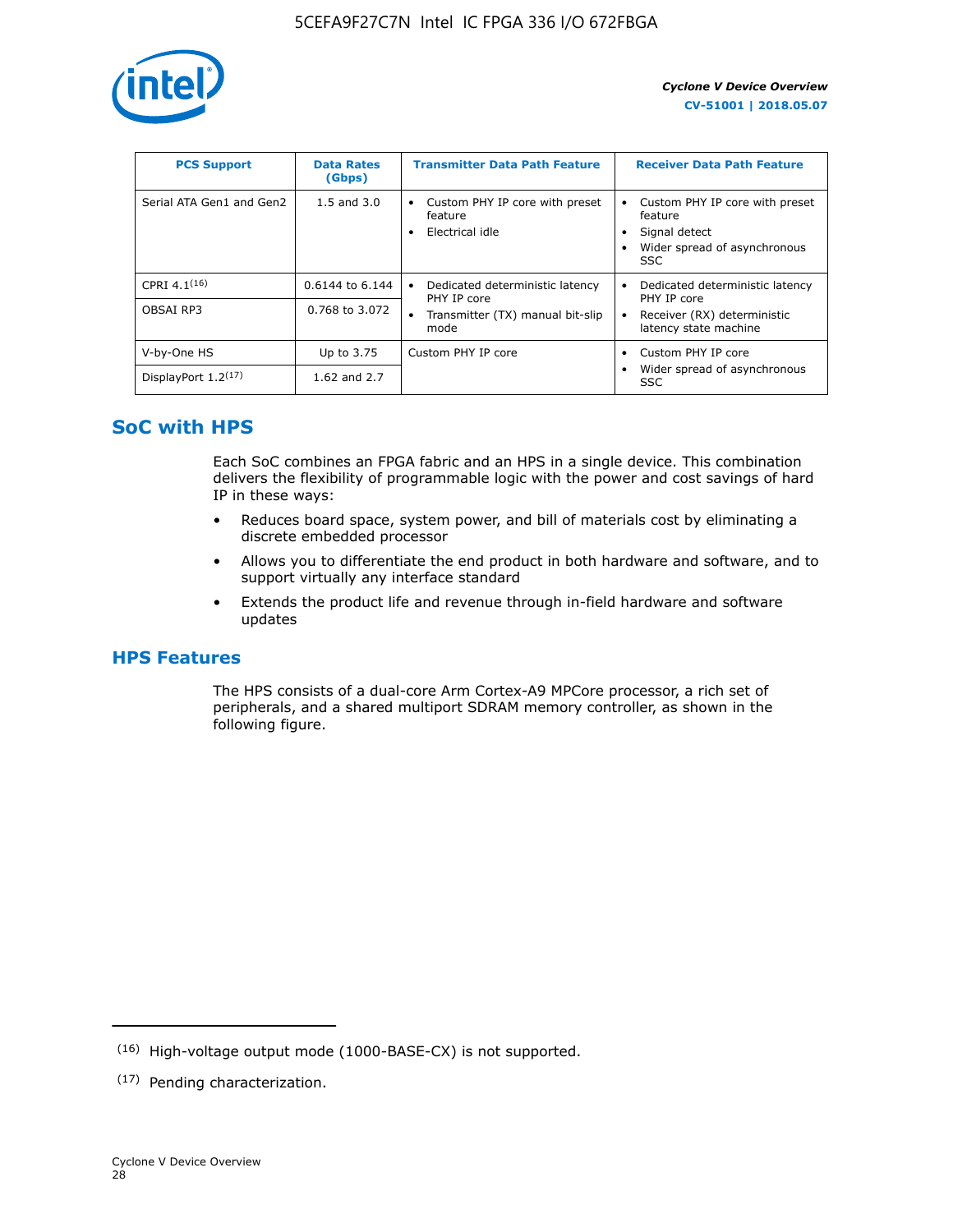



#### **Figure 11. HPS with Dual-Core Arm Cortex-A9 MPCore Processor**

#### **System Peripherals and Debug Access Port**

Each Ethernet MAC, USB OTG, NAND flash controller, and SD/MMC controller module has an integrated DMA controller. For modules without an integrated DMA controller, an additional DMA controller module provides up to eight channels of high-bandwidth data transfers. Peripherals that communicate off-chip are multiplexed with other peripherals at the HPS pin level. This allows you to choose which peripherals to interface with other devices on your PCB.

The debug access port provides interfaces to industry standard JTAG debug probes and supports Arm CoreSight debug and core traces to facilitate software development.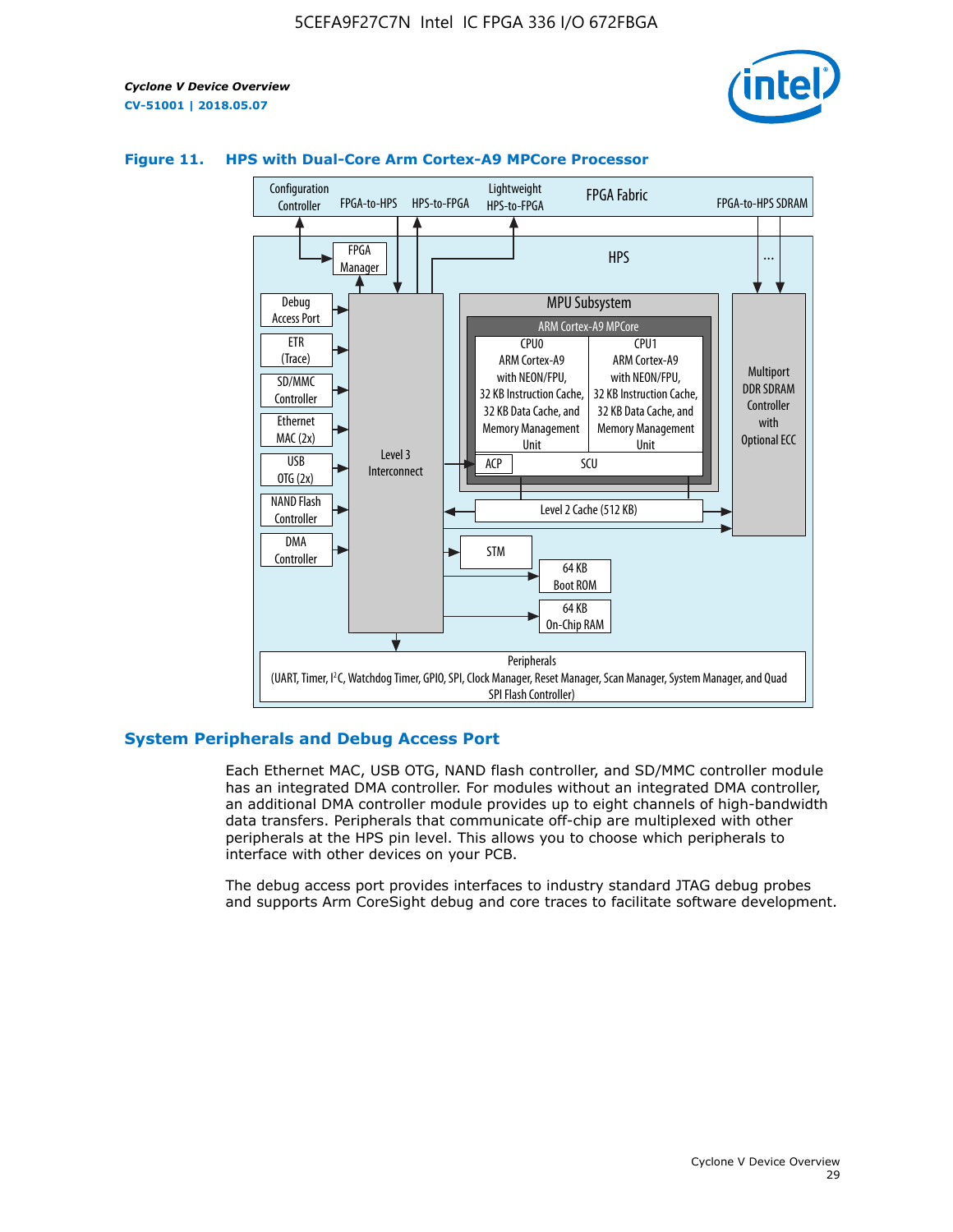

#### **HPS–FPGA AXI Bridges**

The HPS–FPGA bridges, which support the Advanced Microcontroller Bus Architecture (AMBA<sup>®</sup>) Advanced eXtensible Interface (AXI<sup>™</sup>) specifications, consist of the following bridges:

- FPGA-to-HPS AXI bridge—a high-performance bus supporting 32, 64, and 128 bit data widths that allows the FPGA fabric to issue transactions to slaves in the HPS.
- HPS-to-FPGA AXI bridge—a high-performance bus supporting 32, 64, and 128 bit data widths that allows the HPS to issue transactions to slaves in the FPGA fabric.
- Lightweight HPS-to-FPGA AXI bridge—a lower latency 32 bit width bus that allows the HPS to issue transactions to slaves in the FPGA fabric. This bridge is primarily used for control and status register (CSR) accesses to peripherals in the FPGA fabric.

The HPS–FPGA AXI bridges allow masters in the FPGA fabric to communicate with slaves in the HPS logic, and vice versa. For example, the HPS-to-FPGA AXI bridge allows you to share memories instantiated in the FPGA fabric with one or both microprocessors in the HPS, while the FPGA-to-HPS AXI bridge allows logic in the FPGA fabric to access the memory and peripherals in the HPS.

Each HPS–FPGA bridge also provides asynchronous clock crossing for data transferred between the FPGA fabric and the HPS.

#### **HPS SDRAM Controller Subsystem**

The HPS SDRAM controller subsystem contains a multiport SDRAM controller and DDR PHY that are shared between the FPGA fabric (through the FPGA-to-HPS SDRAM interface), the level 2 (L2) cache, and the level 3 (L3) system interconnect. The FPGA-to-HPS SDRAM interface supports AMBA AXI and Avalon® Memory-Mapped (Avalon-MM) interface standards, and provides up to six individual ports for access by masters implemented in the FPGA fabric.

To maximize memory performance, the SDRAM controller subsystem supports command and data reordering, deficit round-robin arbitration with aging, and high-priority bypass features. The SDRAM controller subsystem supports DDR2, DDR3, or LPDDR2 devices up to 4 Gb in density operating at up to 400 MHz (800 Mbps data rate).

#### **FPGA Configuration and Processor Booting**

The FPGA fabric and HPS in the SoC are powered independently. You can reduce the clock frequencies or gate the clocks to reduce dynamic power, or shut down the entire FPGA fabric to reduce total system power.

You can configure the FPGA fabric and boot the HPS independently, in any order, providing you with more design flexibility:

- You can boot the HPS independently. After the HPS is running, the HPS can fully or partially reconfigure the FPGA fabric at any time under software control. The HPS can also configure other FPGAs on the board through the FPGA configuration controller.
- You can power up both the HPS and the FPGA fabric together, configure the FPGA fabric first, and then boot the HPS from memory accessible to the FPGA fabric.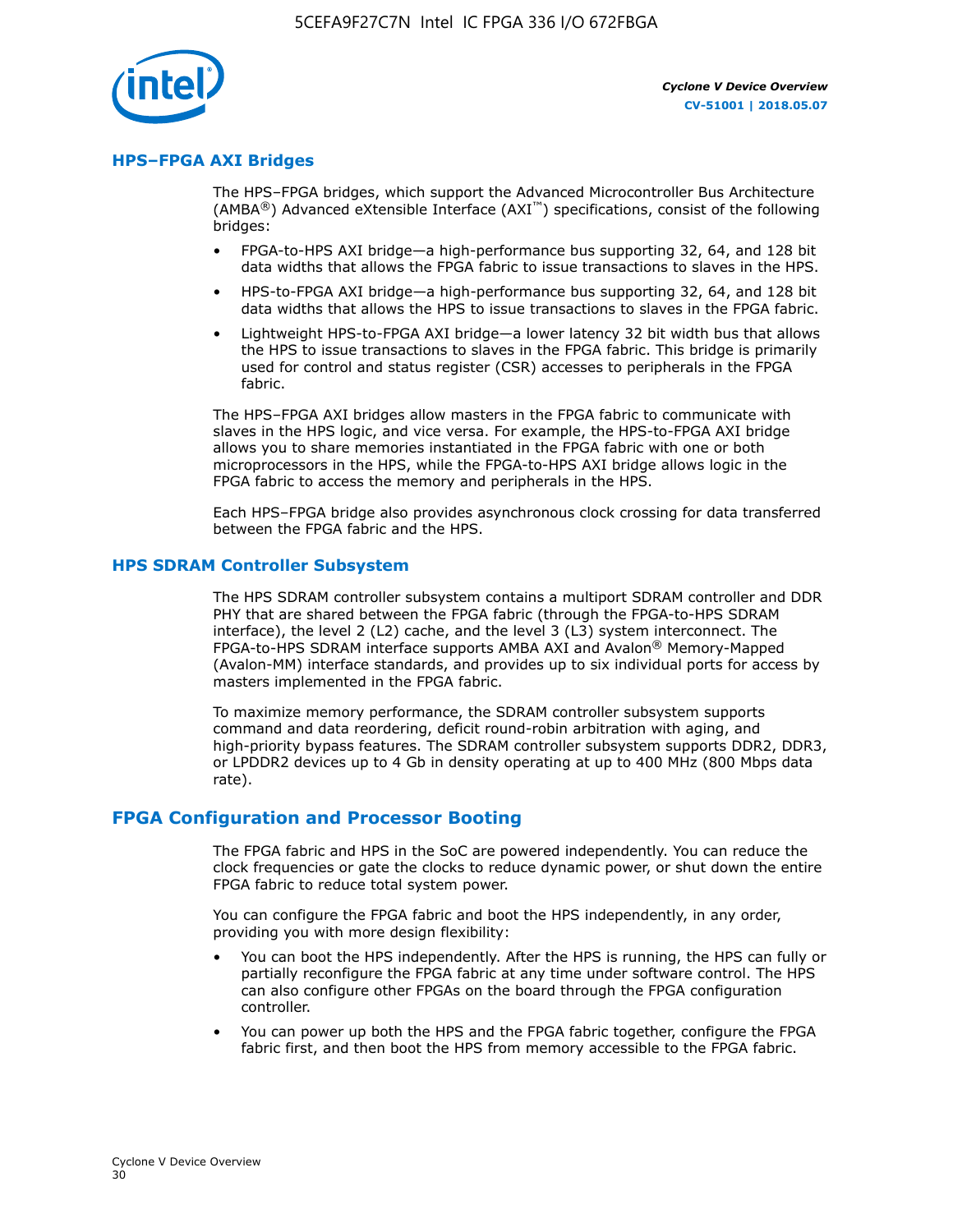

*Note:* Although the FPGA fabric and HPS are on separate power domains, the HPS must remain powered up during operation while the FPGA fabric can be powered up or down as required.

#### **Related Information**

[Cyclone V Device Family Pin Connection Guidelines](https://www.altera.com/content/dam/altera-www/global/en_US/pdfs/literature/dp/cyclone-v/pcg-01014.pdf)

Provides detailed information about power supply pin connection guidelines and power regulator sharing.

#### **Hardware and Software Development**

For hardware development, you can configure the HPS and connect your soft logic in the FPGA fabric to the HPS interfaces using the Platform Designer (Standard) system integration tool in the Intel Quartus Prime software.

For software development, the Arm-based SoC devices inherit the rich software development ecosystem available for the Arm Cortex-A9 MPCore processor. The software development process for Intel SoCs follows the same steps as those for other SoC devices from other manufacturers. Support for Linux, VxWorks®, and other operating systems is available for the SoCs. For more information on the operating systems support availability, contact the Intel sales team.

You can begin device-specific firmware and software development on the Intel SoC Virtual Target. The Virtual Target is a fast PC-based functional simulation of a target development system—a model of a complete development board that runs on a PC. The Virtual Target enables the development of device-specific production software that can run unmodified on actual hardware.

#### **Related Information**

[International Altera Sales Support Offices](https://www.altera.com/about/contact/contact/international-altera-sales-offices.html)

## **Dynamic and Partial Reconfiguration**

The Cyclone V devices support dynamic reconfiguration and partial reconfiguration.

### **Dynamic Reconfiguration**

The dynamic reconfiguration feature allows you to dynamically change the transceiver data rates, PMA settings, or protocols of a channel, without affecting data transfer on adjacent channels. This feature is ideal for applications that require on-the-fly multiprotocol or multirate support. You can reconfigure the PMA and PCS blocks with dynamic reconfiguration.

# **Partial Reconfiguration**

*Note:* The partial reconfiguration feature is available for Cyclone V E, GX, SE, and SX devices with the "SC" suffix in the part number. For device availability and ordering, contact your local Intel sales representatives.

> Partial reconfiguration allows you to reconfigure part of the device while other sections of the device remain operational. This capability is important in systems with critical uptime requirements because it allows you to make updates or adjust functionality without disrupting services.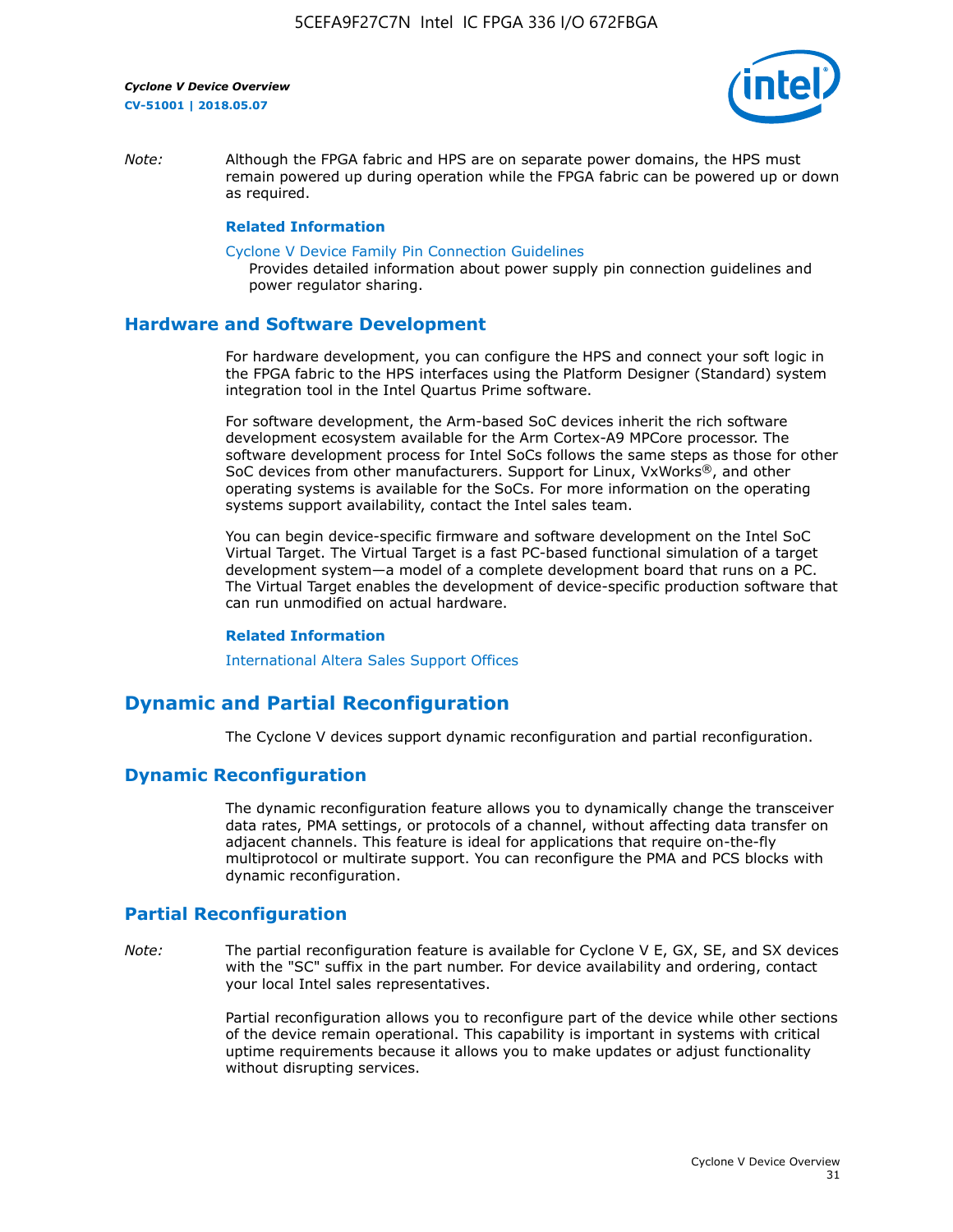

Apart from lowering cost and power consumption, partial reconfiguration increases the effective logic density of the device because placing device functions that do not operate simultaneously is not necessary. Instead, you can store these functions in external memory and load them whenever the functions are required. This capability reduces the size of the device because it allows multiple applications on a single device—saving the board space and reducing the power consumption.

Intel simplifies the time-intensive task of partial reconfiguration by building this capability on top of the proven incremental compile and design flow in the Intel Quartus Prime design software. With the Intel solution, you do not need to know all the intricate device architecture details to perform a partial reconfiguration.

Partial reconfiguration is supported through the FPP x16 configuration interface. You can seamlessly use partial reconfiguration in tandem with dynamic reconfiguration to enable simultaneous partial reconfiguration of both the device core and transceivers.

# **Enhanced Configuration and Configuration via Protocol**

Cyclone V devices support 1.8 V, 2.5 V, 3.0 V, and 3.3 V programming voltages and several configuration schemes.

| <b>Mode</b>                                                    | <b>Data</b><br>Width         | Max Clock  <br>Rate<br>(MHz) | <b>Max Data</b><br>Rate<br>(Mbps) | <b>Decompressi</b><br>on | <b>Design</b><br><b>Security</b> | <b>Partial</b><br>Reconfigurat<br>ion <sup>(18)</sup> | <b>Remote</b><br><b>System</b><br><b>Update</b> |
|----------------------------------------------------------------|------------------------------|------------------------------|-----------------------------------|--------------------------|----------------------------------|-------------------------------------------------------|-------------------------------------------------|
| AS through the EPCS<br>and EPCQ serial<br>configuration device | 1 bit, 4<br>bits             | 100                          |                                   | Yes                      | <b>Yes</b>                       |                                                       | Yes                                             |
| PS through CPLD or<br>external<br>microcontroller              | 1 bit                        | 125                          | 125                               | Yes                      | Yes                              |                                                       |                                                 |
| <b>FPP</b>                                                     | 8 bits                       | 125                          |                                   | Yes                      | <b>Yes</b>                       |                                                       | Parallel flash                                  |
|                                                                | 16 bits                      | 125                          |                                   | Yes                      | <b>Yes</b>                       | Yes                                                   | loader                                          |
| CvP (PCIe)                                                     | x1, x2,<br>and $x4$<br>lanes |                              |                                   | Yes                      | <b>Yes</b>                       | Yes                                                   |                                                 |
| <b>JTAG</b>                                                    | 1 bit                        | 33                           | 33                                |                          |                                  |                                                       |                                                 |

**Table 24. Configuration Schemes and Features Supported by Cyclone V Devices**

Instead of using an external flash or ROM, you can configure the Cyclone V devices through PCIe using CvP. The CvP mode offers the fastest configuration rate and flexibility with the easy-to-use PCIe hard IP block interface. The Cyclone V CvP implementation conforms to the PCIe 100 ms power-up-to-active time requirement.

### **Related Information**

[Configuration via Protocol \(CvP\) Implementation in Intel FPGAs User Guide](https://www.altera.com/documentation/nik1412546950394.html#nik1412546833714) Provides more information about CvP.

 $(18)$  The partial reconfiguration feature is available for Cyclone V E, GX, SE, and SX devices with the "SC" suffix in the part number. For device availability and ordering, contact your local Intel sales representatives.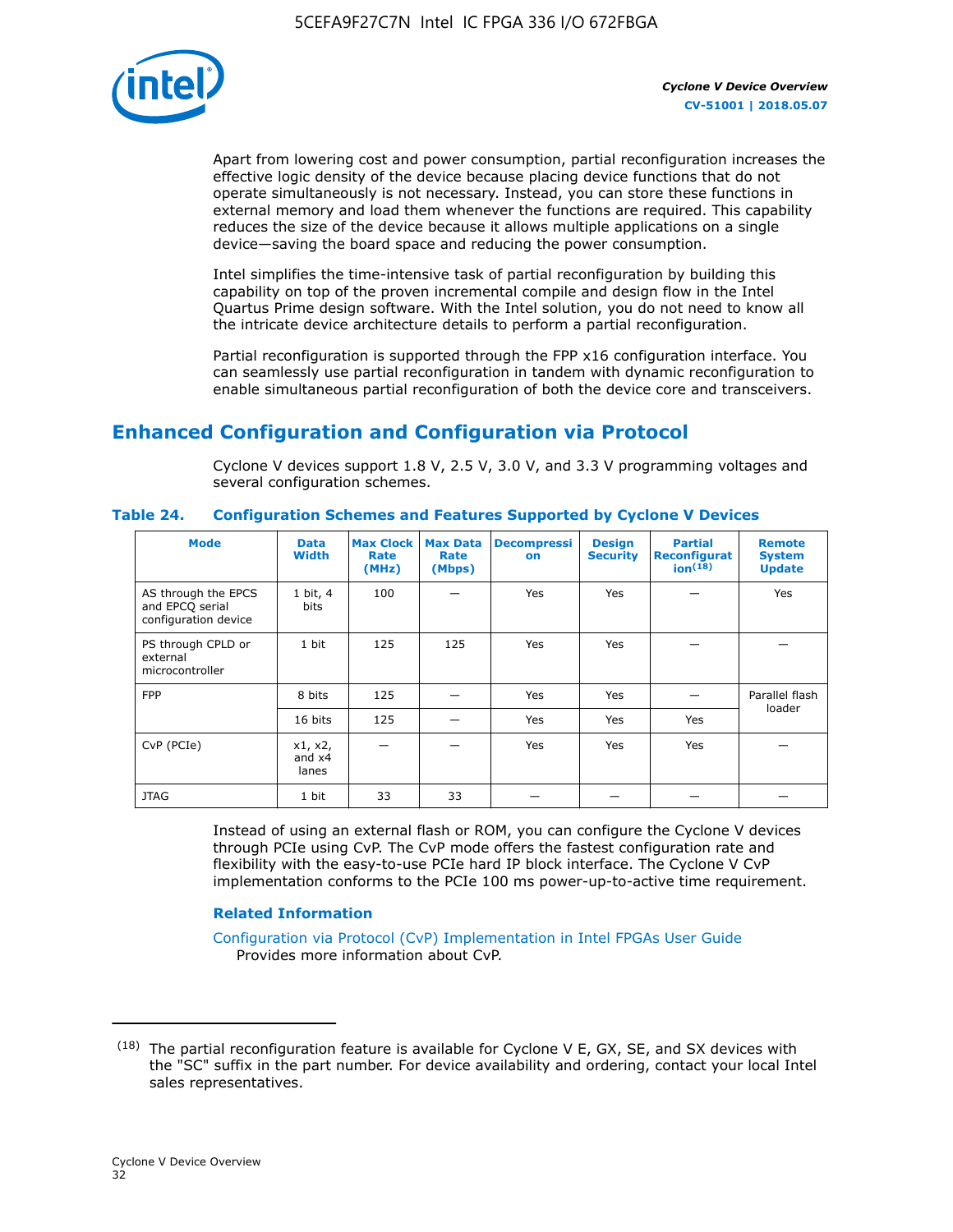

# **Power Management**

Leveraging the FPGA architectural features, process technology advancements, and transceivers that are designed for power efficiency, the Cyclone V devices consume less power than previous generation Cyclone FPGAs:

- Total device core power consumption—less by up to 40%.
- Transceiver channel power consumption—less by up to 50%.

Additionally, Cyclone V devices contain several hard IP blocks that reduce logic resources and deliver substantial power savings of up to 25% less power than equivalent soft implementations.

# **Document Revision History for Cyclone V Device Overview**

| <b>Document</b><br><b>Version</b> | <b>Changes</b>                                                                                                                                                          |
|-----------------------------------|-------------------------------------------------------------------------------------------------------------------------------------------------------------------------|
| 2018.05.07                        | Added the low power option ("L" suffix) for Cyclone V SE and Cyclone V SX devices in the Sample<br>Ordering Code and Available Options diagrams.<br>Rebranded as Intel. |

| <b>Date</b>   | <b>Version</b> | <b>Changes</b>                                                                                                                                                                                                                                                                                                                                                                                                                                                                                                                                                                                                                                                                                                                                                                                                                                                                                                    |
|---------------|----------------|-------------------------------------------------------------------------------------------------------------------------------------------------------------------------------------------------------------------------------------------------------------------------------------------------------------------------------------------------------------------------------------------------------------------------------------------------------------------------------------------------------------------------------------------------------------------------------------------------------------------------------------------------------------------------------------------------------------------------------------------------------------------------------------------------------------------------------------------------------------------------------------------------------------------|
| December 2017 | 2017.12.18     | Updated ALM resources for Cyclone V E, Cyclone V SE, Cyclone V SX, and<br>Cyclone V ST devices.                                                                                                                                                                                                                                                                                                                                                                                                                                                                                                                                                                                                                                                                                                                                                                                                                   |
| June 2016     | 2016.06.10     | Updated Cyclone V GT speed grade to -7 in Sample Ordering Code and<br>Available Options for Cyclone V GT Devices diagram.                                                                                                                                                                                                                                                                                                                                                                                                                                                                                                                                                                                                                                                                                                                                                                                         |
| December 2015 | 2015.12.21     | Added descriptions to package plan tables for Cyclone V GT and ST<br>devices.<br>Changed instances of Quartus II to Quartus Prime.<br>$\bullet$                                                                                                                                                                                                                                                                                                                                                                                                                                                                                                                                                                                                                                                                                                                                                                   |
| June 2015     | 2015.06.12     | Replaced a note to partial reconfiguration feature. Note: The partial<br>reconfiguration feature is available for Cyclone V E, GX, SE, and SX<br>devices with the "SC" suffix in the part number. For device availability and<br>ordering, contact your local Altera sales representatives.<br>Updated logic elements (LE) (K) for the following devices:<br>$\bullet$<br>$-$ Cyclone V E A7: Updated from 149.5 to 150<br>- Cyclone V GX C3: Updated from 35.5 to 36<br>- Cyclone V GX C7: Updated from 149.7 to 150<br>- Cyclone V GT D7: Updated from 149.5 to 150<br>Updated MLAB (Kb) in Maximum Resource Counts for Cyclone V GX<br>Devices table as follows:<br>- Cyclone V GX C3: Updated from 291 to 182<br>- Cyclone V GX C4: Updated from 678 to 424<br>- Cyclone V GX C5: Updated from 678 to 424<br>- Cyclone V GX C7: Updated from 1,338 to 836<br>$-$ Cyclone V GX C9: Updated from 2,748 to 1,717 |
|               |                | continued                                                                                                                                                                                                                                                                                                                                                                                                                                                                                                                                                                                                                                                                                                                                                                                                                                                                                                         |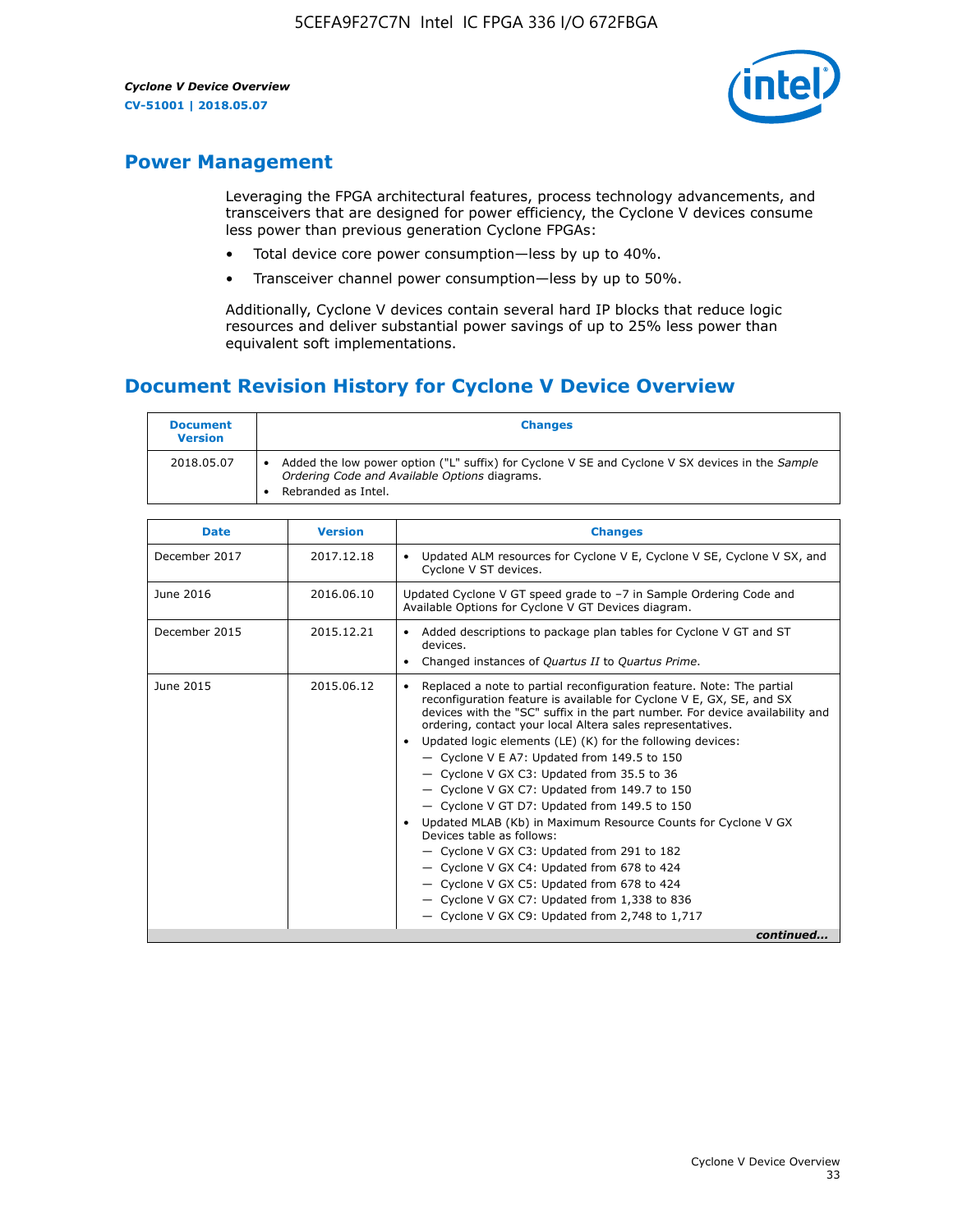

| <b>Date</b>  | <b>Version</b> | <b>Changes</b>                                                                                                                                                                                                                                                                                                                                                                                                                                                                                                                                                                                                                                                                                                                                                                                                                                                                                                                                                                                                                                                                                                                                                                                                                                                                                                                                                                                                                                                                                                                                                                                                                                                                                                |
|--------------|----------------|---------------------------------------------------------------------------------------------------------------------------------------------------------------------------------------------------------------------------------------------------------------------------------------------------------------------------------------------------------------------------------------------------------------------------------------------------------------------------------------------------------------------------------------------------------------------------------------------------------------------------------------------------------------------------------------------------------------------------------------------------------------------------------------------------------------------------------------------------------------------------------------------------------------------------------------------------------------------------------------------------------------------------------------------------------------------------------------------------------------------------------------------------------------------------------------------------------------------------------------------------------------------------------------------------------------------------------------------------------------------------------------------------------------------------------------------------------------------------------------------------------------------------------------------------------------------------------------------------------------------------------------------------------------------------------------------------------------|
|              |                | Updated MLAB RAM Bit (Kb) in Embedded Memory Capacity and<br>Distribution in Cyclone V Devices table as follows:<br>- Cyclone V GX C3: Updated from 181 to 182<br>- Cyclone V GX C4: Updated from 295 to 424<br>Updated Total RAM Bit (Kb) in Embedded Memory Capacity and<br>Distribution in Cyclone V Devices table as follows:<br>$-$ Cyclone V GX C3: Updated from 1,531 to 1,532<br>- Cyclone V GX C4: Updated from 2,795 to 2,924<br>Updated MLAB Block count in Embedded Memory Capacity and<br>Distribution in Cyclone V Devices table as follows:<br>- Cyclone V GX C4: Updated from 472 to 678<br>- Cyclone V GX C5: Updated from 679 to 678                                                                                                                                                                                                                                                                                                                                                                                                                                                                                                                                                                                                                                                                                                                                                                                                                                                                                                                                                                                                                                                        |
| March 2015   | 2015.03.31     | Added internal scrubbing feature under configuration in Summary of<br>$\bullet$<br>Features for Cyclone V Devices table.<br>Added optional suffix "SC: Internal scrubbing support" to the following<br>diagrams:<br>- Sample Ordering Code and Available Options for Cyclone V E Devices<br>- Sample Ordering Code and Available Options for Cyclone V GX Devices<br>- Sample Ordering Code and Available Options for Cyclone V SE Devices<br>- Sample Ordering Code and Available Options for Cyclone V SX Devices                                                                                                                                                                                                                                                                                                                                                                                                                                                                                                                                                                                                                                                                                                                                                                                                                                                                                                                                                                                                                                                                                                                                                                                           |
| January 2015 | 2015.01.23     | Updated Sample Ordering Code and Available Options for Cyclone V ST<br>Devices figure because Cyclone V ST devices are only available in I<br>temperature grade and -7 speed grade.<br>- Operating Temperature: Removed C and A temperature grades<br>- FPGA Fabric Speed Grade: Removed -6 and -8 speed grades<br>Updated the transceiver specification for Cyclone V ST from 5 Gbps to<br>6.144 Gbps:<br>- Device Variants for the Cyclone V Device Family table<br>- Sample Ordering Code and Available Options for Cyclone V ST Devices<br>figure<br>- Maximum Resource Counts for Cyclone V ST Devices<br>Updated Maximum Resource Counts for Cyclone V GX Devices table for<br>Cyclone V GX G3 devices.<br>$-$ Logic elements (LE) (K): Updated from 35.7 to 35.5<br>- Variable-precision DSP block: Updated from 51 to 57<br>$-18 \times 18$ multiplier: Updated from 102 to 114<br>Updated Number of Multipliers in Cyclone V Devices table for Cyclone V<br>GX G3 devices.<br>- Variableprecision DSP Block: Updated from 51 to 57<br>$-9x9$ Multiplier: Updated from 153 to 171<br>$-18 \times 18$ Multiplier: Updated from 102 to 114<br>- 27 x 27 Multiplier: Updated from 51 to 57<br>- 18 x 18 Multiplier Adder Mode: Updated from 51 to 57<br>$-18 \times 18$ Multiplier Adder Summed with 36 bit Input: Updated from 51<br>to 57<br>Updated Embedded Memory Capacity and Distribution in Cyclone V<br>Devices table for Cyclone V GX G3 devices.<br>- M10K block: Updated from 119 to 135<br>- M10K RAM bit (Kb): Updated from 1,190 to 1,350<br>- MLAB block: Updated from 255 to 291<br>- MLAB RAM bit (Kb): Updated from 159 to 181<br>$-$ Total RAM bit (Kb): Updated from 1,349 to 1,531 |
| October 2014 | 2014.10.06     | Added a footnote to the "Transceiver PCS Features for Cyclone V Devices"<br>table to show that PCIe Gen2 is supported for Cyclone V GT and ST devices.                                                                                                                                                                                                                                                                                                                                                                                                                                                                                                                                                                                                                                                                                                                                                                                                                                                                                                                                                                                                                                                                                                                                                                                                                                                                                                                                                                                                                                                                                                                                                        |
|              |                | continued                                                                                                                                                                                                                                                                                                                                                                                                                                                                                                                                                                                                                                                                                                                                                                                                                                                                                                                                                                                                                                                                                                                                                                                                                                                                                                                                                                                                                                                                                                                                                                                                                                                                                                     |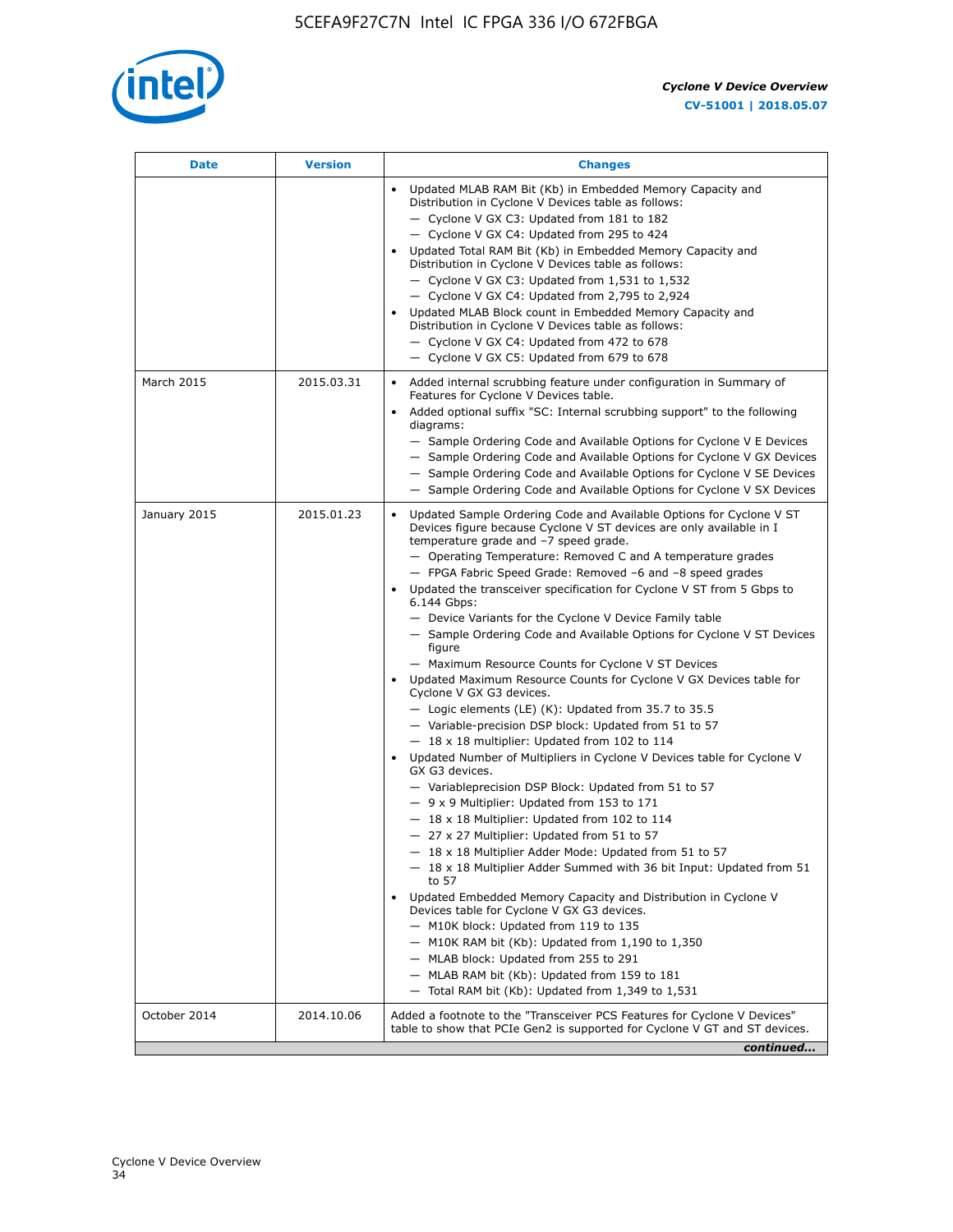r



| <b>Date</b>   | <b>Version</b> | <b>Changes</b>                                                                                                                                                                                                                                                                                                                                                                                                                                                                                                                                                                                                                                                                                                                                                                                                                                                                                                                                                                                                                                                                                                                                                                                                                                   |
|---------------|----------------|--------------------------------------------------------------------------------------------------------------------------------------------------------------------------------------------------------------------------------------------------------------------------------------------------------------------------------------------------------------------------------------------------------------------------------------------------------------------------------------------------------------------------------------------------------------------------------------------------------------------------------------------------------------------------------------------------------------------------------------------------------------------------------------------------------------------------------------------------------------------------------------------------------------------------------------------------------------------------------------------------------------------------------------------------------------------------------------------------------------------------------------------------------------------------------------------------------------------------------------------------|
| July 2014     | 2014.07.07     | Updated the I/O vertical migration figure to clarify the migration capability of<br>Cyclone V SE and SX devices.                                                                                                                                                                                                                                                                                                                                                                                                                                                                                                                                                                                                                                                                                                                                                                                                                                                                                                                                                                                                                                                                                                                                 |
| December 2013 | 2013.12.26     | Corrected single or dual-core ARM Cortex-A9 MPCore processor-up to 925<br>MHz from 800 MHz.<br>Removed "Preliminary" texts from Ordering Code figures, Maximum<br>Resources, Package Plan and I/O Vertical Migration tables.<br>Removed the note "The number of GPIOs does not include transceiver<br>I/Os. In the Quartus II software, the number of user I/Os includes<br>transceiver I/Os." for GPIOs in the Maximum Resource Counts table for<br>Cyclone V E and SE.<br>Added link to Altera Product Selector for each device variant.<br>Updated Embedded Hard IPs for Cyclone V GT devices to indicate<br>Maximum 2 hard PCIe and 2 hard memory controllers.<br>• Added leaded package options.<br>Removed the note "The number of PLLs includes general-purpose<br>fractional PLLs and transceiver fractional PLLs." for all PLLs in the<br>Maximum Resource Counts table.<br>• Corrected max LVDS counts for transmitter and receiver for Cyclone V E                                                                                                                                                                                                                                                                                    |
|               |                | A5 device from 84 to 60.<br>• Corrected max LVDS counts for transmitter and receiver for Cyclone V E<br>A9 device from 140 to 120.<br>Corrected variable-precision DSP block, 27 x 27 multiplier, 18 x 18<br>multiplier adder mode and 18 x 18 multiplier adder summed with 36 bit<br>input for Cyclone V SE devices from 58 to 84.<br>Corrected 18 x 18 multiplier for Cyclone V SE devices from 116 to 168.<br>Corrected 9 x 9 multiplier for Cyclone V SE devices from 174 to 252.<br>• Corrected LVDS transmitter for Cyclone V SE A2 and A4 as well as SX C2<br>and C4 devices from 31 to 32.<br>• Corrected LVDS receiver for Cyclone V SE A2 and A4 as well as SX C2 and<br>C4 devices from 35 to 37.<br>• Corrected transceiver speed grade for Cyclone V ST devices ordering code<br>from 4 to 5.<br>• Updated the DDR3 SDRAM for the maximum frequency's soft controller<br>and the minimum frequency from 300 to 303 for voltage 1.35V.<br>Added links to Altera's External Memory Spec Estimator tool to the topics<br>listing the external memory interface performance.<br>• Corrected XAUI is supported through the soft PCS in the PCS features for<br>Cyclone V.<br>Added decompression support for the CvP configuration mode. |
| May 2013      | 2013.05.06     | Added link to the known document issues in the Knowledge Base.<br>$\bullet$<br>Moved all links to the Related Information section of respective topics for<br>$\bullet$<br>easy reference.<br>• Corrected the title to the PCIe hard IP topic. Cyclone V devices support<br>only PCIe Gen1 and Gen2.<br>• Updated Supporting Feature in Table 1 of Increased bandwidth capacity to<br>'6.144 Gbps'.<br>Updated Description in Table 2 of Low-power high-speed serial interface to<br>'6.144 Gbps'.<br>Updated Description in Table 3 of Cyclone V GT to '6.144 Gbps'.<br>Updated the M386 package to M383 for Figure 1, Figure 2 and Figure 3.<br>$\bullet$<br>Updated Figure 2 and Figure 3 for Transceiver Count by adding 'F : 4'.<br>$\bullet$<br>Updated LVDS in the Maximum Resource Counts tables to include<br>Transmitter and Receiver values.<br>Updated the package plan with M383 for the Cyclone V E device.<br>Removed the M301 and M383 packages from the Cyclone V GX C4 device.<br>Updated the GPIO count to '129' for the M301 package of the Cyclone V<br>$\bullet$<br>GX C5 device.<br>Updated 5 Gbps to '6.144 Gbps' for Cyclone V GT device.<br>continued                                                                  |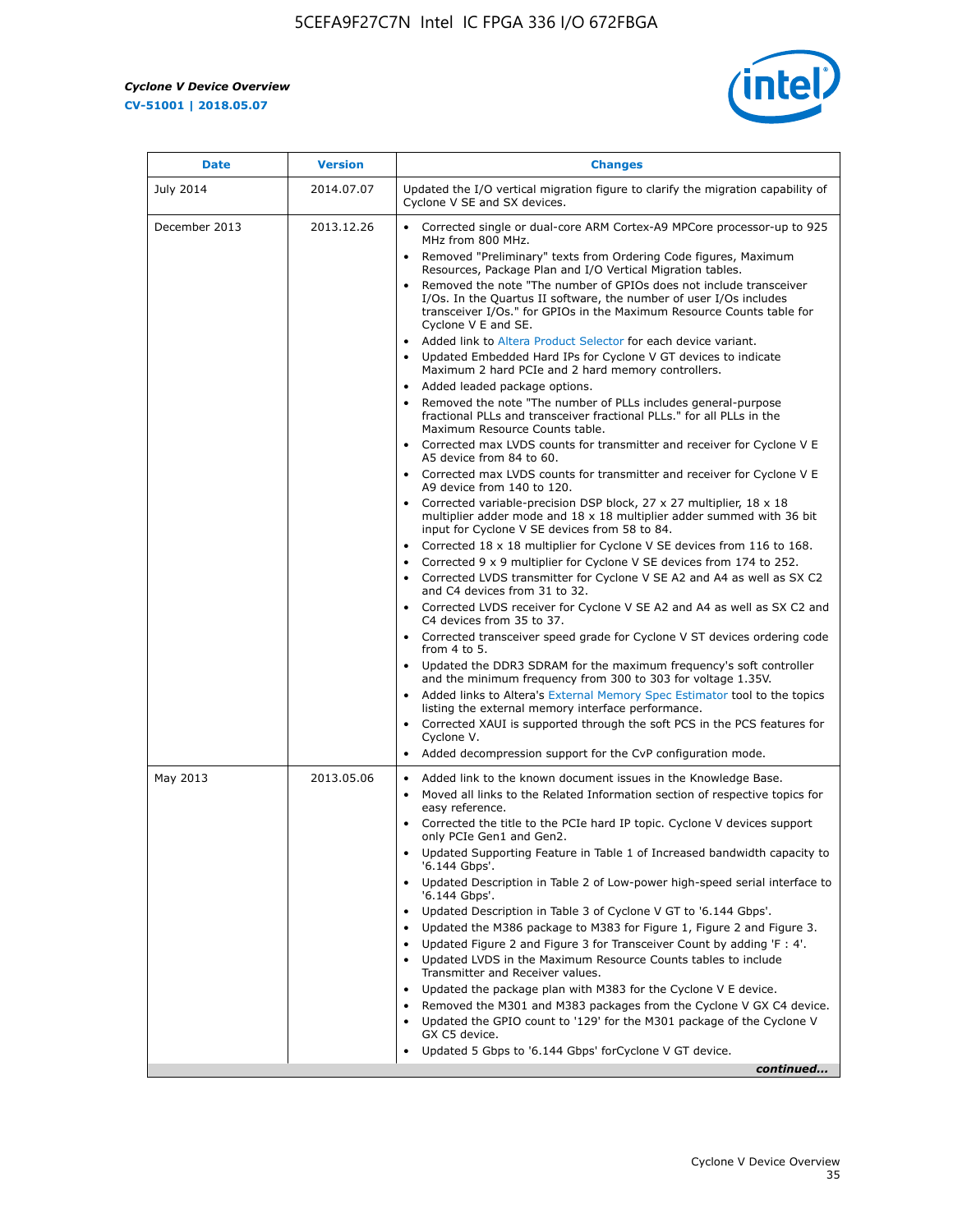

| Date          | <b>Version</b> | <b>Changes</b>                                                                                                                                      |
|---------------|----------------|-----------------------------------------------------------------------------------------------------------------------------------------------------|
|               |                | • Updated HPS I/O for U484 (19 mm) in Table 11 with '151' for A2, A4, A5<br>and A6.                                                                 |
|               |                | Updated Memory (Kb) for Maximum Resource Counts for Cyclone V SE A4<br>and A6, SX C4 and C6, ST D6 devices.                                         |
|               |                | Updated FPGA PLL for Maximum Resource Counts for Cyclone V SE A2, SX<br>C2, devices.                                                                |
|               |                | Removed '36 x 36' from the Variable-Precision DSP Block.                                                                                            |
|               |                | Updated Variable-precision DSP Blocks and 18 x 18 Multiplier for<br>Maximum Resource Counts for Cyclone V SX C4 device.                             |
|               |                | • Updated the HPS I/O counts for Cyclone V SE, SX, and ST devices.                                                                                  |
|               |                | Updated Figure 7 which shows the I/O vertical migration table.<br>Updated Table 17 for Cyclone V SX C4 device.                                      |
|               |                | Updated Embedded Memory Capacity and Distribution table for Cyclone V<br>$\bullet$                                                                  |
|               |                | SE A4 and A6, SX C4 and C6, ST D6 devices.                                                                                                          |
|               |                | Removed 'Counter reconfiguration' from the PLL Features.                                                                                            |
|               |                | Updated Low-Power Serial Transceivers by replacing 5 Gbps with<br>6.144 Gbps.                                                                       |
|               |                | Removed 'Distributed Memory' symbol.<br>$\bullet$                                                                                                   |
|               |                | Updated the Capability in Table 22 of Backplane support to '6.144 Gbps'.<br>• Updated Capability in Table 22 of Ring oscillator transmit PLLs with  |
|               |                | 6.144 Gbps.                                                                                                                                         |
|               |                | Updated the PCS Support in Table 23 from 5 Gbps to '6 Gbps'.                                                                                        |
|               |                | Updated the Data Rates (Gbps) in Table 23 of 3 Gbps and 6 Gbps Basic to<br>'6.144 Gbps'.                                                            |
|               |                | • Updated the Data Rates (Gbps) in Table 23 of CPRI 4.1 to '6.144 Gbps'.                                                                            |
|               |                | Clarified that partial reconfiguration is an advanced feature. Contact Altera<br>for support of the feature.                                        |
| December 2012 | 2012.12.28     | Updated the pin counts for the MBGA packages.<br>$\bullet$                                                                                          |
|               |                | Updated the GPIO and transceiver counts for the MBGA packages.<br>٠                                                                                 |
|               |                | Updated the GPIO counts for the U484 package of the Cyclone V E A9, GX<br>C9, and GT D9 devices.                                                    |
|               |                | • Updated the vertical migration table for vertical migration of the U484                                                                           |
|               |                | packages.                                                                                                                                           |
|               |                | Updated the MLAB supported programmable widths at 32 bits depth.                                                                                    |
| November 2012 | 2012.11.19     | • Added new MBGA packages and additional U484 packages for Cyclone V E,<br>GX, and GT.                                                              |
|               |                | • Added ordering code for five-transceiver devices for Cyclone V GT and ST.                                                                         |
|               |                | Updated the vertical migration table to add MBGA packages.                                                                                          |
|               |                | Added performance information for HPS memory controller.<br>$\bullet$                                                                               |
|               |                | Removed DDR3U support.<br>$\bullet$                                                                                                                 |
|               |                | Updated Cyclone V ST speed grade information.<br>Added information on maximum transceiver channel usage restrictions for                            |
|               |                | PCI Gen2 and CPRI at 4.9152 Gbps transmit jitter compliance.                                                                                        |
|               |                | Added note on the differences between GPIO reported in Overview with                                                                                |
|               |                | User I/O numbers shown in the Quartus II software.<br>Updated template.                                                                             |
| July 2012     | 2.1            | Added support for PCIe Gen2 x4 lane configuration (PCIe-compatible)                                                                                 |
| June 2012     | 2.0            | Restructured the document.                                                                                                                          |
|               |                | Added the "Embedded Memory Capacity" and "Embedded Memory<br>Configurations" sections.                                                              |
|               |                | Added Table 1, Table 3, Table 16, Table 19, and Table 20.                                                                                           |
|               |                | Updated Table 2, Table 4, Table 5, Table 6, Table 7, Table 8, Table 9, Table<br>10, Table 11, Table 12, Table 13, Table 14, Table 17, and Table 18. |
|               |                | continued                                                                                                                                           |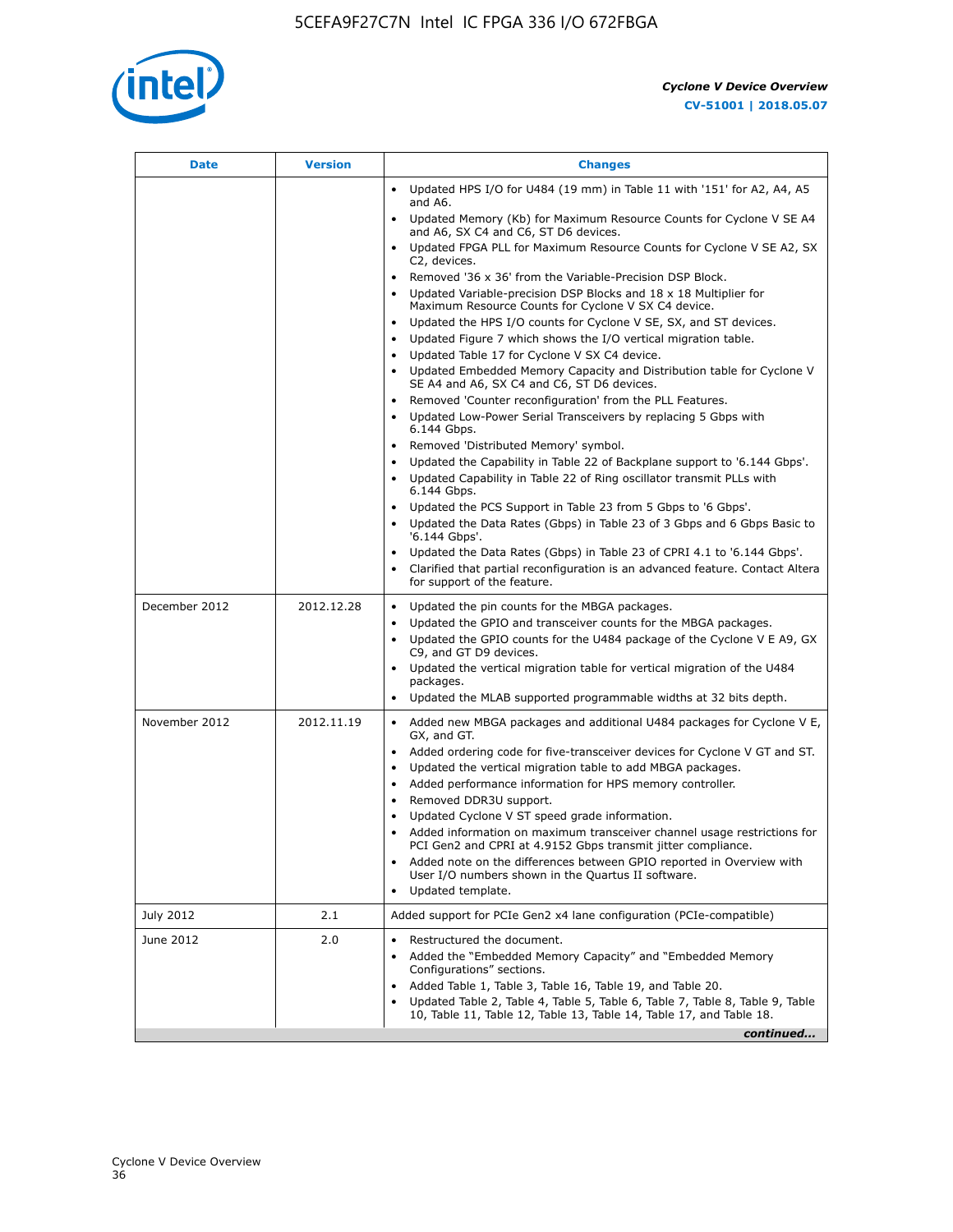

| <b>Date</b>   | <b>Version</b> | <b>Changes</b>                                                                                                                                                                                                                                                                                                                                                                                                                                                             |
|---------------|----------------|----------------------------------------------------------------------------------------------------------------------------------------------------------------------------------------------------------------------------------------------------------------------------------------------------------------------------------------------------------------------------------------------------------------------------------------------------------------------------|
|               |                | Updated Figure 1, Figure 2, Figure 3, Figure 4, Figure 5, Figure 6, and<br>Figure 10.<br>Updated the "FPGA Configuration and Processor Booting" and "Hardware<br>and Software Development" sections.<br>Text edits throughout the document.                                                                                                                                                                                                                                |
| February 2012 | 1.2            | Updated Table $1-2$ , Table $1-3$ , and Table $1-6$ .<br>Updated "Cyclone V Family Plan" on page 1-4 and "Clock Networks and<br>$\bullet$<br>PLL Clock Sources" on page 1-15.<br>Updated Figure $1-1$ and Figure $1-6$ .                                                                                                                                                                                                                                                   |
| November 2011 | 1.1            | Updated Table $1-1$ , Table $1-2$ , Table $1-3$ , Table $1-4$ , Table $1-5$ , and Table<br>$1 - 6.$<br>Updated Figure 1-4, Figure 1-5, Figure 1-6, Figure 1-7, and Figure 1-8.<br>Updated "System Peripherals" on page 1-18, "HPS-FPGA AXI Bridges" on<br>page 1-19, "HPS SDRAM Controller Subsystem" on page 1-19, "FPGA<br>Configuration and Processor Booting" on page 1-19, and "Hardware and<br>Software Development" on page 1-20.<br>Minor text edits.<br>$\bullet$ |
| October 2011  | 1.0            | Initial release.                                                                                                                                                                                                                                                                                                                                                                                                                                                           |